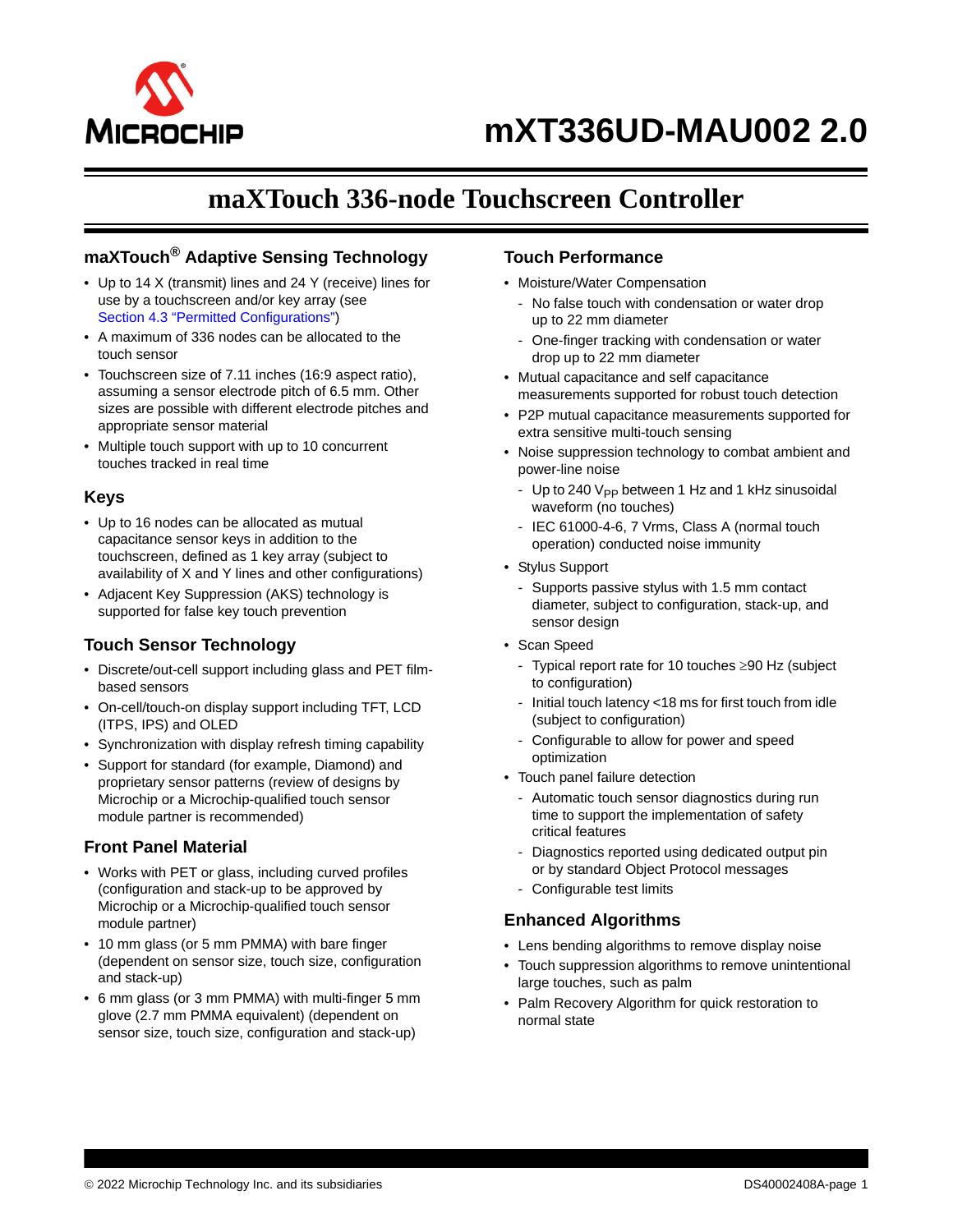#### **Data Store**

- 60-byte CRC-checksummed data area for use as a run-time Product Data Store Area
- Up to 64 bytes of user's custom data (not CRC checksummed)

#### **Device Encryption**

• Encrypted configuration parameters and touch coordinate reports (OBP messages) using customer's own security key

### **Power Saving**

- Programmable timeout for automatic transition from Active to Idle state
- Pipelined analog sensing detection and digital processing to optimize system power efficiency

#### **Application Interfaces**

- $1<sup>2</sup>C$  client interface for main communication with the device, with support for Standard mode (up to 100 kHz), Fast mode (up to 400 kHz), Fast-mode Plus (up to 1 MHz)
- Interrupt to indicate when a message is available
- Additional SPI Debug Interface to read the raw data for tuning and debugging purposes

## **Power Supply**

- Digital (Vdd) 3.3V nominal
- Digital I/O (VddIO) 3.3V nominal
- Analog (AVdd) 3.3V nominal
- High voltage internal X line drive (XVdd) 6.6V with internal voltage pump

#### **Package**

 $\bullet$  56-pin XQFN 6  $\times$  6  $\times$  0.4 mm, 0.35 mm pitch

## **Operating Temperature**

 $\cdot$  -40°C to +85°C

#### **Design Services**

• Review of device configuration, stack-up and sensor patterns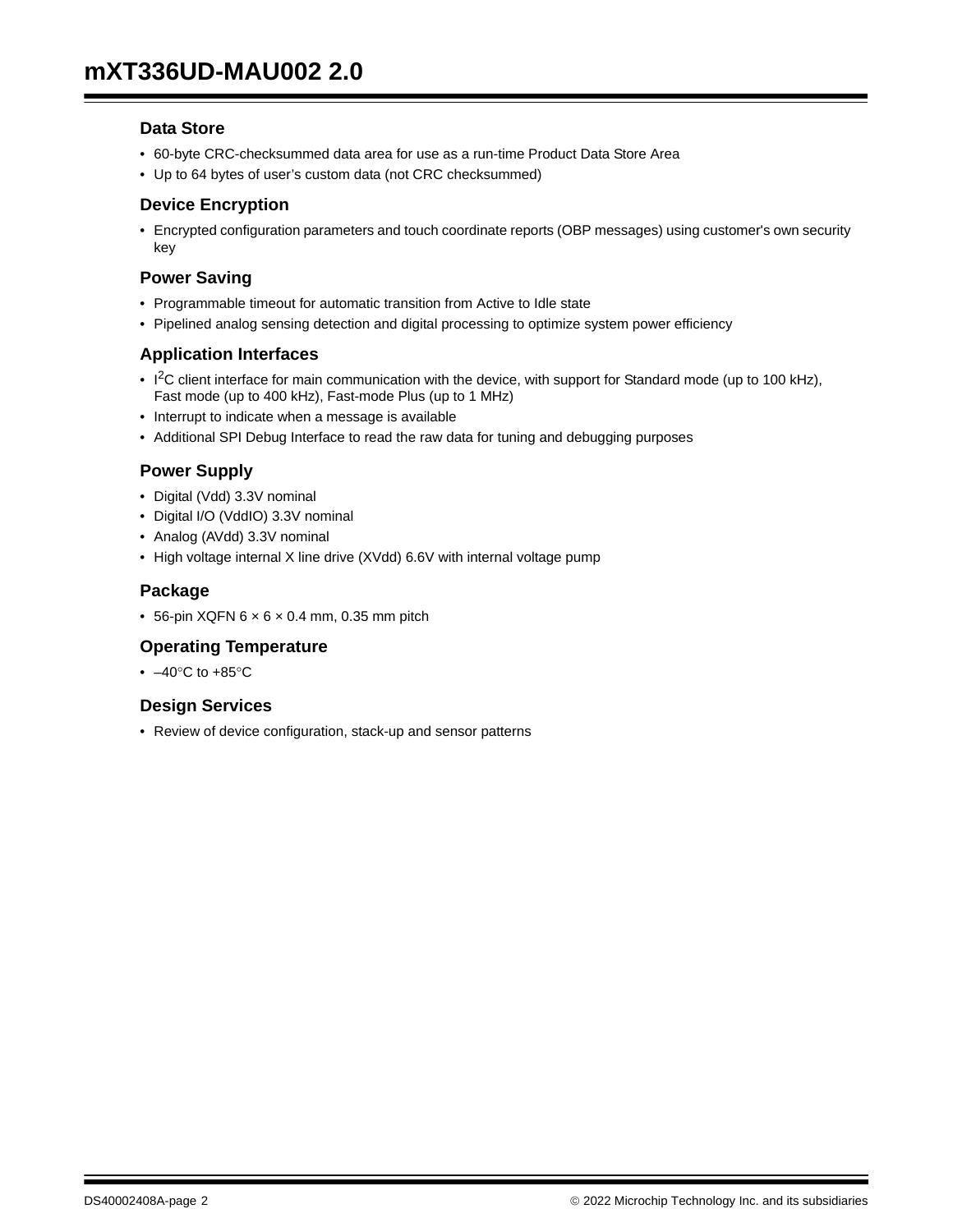## **PIN CONFIGURATION**

**Pin Configuration – 56-pin XQFN**

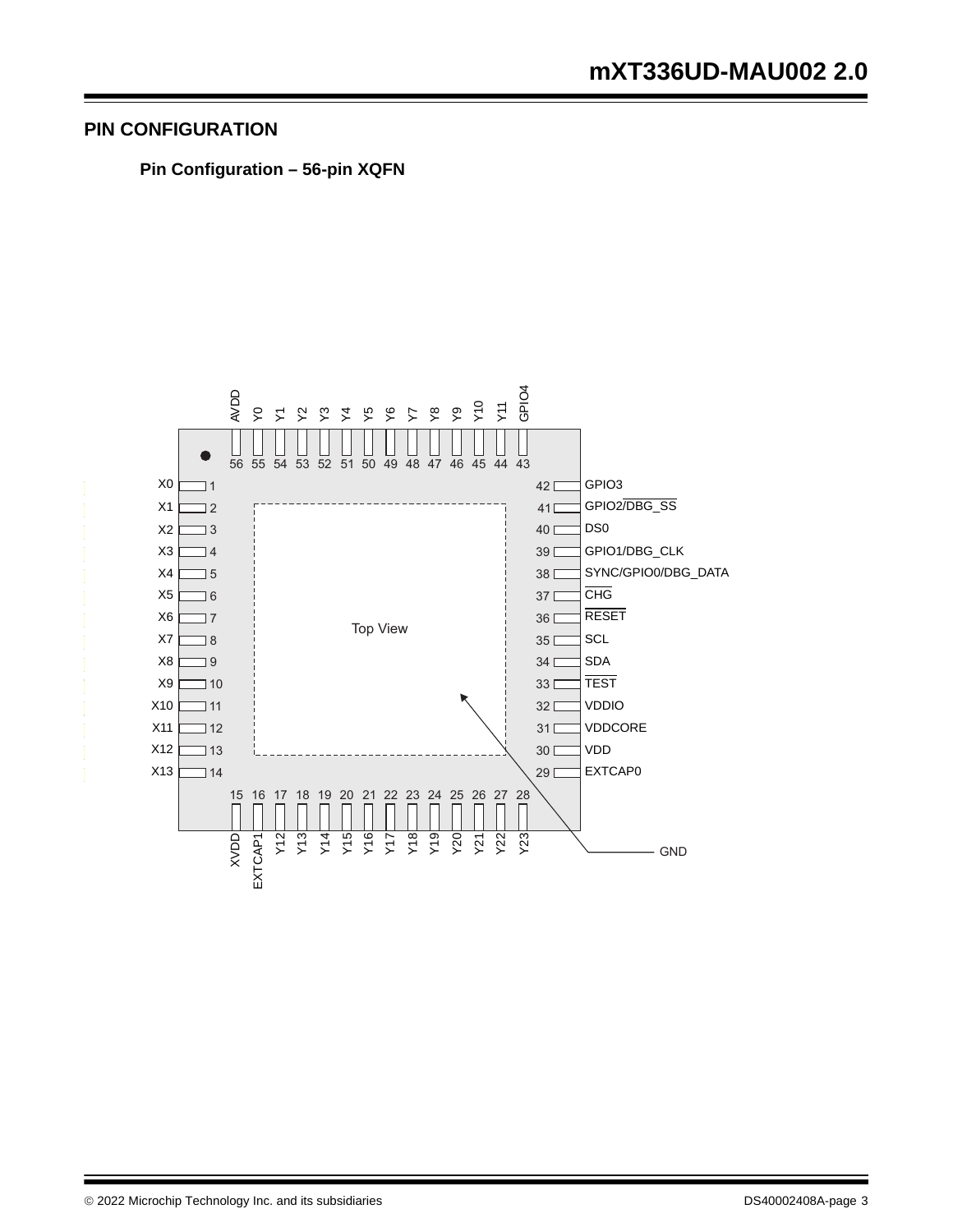| Pin | Name            | <b>Type</b>              | <b>Supply</b>            | <b>Description</b>                                                                                                                   | If Unused                |
|-----|-----------------|--------------------------|--------------------------|--------------------------------------------------------------------------------------------------------------------------------------|--------------------------|
| 1   | X0              | S                        | XVdd                     | X line connection                                                                                                                    | Leave open               |
| 2   | X1              | S                        | XVdd                     | X line connection                                                                                                                    | Leave open               |
| 3   | X2              | S                        | XVdd                     | X line connection                                                                                                                    | Leave open               |
| 4   | X <sub>3</sub>  | S                        | XVdd                     | X line connection                                                                                                                    | Leave open               |
| 5   | X4              | S                        | XVdd                     | X line connection                                                                                                                    | Leave open               |
| 6   | X <sub>5</sub>  | S                        | <b>XVdd</b>              | X line connection                                                                                                                    | Leave open               |
| 7   | X6              | S                        | <b>XVdd</b>              | X line connection                                                                                                                    | Leave open               |
| 8   | X7              | S                        | XVdd                     | X line connection                                                                                                                    | Leave open               |
| 9   | X8              | S                        | XVdd                     | X line connection                                                                                                                    | Leave open               |
| 10  | X <sub>9</sub>  | S                        | <b>XVdd</b>              | X line connection                                                                                                                    | Leave open               |
| 11  | X <sub>10</sub> | S                        | XVdd                     | X line connection                                                                                                                    | Leave open               |
| 12  | X11             | S                        | XVdd                     | X line connection                                                                                                                    | Leave open               |
| 13  | X12             | S                        | <b>XVdd</b>              | X line connection                                                                                                                    | Leave open               |
| 14  | X13             | S                        | <b>XVdd</b>              | X line connection                                                                                                                    | Leave open               |
| 15  | <b>XVDD</b>     | P                        | $\equiv$                 | X line drive power                                                                                                                   |                          |
| 16  | EXTCAP1         | P                        |                          | Voltage doubler - connect to EXTCAP0 via capacitor;<br>see Section 2.2.5 "XVdd"                                                      | Leave open               |
| 17  | Y12             | S                        | AVdd                     | Y line connection                                                                                                                    | Leave open               |
| 18  | Y13             | S                        | AVdd                     | Y line connection                                                                                                                    | Leave open               |
| 19  | Y14             | S                        | AVdd                     | Y line connection                                                                                                                    | Leave open               |
| 20  | Y15             | S                        | AVdd                     | Y line connection                                                                                                                    | Leave open               |
| 21  | Y16             | S                        | AVdd                     | Y line connection                                                                                                                    | Leave open               |
| 22  | <b>Y17</b>      | S                        | AVdd                     | Y line connection                                                                                                                    | Leave open               |
| 23  | Y18             | $\mathsf S$              | AVdd                     | Y line connection                                                                                                                    | Leave open               |
| 24  | Y19             | S                        | AVdd                     | Y line connection                                                                                                                    | Leave open               |
| 25  | Y20             | S                        | AVdd                     | Y line connection                                                                                                                    | Leave open               |
| 26  | Y21             | S                        | AVdd                     | Y line connection                                                                                                                    | Leave open               |
| 27  | Y22             | $\mathsf S$              | AVdd                     | Y line connection                                                                                                                    | Leave open               |
| 28  | Y23             | S                        | AVdd                     | Y line connection                                                                                                                    | Leave open               |
| 29  | EXTCAP0         | P                        |                          | Voltage doubler - connect to EXTCAP1 via capacitor;<br>see Section 2.2.5 "XVdd"                                                      | Leave open               |
| 30  | <b>VDD</b>      | P                        | $\overline{\phantom{0}}$ | Digital power                                                                                                                        |                          |
| 31  | VDDCORE         | P                        | ÷.                       | Digital core power                                                                                                                   |                          |
| 32  | <b>VDDIO</b>    | P                        | -                        | Digital IO interface power                                                                                                           | $\overline{\phantom{0}}$ |
| 33  | <b>TEST</b>     | $\overline{\phantom{0}}$ | VddIO                    | Reserved for factory use; pull up to VddIO                                                                                           | -                        |
| 34  | <b>SDA</b>      | OD                       | VddIO                    | I <sup>2</sup> C Serial Data                                                                                                         |                          |
| 35  | SCL             | OD                       | VddIO                    | I <sup>2</sup> C Serial Clock                                                                                                        |                          |
| 36  | <b>RESET</b>    | L                        | VddIO                    | Reset low. Pull up to VddIO. Connection to host<br>system is recommended                                                             | Pull up to VddIO         |
| 37  | <b>CHG</b>      | OD                       | VddIO                    | State change interrupt. Pull up to VddIO<br>Note: Briefly set (~100 ms) as an input after power-<br>up/reset for diagnostic purposes |                          |

**TABLE 1: PIN LISTING – 56-PIN XQFN**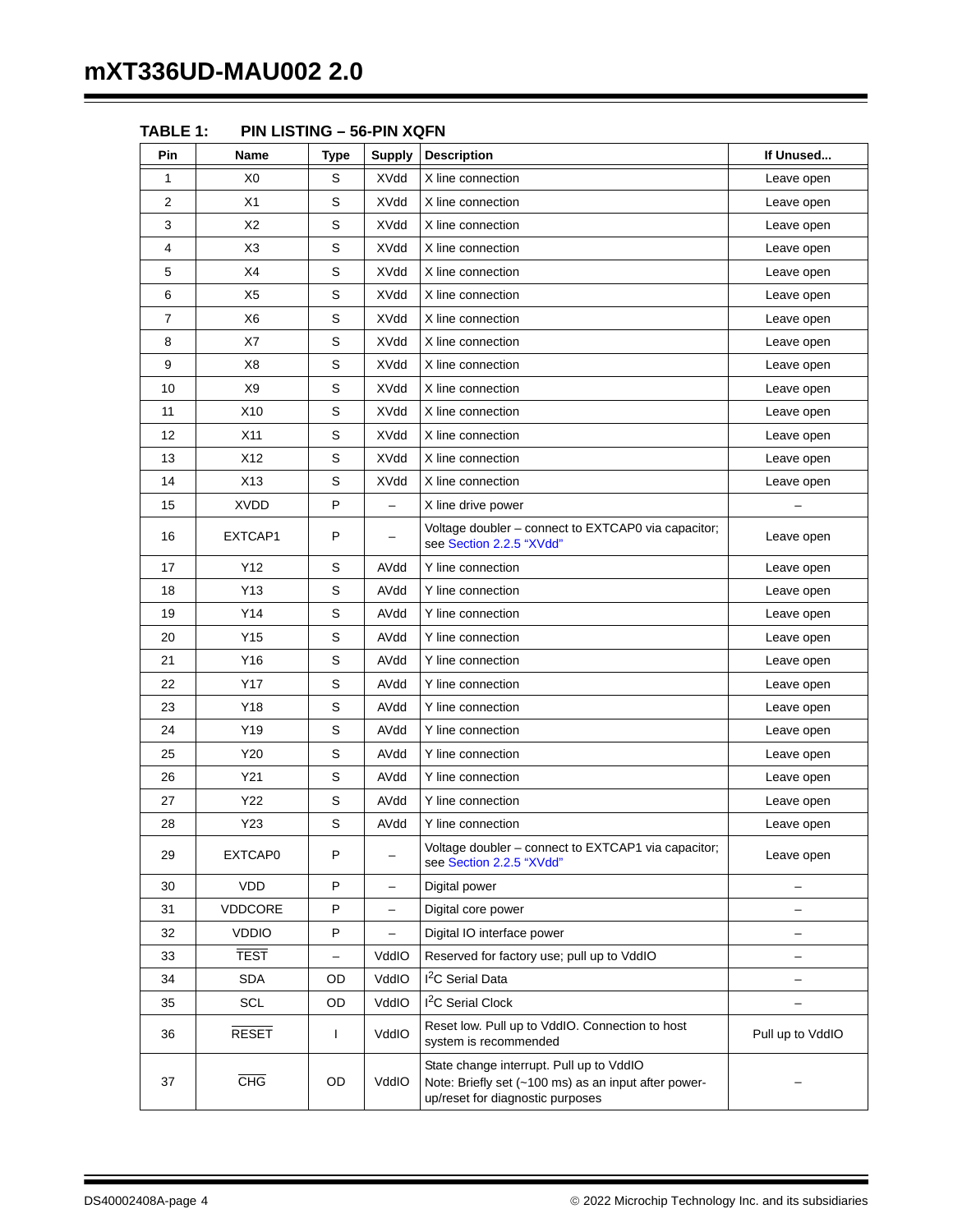| Pin | Name              | <b>Type</b> | <b>Supply</b> | <b>Description</b>                                                                                         | If Unused                                   |  |
|-----|-------------------|-------------|---------------|------------------------------------------------------------------------------------------------------------|---------------------------------------------|--|
|     | <b>SYNC</b>       | T           | VddIO         | External synchronization: frame synchronization<br>(VSync) or pulse synchronization (HSync) <sup>(1)</sup> |                                             |  |
| 38  | GPIO <sub>0</sub> | I/O         |               | General purpose IO; see Section 2.2.10 "GPIO Pins"                                                         | Connect to test point                       |  |
|     | DBG_DATA          | O           | VddIO         | Debug Data                                                                                                 | Input: Connect to GND<br>Output: Leave open |  |
|     | GPIO1             | I/O         |               | General purpose IO; see Section 2.2.10 "GPIO Pins"                                                         | Connect to test point                       |  |
| 39  | DBG_CLK           | O           | VddIO         | Debug Clock                                                                                                | Input: Connect to GND<br>Output: Leave open |  |
| 40  | DS <sub>0</sub>   | O           | Vdd           | Driven Shield signal; used as guard track between X/Y<br>signals and ground                                | Leave open                                  |  |
| 41  | GPIO <sub>2</sub> | S           | Vdd           | General purpose IO; see Section 2.2.10 "GPIO Pins"                                                         |                                             |  |
|     | DBG_SS            | $\circ$     |               | Debug SS line                                                                                              | Leave open                                  |  |
| 42  | GPIO <sub>3</sub> | S           | Vdd           | General purpose IO; see Section 2.2.10 "GPIO Pins"                                                         | Leave open                                  |  |
| 43  | GPIO4             | S           | Vdd           | General purpose IO; see Section 2.2.10 "GPIO Pins"                                                         | Leave open                                  |  |
| 44  | Y11               | S           | AVdd          | Y line connection                                                                                          | Leave open                                  |  |
| 45  | Y10               | S           | AVdd          | Y line connection                                                                                          | Leave open                                  |  |
| 46  | Y9                | S           | AVdd          | Y line connection                                                                                          | Leave open                                  |  |
| 47  | Y8                | S           | AVdd          | Y line connection                                                                                          | Leave open                                  |  |
| 48  | <b>Y7</b>         | S           | AVdd          | Y line connection                                                                                          | Leave open                                  |  |
| 49  | Y6                | S           | AVdd          | Y line connection                                                                                          | Leave open                                  |  |
| 50  | Y5                | S           | AVdd          | Y line connection                                                                                          | Leave open                                  |  |
| 51  | Y4                | S           | AVdd          | Y line connection                                                                                          | Leave open                                  |  |
| 52  | Y3                | S           | AVdd          | Y line connection                                                                                          | Leave open                                  |  |
| 53  | <b>Y2</b>         | S           | AVdd          | Y line connection                                                                                          | Leave open                                  |  |
| 54  | Y1                | S           | AVdd          | Y line connection                                                                                          | Leave open                                  |  |
| 55  | Y <sub>0</sub>    | S           | AVdd          | Y line connection                                                                                          | Leave open                                  |  |
| 56  | <b>AVDD</b>       | Ρ           | $\equiv$      | Analog power                                                                                               |                                             |  |
| Pad | GND               | P           |               | Exposed pad must be connected to GND                                                                       |                                             |  |

| TABLE 1: | <b>PIN LISTING - 56-PIN XQFN (CONTINUED)</b> |  |
|----------|----------------------------------------------|--|
|          |                                              |  |

Note 1: The SYNC line can be used for either pulse synchronization or frame synchronization, but not both.

Key:

I Input only C Output only I/O Input or output<br>
OD Open drain output P Ground or power S Sense pin Open drain output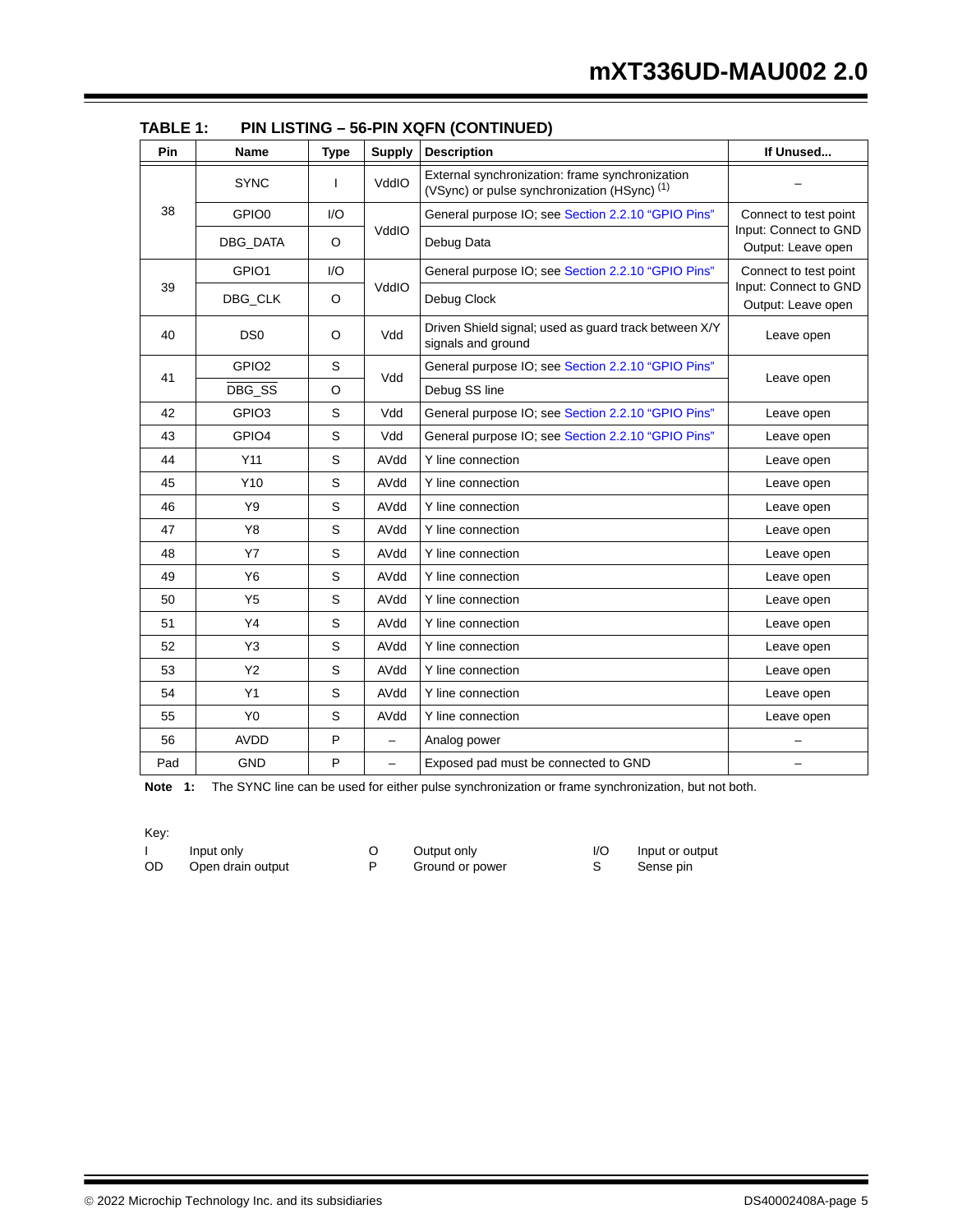## **TABLE OF CONTENTS**

| 1.0  |                                                                                                                                                                                                                                |  |  |  |  |  |  |
|------|--------------------------------------------------------------------------------------------------------------------------------------------------------------------------------------------------------------------------------|--|--|--|--|--|--|
| 2.0  |                                                                                                                                                                                                                                |  |  |  |  |  |  |
| 3.0  |                                                                                                                                                                                                                                |  |  |  |  |  |  |
| 4.0  |                                                                                                                                                                                                                                |  |  |  |  |  |  |
| 5.0  |                                                                                                                                                                                                                                |  |  |  |  |  |  |
| 6.0  | Detailed Operation manufactured and the contract of the contract of the contract of the contract of the contract of the contract of the contract of the contract of the contract of the contract of the contract of the contra |  |  |  |  |  |  |
| 7.0  |                                                                                                                                                                                                                                |  |  |  |  |  |  |
| 8.0  |                                                                                                                                                                                                                                |  |  |  |  |  |  |
| 9.0  |                                                                                                                                                                                                                                |  |  |  |  |  |  |
| 10.0 |                                                                                                                                                                                                                                |  |  |  |  |  |  |
| 11.0 |                                                                                                                                                                                                                                |  |  |  |  |  |  |
|      |                                                                                                                                                                                                                                |  |  |  |  |  |  |
|      |                                                                                                                                                                                                                                |  |  |  |  |  |  |
|      |                                                                                                                                                                                                                                |  |  |  |  |  |  |
|      |                                                                                                                                                                                                                                |  |  |  |  |  |  |
|      |                                                                                                                                                                                                                                |  |  |  |  |  |  |
|      |                                                                                                                                                                                                                                |  |  |  |  |  |  |
|      |                                                                                                                                                                                                                                |  |  |  |  |  |  |
|      |                                                                                                                                                                                                                                |  |  |  |  |  |  |
|      |                                                                                                                                                                                                                                |  |  |  |  |  |  |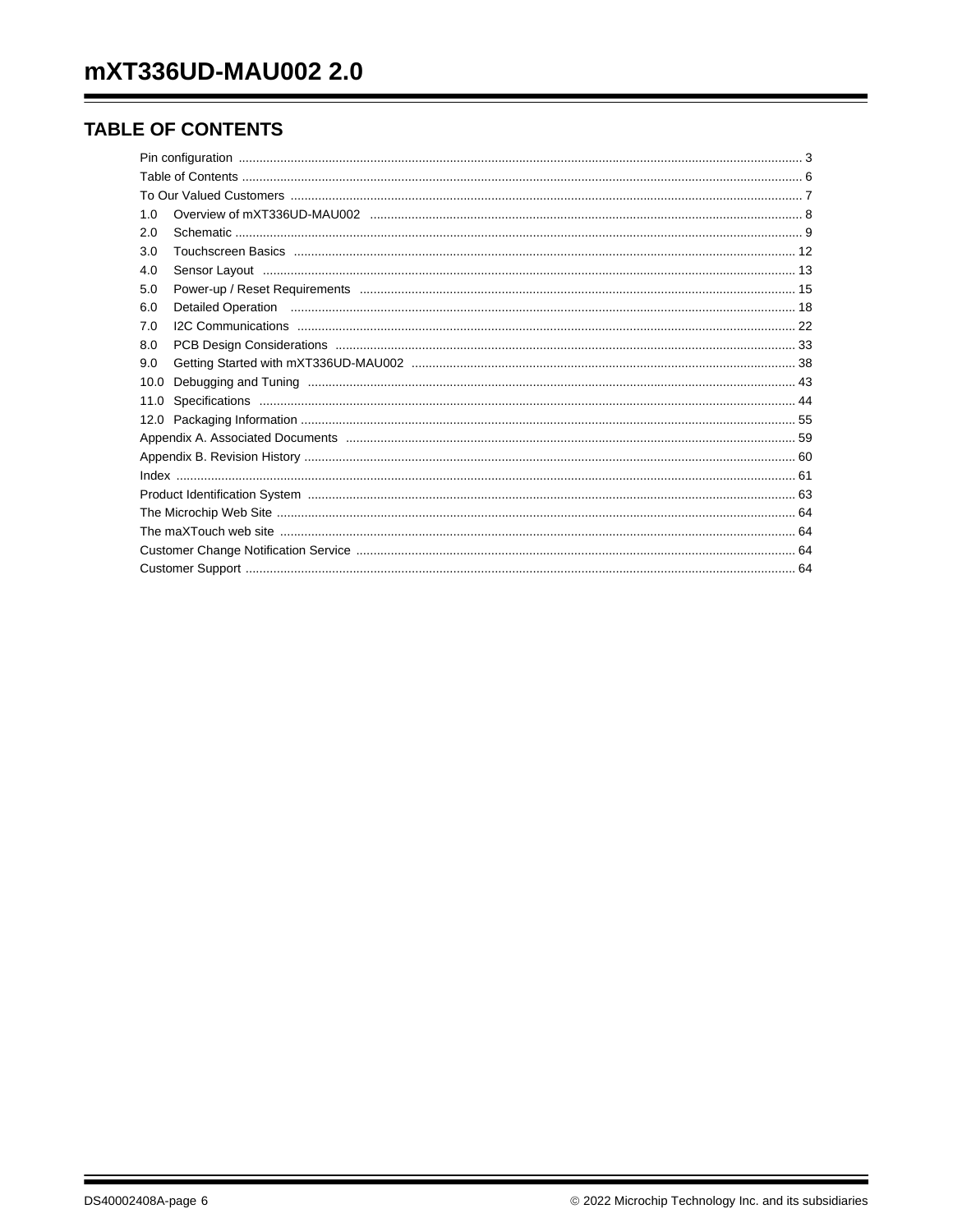## **TO OUR VALUED CUSTOMERS**

It is our intention to provide our valued customers with the best documentation possible to ensure successful use of your Microchip products. To this end, we will continue to improve our publications to better suit your needs. Our publications will be refined and enhanced as new volumes and updates are introduced.

If you have any questions or comments regarding this publication, please contact the Marketing Communications Department via E-mail at **docerrors@microchip.com**. We welcome your feedback.

## **Most Current Data Sheet**

To obtain the most up-to-date version of this data sheet, please register at our Worldwide Web site at:

#### http://www.microchip.com

You can determine the version of a data sheet by examining its literature number found on the bottom outside corner of any page. The last character of the literature number is the version number, (for example, DS30000000A is version A of document DS30000000).

## **Errata**

An errata sheet, describing minor operational differences from the data sheet and recommended workarounds, may exist for current devices. As device/documentation issues become known to us, we will publish an errata sheet. The errata will specify the revision of silicon and revision of document to which it applies.

To determine if an errata sheet exists for a particular device, please check with one of the following:

- Microchip's Worldwide Web site; **http://www.microchip.com**
- Your local Microchip sales office (see last page)

When contacting Microchip, please specify which device, revision of silicon and data sheet (include literature number) you are using.

## **Customer Notification System**

Register on our web site at **http://www.microchip.com** to receive the most current information on all of our products.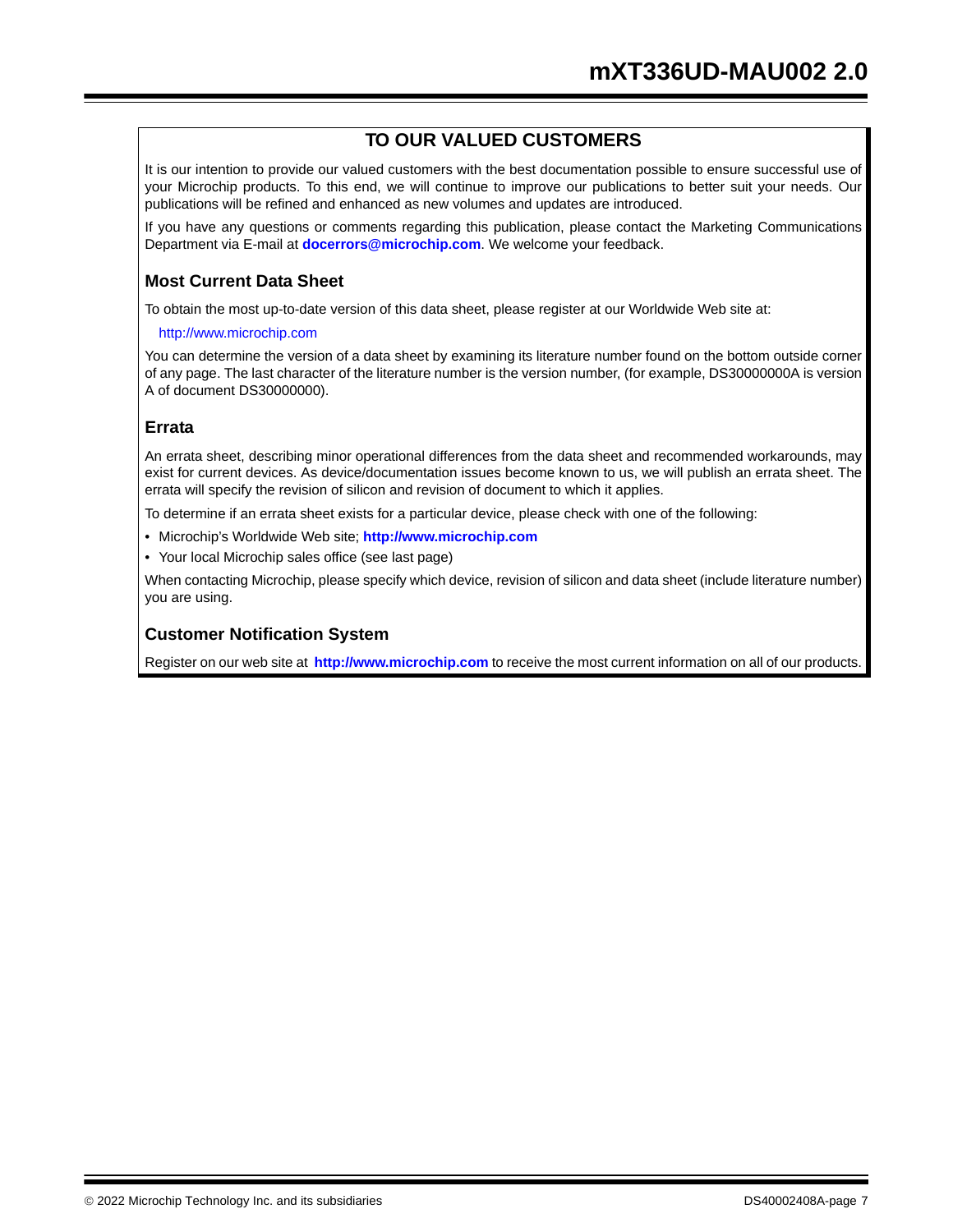## **1.0 OVERVIEW OF MXT336UD-MAU002**

The Microchip maXTouch family of touch controllers brings industry-leading capacitive touch performance to customer applications. The mXT336UD-MAU002 features the latest generation of Microchip adaptive sensing technology that utilizes a hybrid mutual and self capacitive sensing system in order to deliver unparalleled touch features and a robust user experience.

- **Patented capacitive sensing method** The mXT336UD-MAU002 uses a unique charge-transfer acquisition engine to implement Microchip's patented capacitive sensing method. Coupled with a state-of-the-art CPU, the entire touchscreen sensing solution can measure, classify and track a number of individual finger touches with a high degree of accuracy in the shortest response time.
- **Capacitive Touch Engine (CTE)** The mXT336UD-MAU002 features an acquisition engine that uses an optimal measurement approach to ensure almost complete immunity from parasitic capacitance on the receiver input lines. The engine includes sufficient dynamic range to cope with anticipated touchscreen self and mutual capacitances, which allows great flexibility for use with the Microchip proprietary sensor pattern designs. One- and two-layer ITO sensors are possible using glass or PET substrates.
- **Touch detection** The mXT336UD-MAU002 allows for both mutual and self capacitance measurements, with the self capacitance measurements being used to augment the mutual capacitance measurements to produce reliable touch information.

When self capacitance measurements are enabled, touch classification is achieved using both mutual and self capacitance touch data. This has the advantage that both types of measurement systems can work together to detect touches under a wide variety of circumstances.

The system may be configured for different types of default measurements in both idle and active modes. For example, the device may be configured for Mutual Capacitance Touch as the default in active mode and Self Capacitance Touch as the default in idle mode. Note that other types of scans (such as P2P mutual capacitance scans and other types of self capacitance scans) may also be made depending on configuration.

Mutual capacitance touch data is used wherever possible to classify touches as this has a greater resolution than self capacitance measurements and provides positional information on touches. For this reason, multiple touches can only be determined by mutual capacitance touch data. In Self Capacitance Touch Default mode, if the self capacitance touch processing detects multiple touches, touchscreen processing is skipped until mutual capacitance touch data is available.

Self capacitance and P2P mutual capacitance measurements allow for the detection of touches in extreme scenarios, such as thick glove touches, when mutual capacitance touch detection alone may miss touches.

- **Display Noise Cancellation**  A combination of analog circuitry, hardware noise processing, and firmware combats display noise without requiring additional listening channels or synchronization to display timing. This enables the use of shieldless touch sensor stacks, including touch-on-lens.
- **Noise filtering**  Hardware noise processing in the capacitive touch engine provides enhanced autonomous filtering and allows a broad range of noise profiles to be handled. The result is good performance in the presence of LCD noise.
- **Processing power** The main CPU has two companion microsequencer coprocessors under its control consuming low power. This system allows the signal acquisition, preprocessing and postprocessing to be partitioned in an efficient and flexible way.
- **Interpreting user intention** The Microchip hybrid mutual and self capacitance method provides unambiguous multitouch performance. Algorithms in the mXT336UD-MAU002 provide optimized touchscreen position filtering for the smooth tracking of touches, responding to a user's intended touches while preventing false touches triggered by ambient noise, conductive material on the sensor surface, such as moisture, or unintentional touches from the user's resting palm or fingers.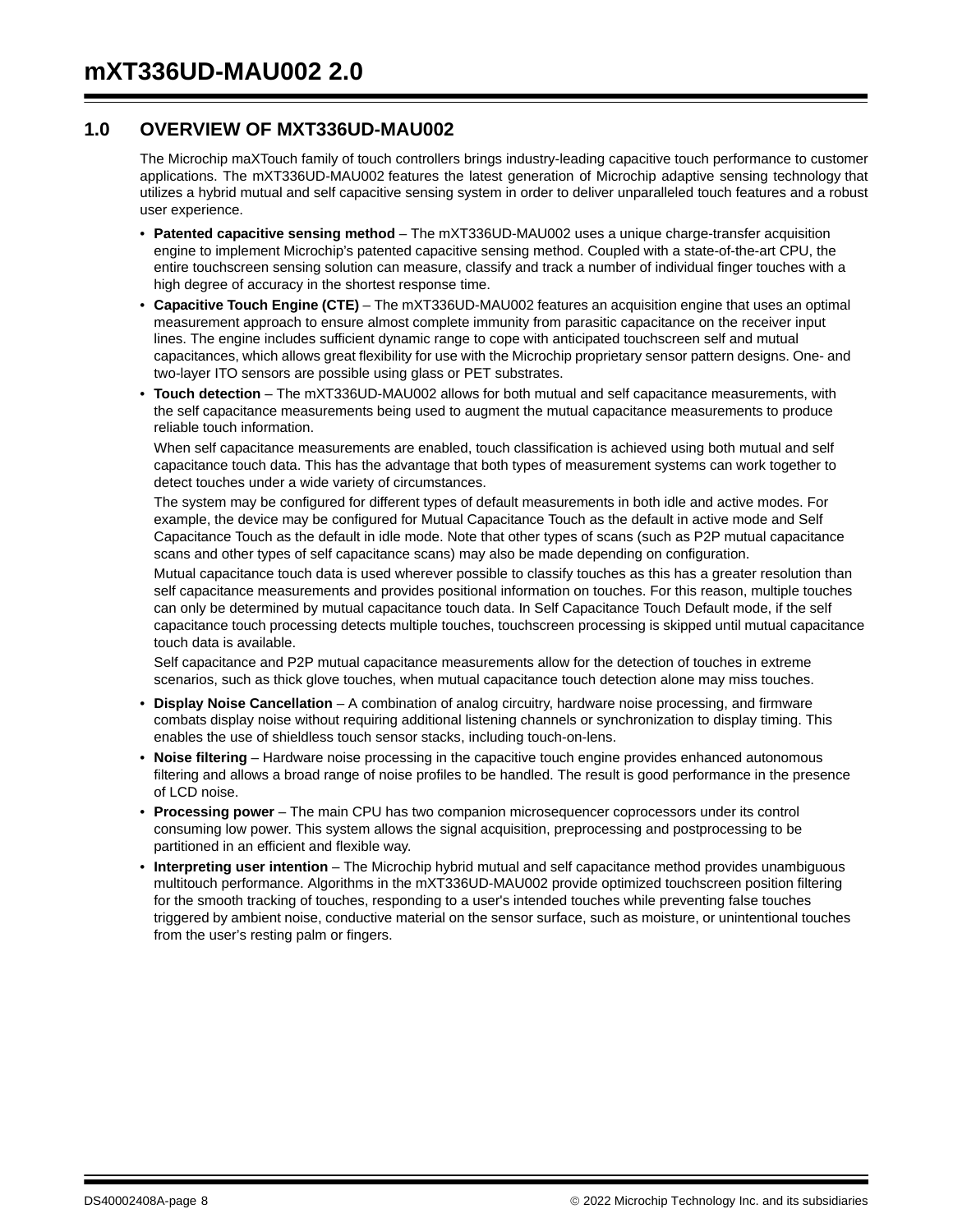## **2.0 SCHEMATIC**

## **2.1 Schematic XQFN 56 Pins**



See Section 2.2 "Schematic Notes"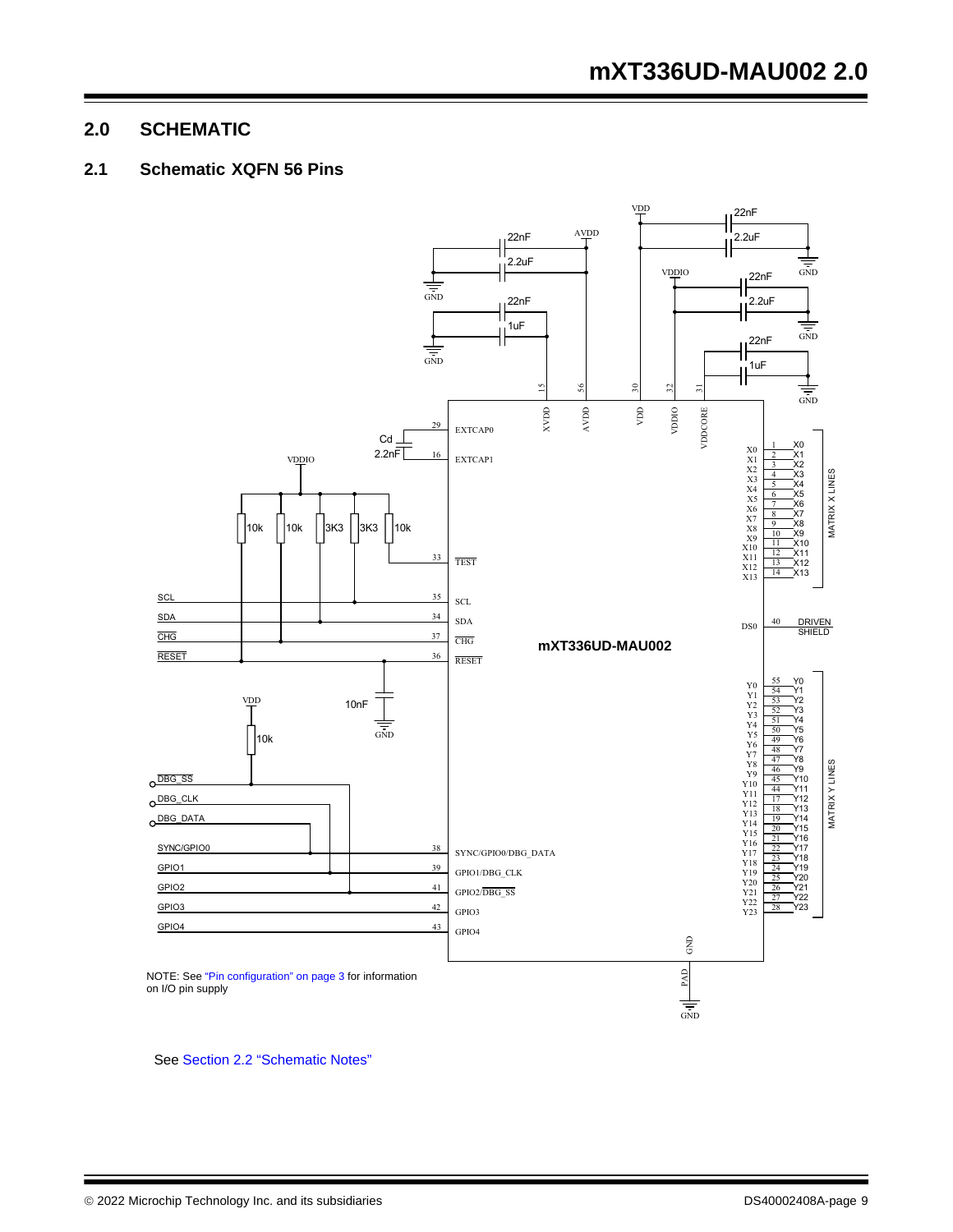#### **2.2 Schematic Notes**

#### 2.2.1 POWER SUPPLY

The sense and I/O pins are supplied by the power rails on the device as listed in Table 2-1. This information is also indicated in "Pin configuration" on page 3.

| <b>Power Supply</b> | <b>Pins</b>                                                      |
|---------------------|------------------------------------------------------------------|
| XVdd                | X sense pins                                                     |
| AVdd                | Y sense pins                                                     |
| Vdd                 | GPIO2, GPIO3/DBG_SS, GPIO4                                       |
| VddIO               | RESET, TEST, CHG<br>SCL, SDA, SYNC/GPIO0/DBG_DATA, GPIO1/DBG_CLK |

#### TABLE 2-1: **POWER SUPPLY FOR SENSE AND I/O PINS**

#### 2.2.2 DECOUPLING CAPACITORS

All decoupling capacitors must be X7R or X5R and placed less than 5 mm away from the pins for which they act as bypass capacitors. Pins of the same type can share a capacitor provided no pin is more than 10 mm from the capacitor.

The schematics on the previous pages show the capacitors required. The parallel combination of capacitors is recommended to give high and low frequency filtering, which is beneficial if the voltage regulators are likely to be some distance from the device (for example, if an active tail design is used). Note that this requires that the voltage regulator supplies for AVdd, Vdd and VddIO are clean and noise free. It also assumes that the track length between the capacitors and on-board power supplies is less than 50 mm.

The number of base capacitors can be reduced if the pinout configuration means that sharing a bypass capacitor is possible (subject to the distance between the pins satisfying the conditions above and there being no routing difficulties).

#### 2.2.3 PULL-UP RESISTORS

The pull-up resistors shown in the schematic are suggested typical values and may be modified to meet the requirements of an individual customer design.

This applies, in particular, to the pull-up resistors on the  $I<sup>2</sup>C SDA$  and SCL lines (shown on the schematic), as the values of these resistors depend on the speed of the  $12C$  interface. See Section 11.9 "I2C Specification" for details.

Note that if a VddIO supply at the low end of the allowable range is used, the  $I<sup>2</sup>C$  pull-up resistor values may need to be reduced.

#### 2.2.4 VDDCORE

VddCore is internally generated from the Vdd power supply. To guarantee stability of the internal voltage regulator, one or more external decoupling capacitors are required.

#### 2.2.5 XVDD

XVdd power can be supplied either as high voltage (using an internal voltage pump) or as low voltage (connected directly to the AVdd supply). The operating mode should be chosen according to the final application.

The voltage pump requires one external capacitor:

- EXTCAP0 must be connected to EXTCAP1 via a capacitor (Cd).
- The capacitor on XVDD should be rated at least 10 V if the voltage doubler is used.

Capacitor Cd should provide a capacitance of 2.2 nF. The capacitor must be placed as close as possible to the EXTCAP*n* pins.

If low voltage XVdd is required (that is, the XVdd voltage doubler is not required):

- Capacitor Cd must be omitted and EXTCAP0 and EXTCAP1 left unconnected.
- XVDD must be connected directly to the AVdd supply.

**CAUTION!** The device may be permanently damaged if the XVDD supply pin is shorted to Ground or high current is drawn from it.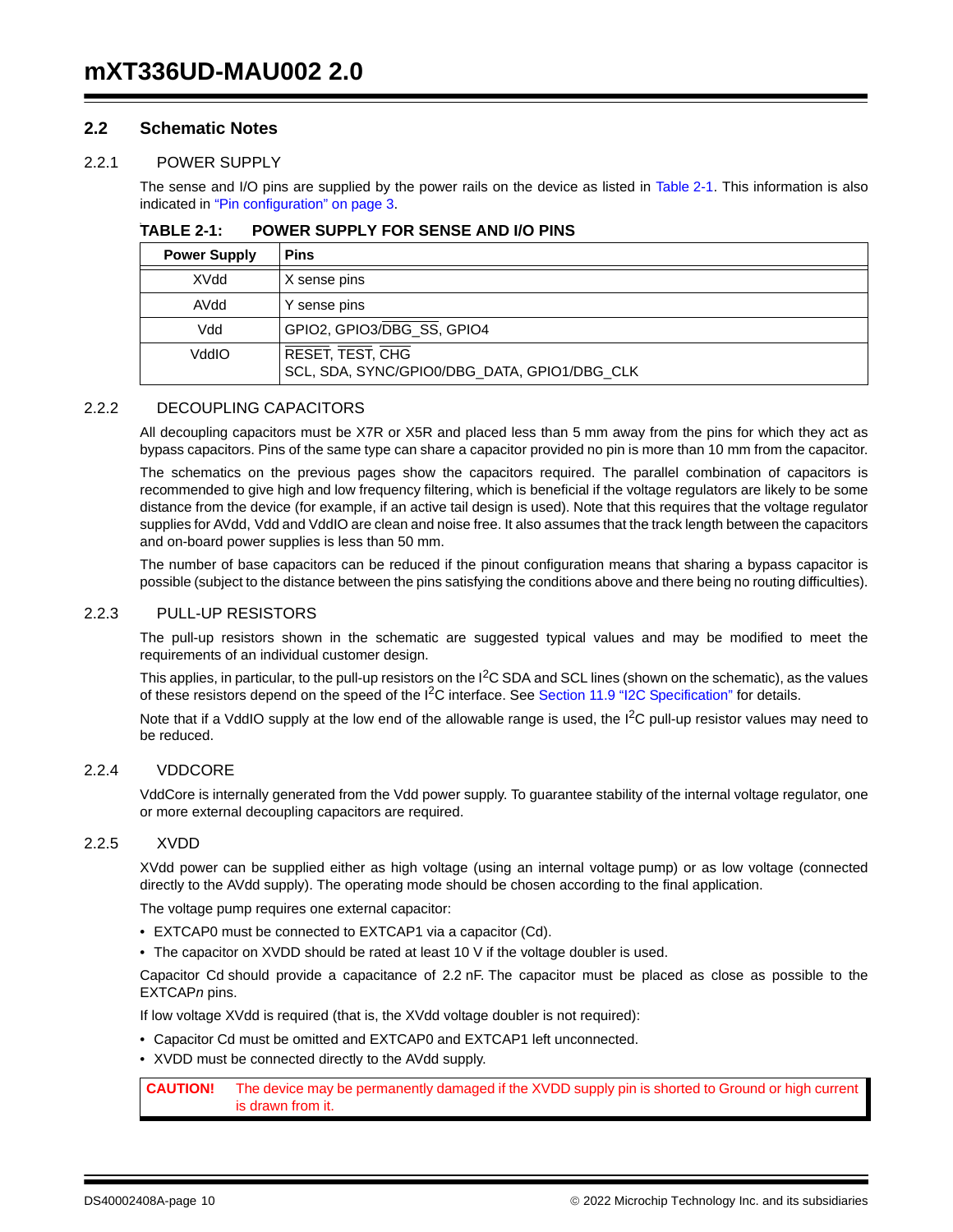#### 2.2.6 AVDD

A diode from AVDD to VDD is present in the device. If AVDD and VDD are driven from different supplies, the Vdd supply must be powered up earlier than AVdd.

#### 2.2.7 DRIVEN SHIELD LINE

The driven shield line (DS0) should be used to shield the X/Y sense lines. Specifically, it acts as a driven shield in self capacitance operation. See Section 8.4 "Driven Shield Line" for more details.

#### 2.2.8 MULTIPLE FUNCTION PINS

Some pins may have multiple functions. In this case, only one function can be chosen and the circuit should be designed accordingly.

#### 2.2.9 SYNC PIN

The mXT336UD-MAU002 has a single SYNC pin that can be used for either frame synchronization (typically connected to VSYNC) or pulse synchronization (typically connected to HSYNC), but not both.

#### 2.2.10 GPIO PINS

The mXT336UD-MAU002 has 5 GPIO pins. The pins can be set to be either an input or an output, as required, using the GPIO Configuration T19 object.

If a GPIO pin is unused, it should be handled as identified in "Pin configuration" on page 3. The pin should also be given a defined state by the GPIO Configuration T19 object.

By default, the GPIO pins are set to be inputs so if a pin is not used, and is left configured as an input, it should be connected to GND through a resistor. Alternatively, the internal pull-up resistor should be enabled (in the GPIO Configuration T19 object) to pull up the pin. Note that this does not apply if the GPIO pin is shared with a debug line; see Section 2.2.11 "SPI Debug Interface" for advice on how to treat an unused GPIO pin in this case.

Alternatively, the GPIO pin can be set as an output low using the GPIO Configuration T19 object and left open. This second option avoids any problems should the pin accidentally be configured as output high at a later date.

If the GPIO Configuration T19 object is not enabled for use, the GPIO pins cannot be used for GPIO purposes, although any alternative function can still be used.

Some GPIO pins have alternative functions or other restrictions. In particular, if an alternative function is used then this takes precedence over the GPIO function, and the pin cannot be used as a GPIO pin. Note the following restrictions:

- GPIO0 cannot be used if the SYNC function is in use.
- The SPI Debug Interface functionality is shared with some of the GPIO pins. See Section 2.2.11 "SPI Debug Interface" for more details on the SPI Debug Interface and how to handle these pins if they are totally unused.

#### 2.2.11 SPI DEBUG INTERFACE

The DBG\_CLK, DBG\_DATA and DBG\_SS lines form the SPI Debug Interface. These pins should be routed to test points on all designs, such that they can be connected to external hardware during system development and for debug purposes. See also Section 10.1 "SPI Debug Interface".

The debug lines may share pins with other functionality. If the circuit is designed to use the SPI Debug Interface, then any alternative functionality cannot be used. Specifically:

- The DBG\_CLK line shares functionality with GPIO1; therefore GPIO1 cannot be used if the SPI Debug Interface is in use.
- The DBG\_DATA line shares functionality with GPIO0; therefore GPIO0 cannot be used if the SPI Debug Interface is in use.
- The DBG SS line shares functionality with GPIO2; therefore GPIO2 cannot be used if the DBG SS line is in use.
- The pull-up resistor for DBG\_SS in the schematics is optional and should be present only if the line is used as DBG\_SS.

The DBG\_CLK, DBG\_DATA and DBG\_SS lines should not be connected to power or GND. For this reason, where these pins are shared with GPIO pins and they are totally unused (that is, they are not being used as debug or GPIO pins), they should be set as outputs using the GPIO Configuration T19 object.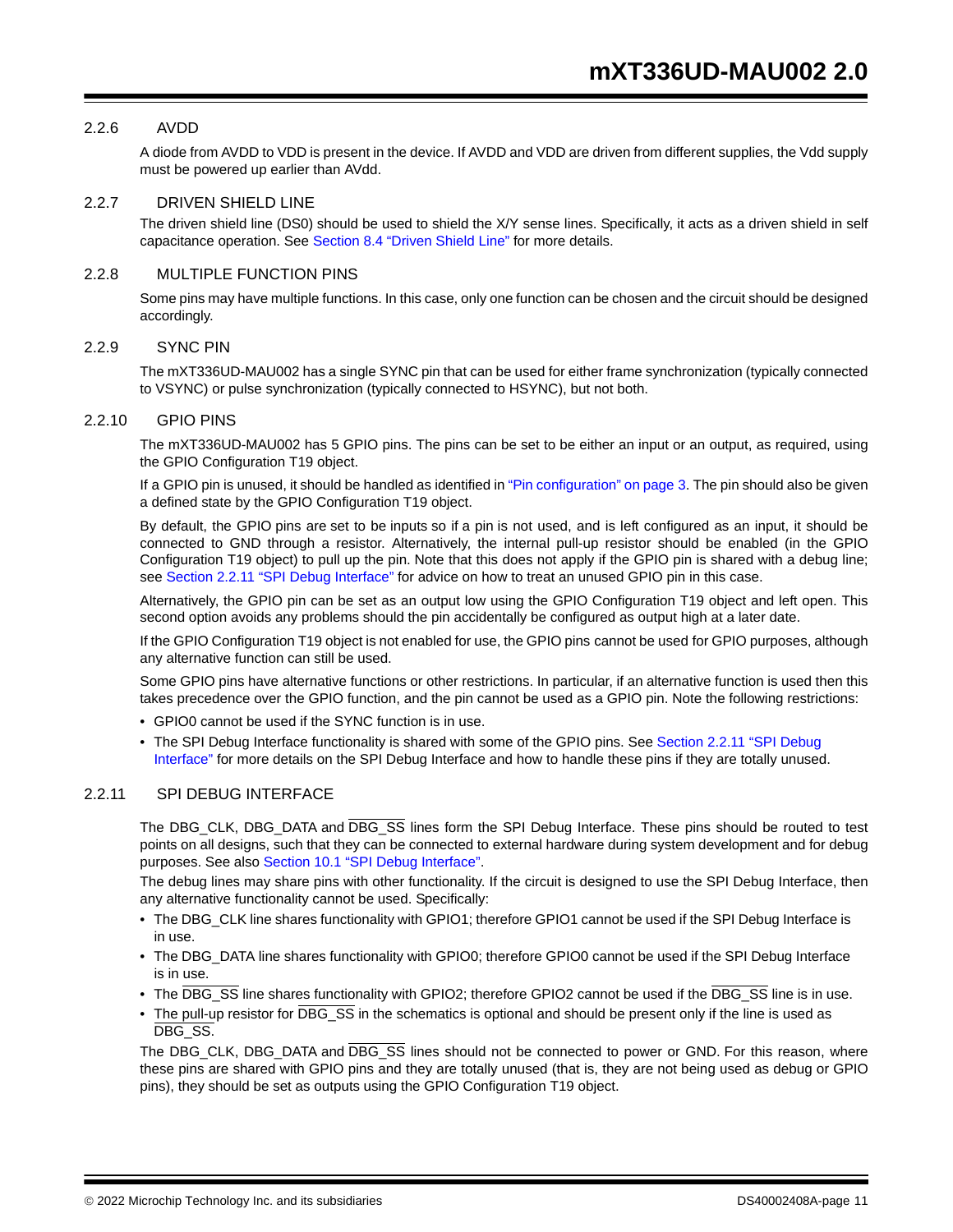## **3.0 TOUCHSCREEN BASICS**

#### **3.1 Sensor Construction**

A touchscreen is usually constructed from a number of transparent electrodes. These are typically on a glass or plastic substrate. They can also be made using non-transparent electrodes, such as copper or carbon. Electrodes are constructed from Indium Tin Oxide (ITO) or metal mesh. Thicker electrodes yield lower levels of resistance (perhaps tens to hundreds of  $\Omega$ /square) at the expense of reduced optical clarity. Lower levels of resistance are generally more compatible with capacitive sensing. Thinner electrodes lead to higher levels of resistance (perhaps hundreds of  $\Omega$ /square) with some of the best optical characteristics.

Interconnecting tracks in ITO can cause problems. The excessive RC time constants formed between the resistance of the track and the capacitance of the electrode to ground can inhibit the capacitive sensing function. In such cases, the tracks should be replaced by screen printed conductive inks (non-transparent) outside the touchscreen viewing area.

#### **3.2 Electrode Configuration**

The specific electrode designs used in Microchip touchscreens are the subject of various patents and patent applications. Further information is available on request.

The device supports various configurations of electrodes as summarized in Section 4.0 "Sensor Layout".

#### **3.3 Scanning Sequence**

All nodes are scanned in sequence by the device. Where possible, there is a parallelism in the scanning sequence to improve overall response time. The nodes are scanned by measuring capacitive changes at the intersections formed between the first drive (X) line and all the receive (Y) lines. Then the intersections between the next drive line and all the receive lines are scanned, and so on, until all X and Y combinations have been measured.

The device can be configured in various ways. It is possible to disable some nodes so that they are not scanned at all. This can be used to improve overall scanning time.

#### **3.4 Touchscreen Sensitivity**

#### 3.4.1 ADJUSTMENT

Sensitivity of touchscreens can vary across the extents of the electrode pattern due to natural differences in the parasitic capacitance of the interconnections, control chip, and so on. An important factor in the uniformity of sensitivity is the electrode design itself. It is a natural consequence of a touchscreen pattern that the edges form a discontinuity and hence tend to have a different sensitivity. The electrodes at the edges do not have a neighboring electrode on one side and this affects the electric field distribution in that region.

A sensitivity adjustment is available for the whole touchscreen. This adjustment is a basic algorithmic threshold that defines when a node is considered to have enough signal change to qualify as being in detect.

#### 3.4.2 MECHANICAL STACKUP

The mechanical stackup refers to the arrangement of material layers that exist above and below a touchscreen. The arrangement of the touchscreen in relation to other parts of the mechanical stackup has an effect on the overall sensitivity of the screen. The maXTouch technology has an excellent ability to operate in the presence of ground planes close to the sensor. The sensitivity of the maXTouch technology is attributed more to the interaction of the electric fields between the transmitting (X) and receiving (Y) electrodes than to the surface area of these electrodes. For this reason, stray capacitance on the X or Y electrodes does not strongly reduce sensitivity.

Front panel dielectric material has a direct bearing on sensitivity. Plastic front panels are usually suitable up to about 5 mm, and glass up to about 10 mm (dependent upon the screen size and layout). The thicker the front panel, the lower the signal-to-noise ratio of the measured capacitive changes and hence the lower the resolution of the touchscreen. In general, glass front panels are near optimal because they conduct electric fields almost twice as easily as plastic panels.

**NOTE** Care should be taken using ultra-thin glass panels as retransmission effects can occur, which can significantly degrade performance.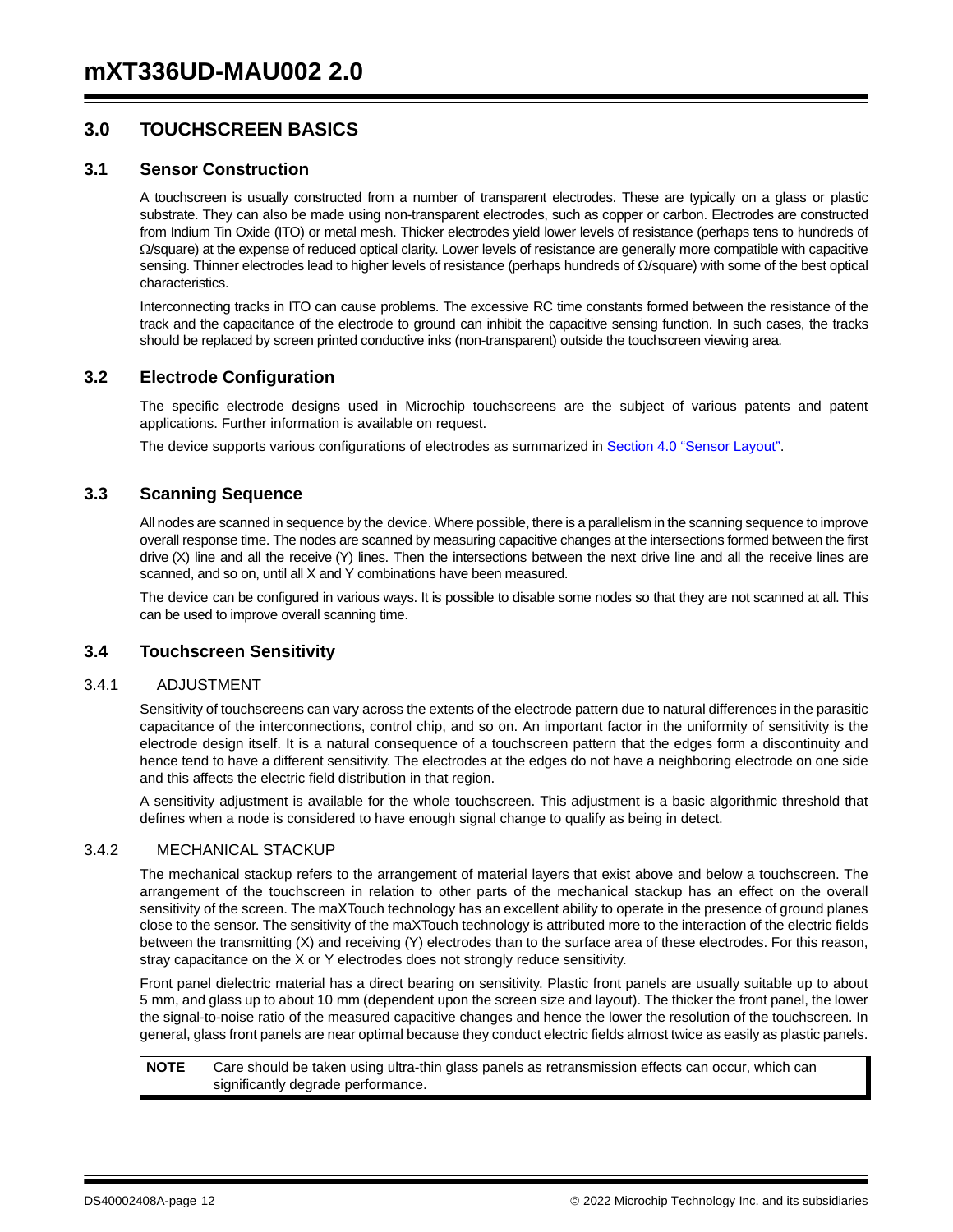## **4.0 SENSOR LAYOUT**

**NOTE** The specific electrode designs used in Microchip touchscreens may be the subject of various patents and patent applications. Further information is available on request.

#### **4.1 Electrodes**

The device supports various configurations of touch electrodes as summarized below:

- Touchscreen: 1 touchscreen panel occupies a rectangular matrix of up to 14 X x 24 Y lines maximum (subject to other configurations).
- Keys: Up to 16 keys in an X/Y grid (Key Array), with each node (X/Y intersection) forming a key within the array.

The physical sensor matrix is configured using one or more touch objects. It is not mandatory to have all the allowable touch objects on the device enabled, nor is it mandatory to use all the rows and columns on the matrix, so objects that are not required can be left disabled (default).

#### **4.2 Sensor Matrix Layout**

An example layout is shown in Figure 4-1.

#### **FIGURE 4-1: EXAMPLE LAYOUT**



When designing the physical layout of the touch panel, the following rules must be obeyed:

- **General layout rules:**
	- Each touch object should be a regular rectangular shape in terms of the lines it uses.
	- Although each touch object must use a contiguous block of X or Y lines, there can be gaps between the blocks of X and Y lines used for the different touch objects
- **Additional layout rules for Multiple Touch Touchscreen T100:** 
	- The Multiple Touch Touchscreen T100 object *must* start at (X0, Y0)
	- The Multiple Touch Touchscreen T100 object cannot share an X or Y line with another touch object (for example, a Key Array T15) if self capacitance measurements are enabled. Note that sharing of X or Y lines is allowed for mutual capacitance only designs, but this is not recommended for compatibility reasons.
	- The touchscreen must contain a minimum of 3 X lines. If Dual X Drive is enabled for use in the Noise Suppression T72 object, the minimum is 4 X lines.
- The touchscreen must contain a minimum of 3 Y lines.
- Self Capacitance touchscreens must have an even number of Y lines if low frequency compensation is used.
- **Additional layout rules for Key Array T15:** 
	- The Key Array must occupy higher X and Y lines than those used by the Multiple Touch Touchscreen T100 object.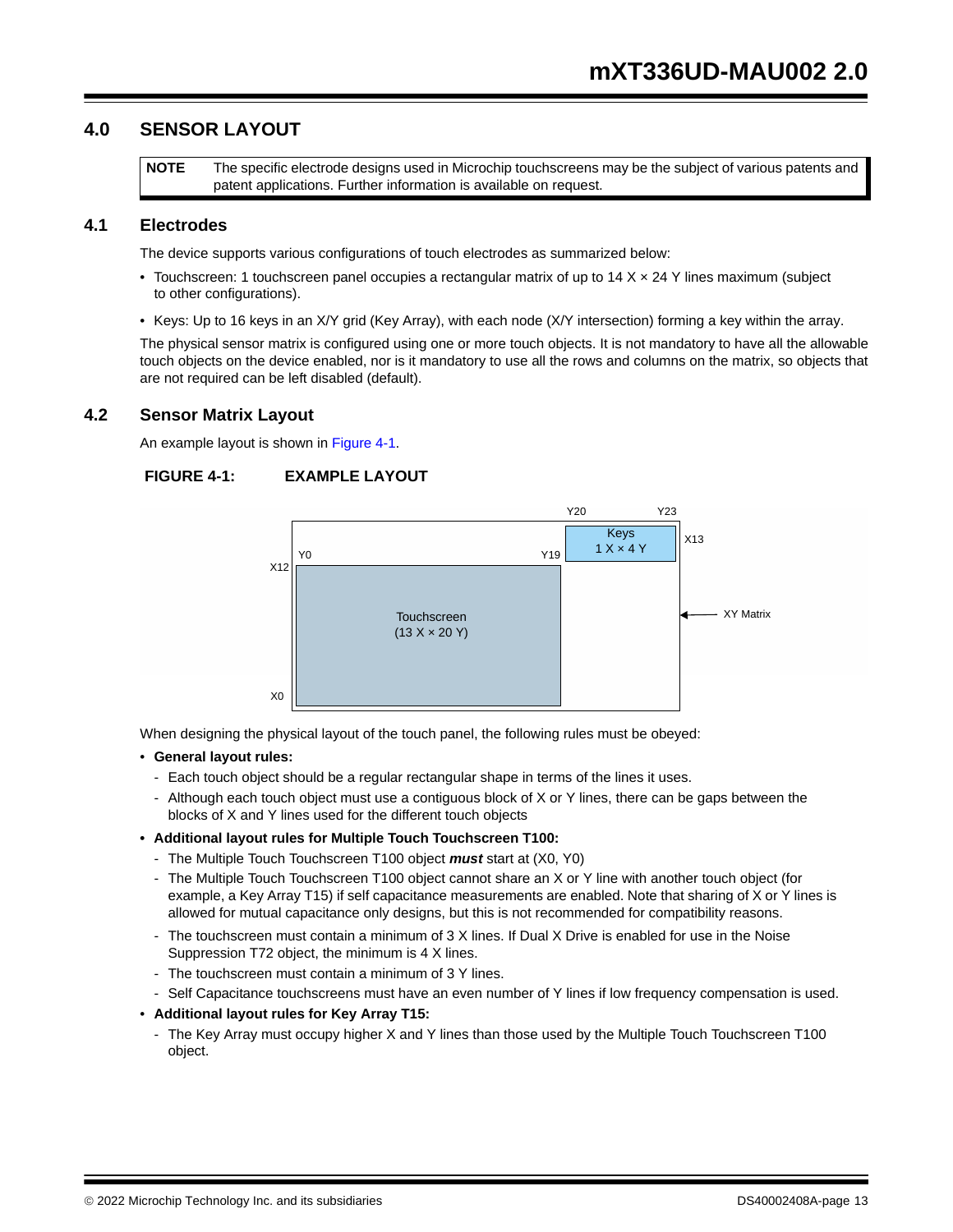## **4.3 Permitted Configurations**

The permitted X/Y configurations are shown in Table 4-1.

#### **TABLE 4-1: PERMITTED TOUCHSCREEN CONFIGURATIONS**

**Number of Y Lines**

| $\mathbf{2}$                    |
|---------------------------------|
|                                 |
|                                 |
|                                 |
|                                 |
|                                 |
|                                 |
|                                 |
|                                 |
|                                 |
|                                 |
|                                 |
|                                 |
|                                 |
|                                 |
|                                 |
| M<br>M<br>M<br>M<br>M<br>M<br>z |

Key: **Y** Configuration supported for self capacitance and all mutual capacitance measurements; configuration recommended

**P** Configuration supported for all mutual capacitance measurement types; self capacitance measurements not supported

 $\mid M \mid$  Configuration supported for non P2P mutual capacitance measurements only; self capacitance measurements not supported

X Configuration supported for all mutual capacitance measurements types, but only if dual X is *not* used; self capacitance measurements not supported

**Z** Configuration supported for non P2P mutual capacitance measurements, but only if dual X is *not* used; self capacitance measurements not supported

Configuration not supported

#### **4.4 Touchscreen Size**

Table 4-2 lists some typical screen size and electrode pitch combinations to achieve various touchscreen aspect ratios.

|                     |                        |                   | <b>Screen Diagonal (Inches)</b> |              |              |              |  |
|---------------------|------------------------|-------------------|---------------------------------|--------------|--------------|--------------|--|
| <b>Aspect Ratio</b> | <b>Matrix Size</b>     | <b>Node Count</b> | 3.8 mm Pitch $(2)$              | 4.5 mm Pitch | 5.5 mm Pitch | 6.5 mm Pitch |  |
|                     | Single Touchscreen (1) |                   |                                 |              |              |              |  |
| 16:10               | $X = 14, Y = 23$       | 322               | 4.0                             | 4.8          | 5.8          | 6.9          |  |
| 16:9                | $X = 14, Y = 24$       | 336               | 4.2                             | 4.9          | 6.0          | 7.1          |  |
| 4:3                 | $X = 14, Y = 19$       | 266               | 3.5                             | 4.2          | 5.1          | 6.0          |  |
| 2:1                 | $X = 12, Y = 24$       | 288               | 4.0                             | 4.8          | 5.8          | 6.9          |  |

#### **TABLE 4-2: TYPICAL SCREEN SIZES**

**Note 1:** The figures given in the table are for a Touchscreen and show the largest node count possible to achieve the desired aspect ratio. No provision has been made for a Key Array.

**2:** Recommended sensor pitch for 1.5 mm passive stylus tip diameter.

#### **4.5 Driven Shield Line**

The driven shield line (DS0) should be used to shield the X/Y sense lines. See Section 8.4 "Driven Shield Line" for more details.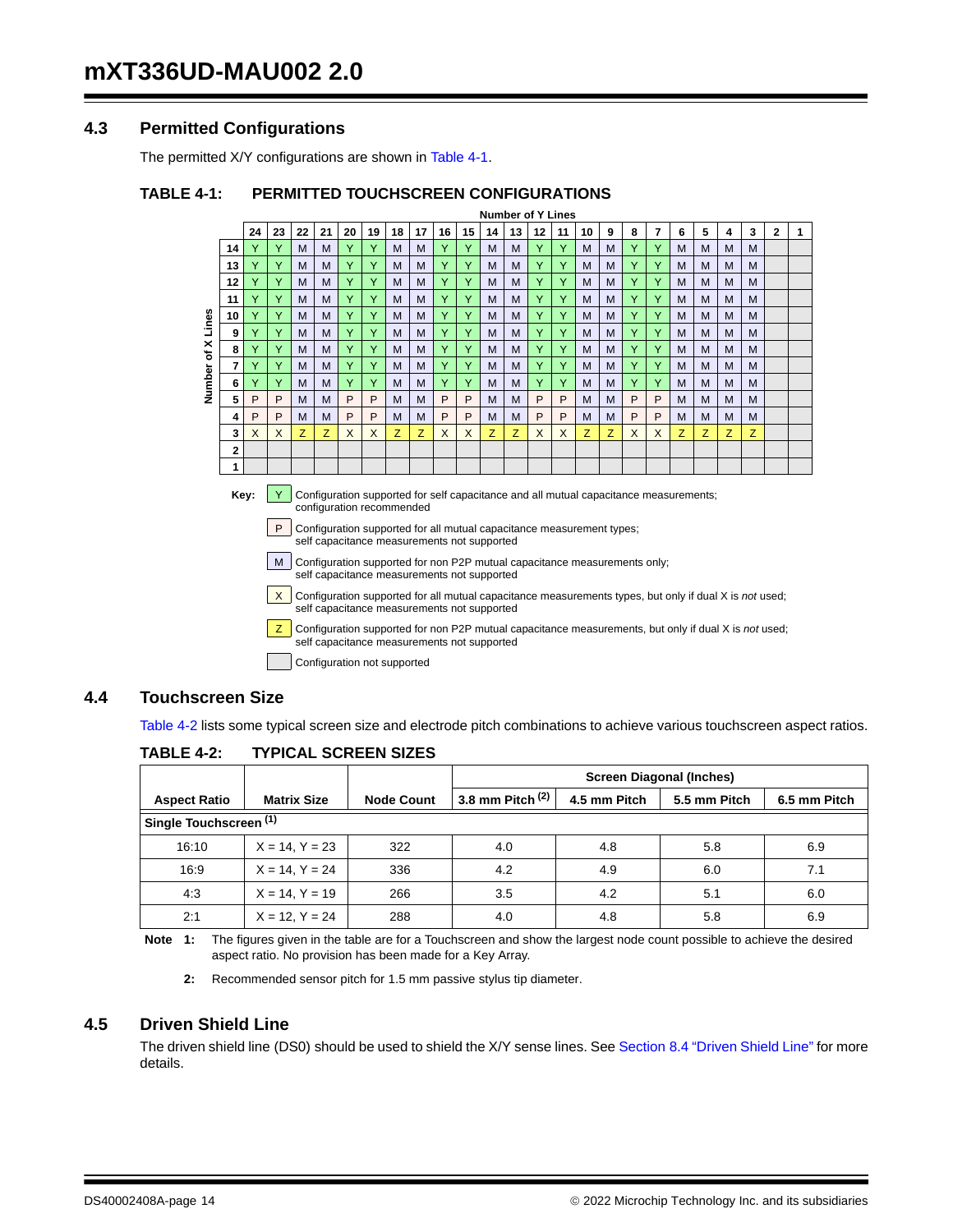## **5.0 POWER-UP / RESET REQUIREMENTS**

#### **5.1 Power-on Reset**

There is an internal Power-on Reset (POR) in the device.

If an external reset is to be used the device must be held in RESET (active low) while the digital (Vdd), analog (AVdd) and digital I/O (VddIO) power supplies are powering up. The supplies must have reached their nominal values before the RESET signal is deasserted (that is, goes high). This is shown in Figure 5-1. See Section 11.2 "Recommended Operating Conditions" for nominal values for the power supplies to the device.

A diode from AVDD to VDD is present in the device. If AVDD and VDD are driven from different supplies, the Vdd supply must be powered up earlier than AVdd.

#### **FIGURE 5-1: POWER SEQUENCING ON THE MXT336UD-MAU002**



Note: When using external RESET at power-up, VddIO must not be enabled after Vdd

It is recommended that customer designs include the capability for the host to control all the maXTouch power supplies and pull the RESET line low.

After power-up, the device typically takes 48 ms to 70 ms before it is ready to start communications, depending on the configuration.

**NOTE** Device initialization will not complete until after all the power supplies are present. If any power supply is not present, internal initialization stalls and the device will not communicate with the host.

If the RESET line is released before the AVdd supply has reached its nominal voltage (see Figure 5-2), then some additional operations need to be carried out by the host. There are two options open to the host controller:

- Start the part in Deep Sleep mode and then send the command sequence to set the cycle time to wake the part and allow it to run normally. Note that in this case a calibration command is also needed.
- Send a RESET command.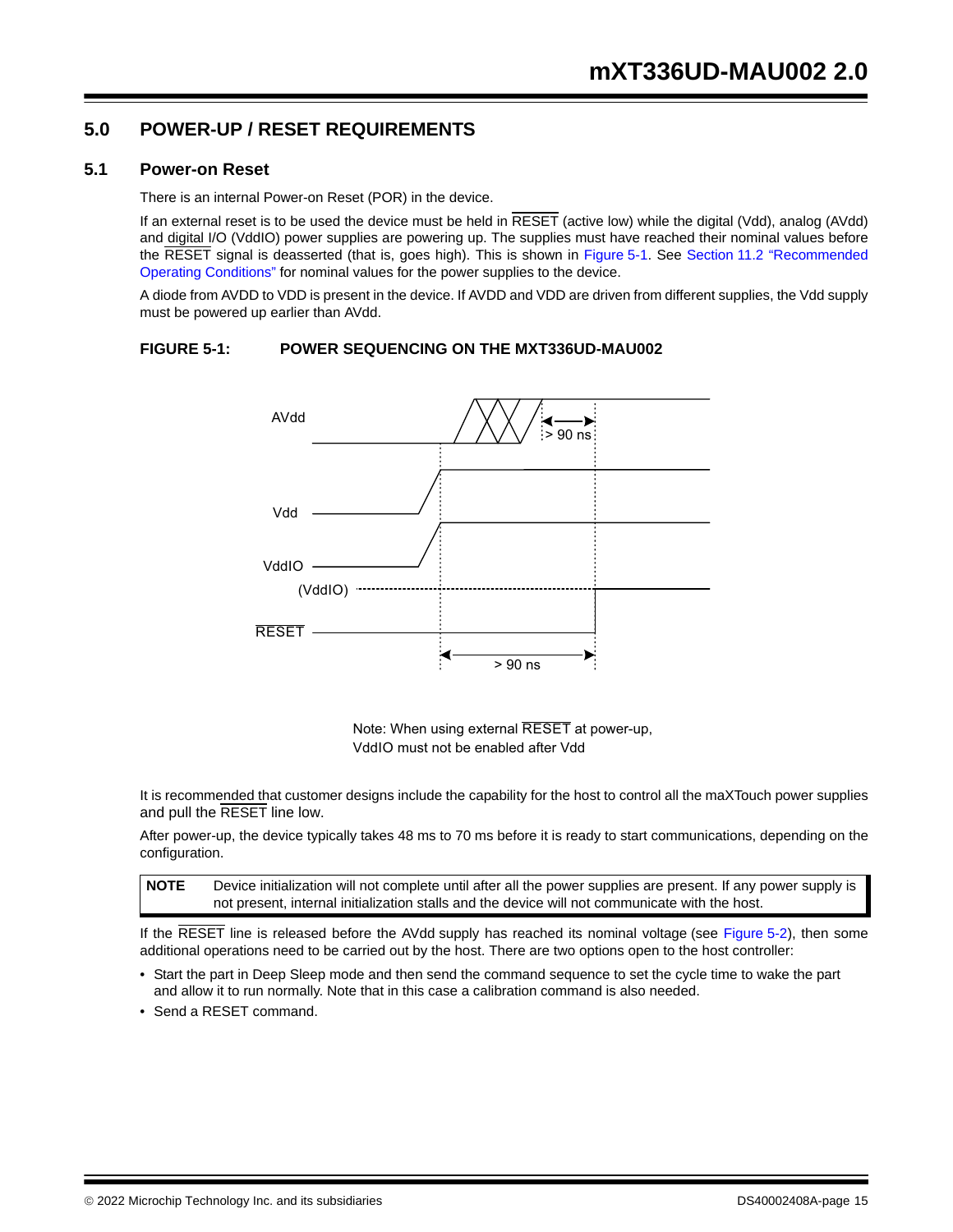#### **FIGURE 5-2: POWER SEQUENCING ON THE MXT336UD-MAU002 – LATE RISE ON AVDD**



#### **5.2 Hardware Reset**

The RESET pin can be used to reset the device whenever necessary. The RESET pin must be asserted low for at least 90 ns to cause a reset. After the host has released the  $\overline{\text{RESET}}$  pin, the device typically takes 47 ms to 70 ms before it is ready to start communications, depending on the configuration. It is recommended to connect the RESET pin to a host controller to allow the host to initiate a full hardware reset without requiring the mXT336UD-MAU002 to be powered down.

**WARNING** The device should be reset only by using the RESET line. If an attempt is made to reset by removing the power from the device without also sending the signal lines low, power will be drawn from the communication and I/O lines and the device will not reset correctly.

Make sure that any lines connected to the device are below or equal to Vdd during power-up and power-down. For example, if RESET is supplied from a different power domain to the VDDIO pin, make sure that it is held low when Vdd is off. If this is not done, the  $\overline{\text{RESET}}$  signal could parasitically couple power via the  $\overline{\text{RESET}}$  pin into the Vdd supply.

**NOTE** The voltage level on the RESET pin of the device must never exceed VddIO (digital supply voltage).

#### **5.3 Software Reset**

A software RESET command (using the Command Processor T6 object) can be used to reset the chip. A software reset typically takes 69 ms to 90 ms before it is ready to start communications, depending on the configuration.

The reset flag is set in the Command Processor T6 object message data to indicate to the host that it has just completed a reset cycle. This bit can be used by the host to detect any unexpected brownout events. This allows the host to take any necessary corrective actions, such as reconfiguration.

## **5.4 CHG Line**

After the device has reset, it asserts the CHG line to signal to the host that a message is available.

**NOTE** The CHG line is briefly set (~100 ms) as an input during power-up or reset. It is therefore particularly important that the line should be allowed to float high via the CHG line pull-up resistor during this period: it should never be driven by the host (see Section 11.5.3 "Reset Timings").

At power-on, the device can be configured to perform self tests (using the Self Test Control T10 object) to check for faults in the device.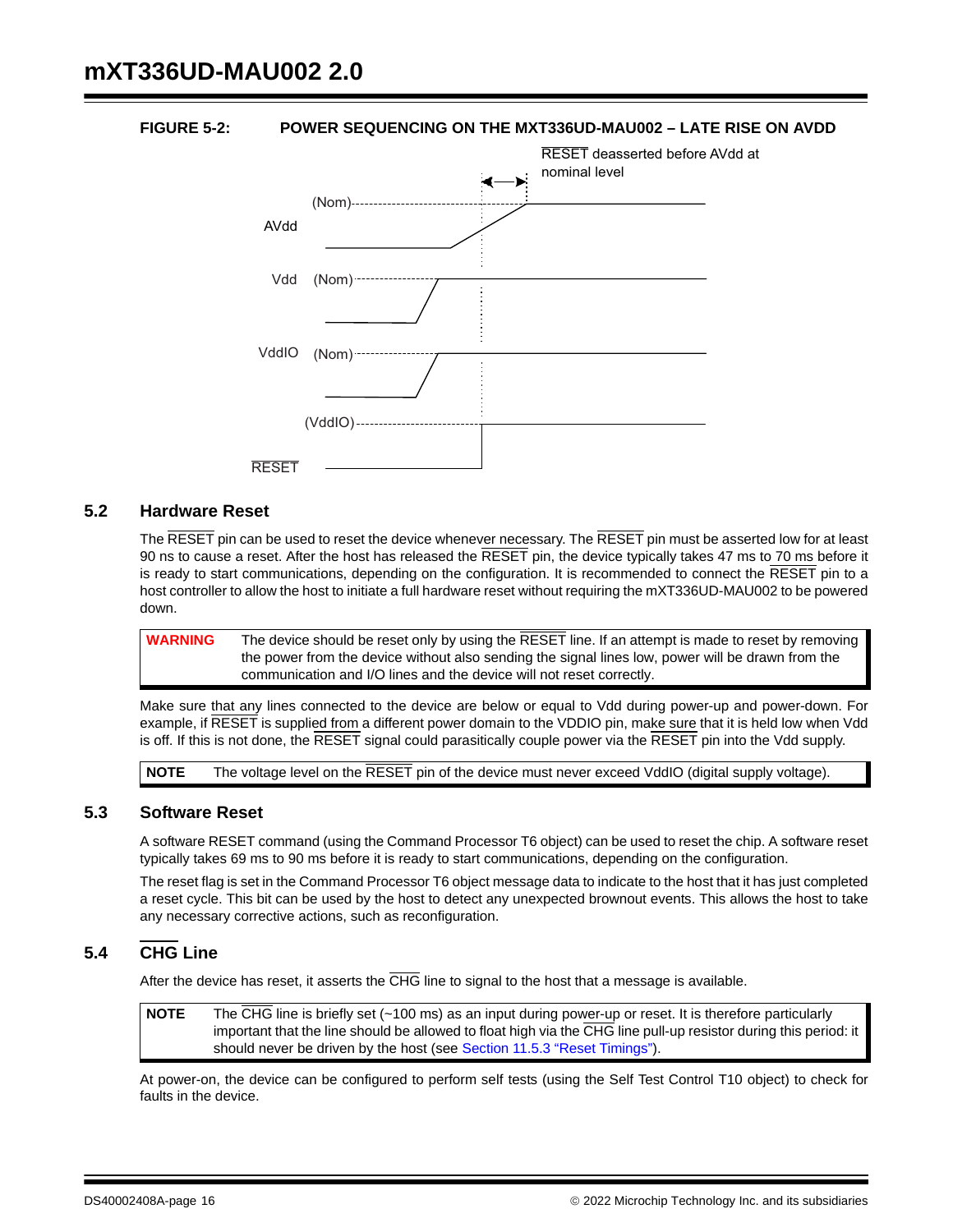## **5.5 Power-up and Reset Sequence – VddIO Enabled after Vdd**

The power-up sequence that can be used in applications where VddIO must be powered up after Vdd, is shown in Figure 5-3.

In this case the communication interface to the maXTouch device is not driven by the host system. The RESET and CHG lines are connected to VddIO using suitable pull-up resistors. Vdd is powered up, followed by VddIO, no more than 10 ms after Vdd. Due to the pull-up resistors, RESET and CHG lines will rise with VddIO. The internal POR system ensures reliable boot up of the device and the CHG line will go low approximately 48 ms to 70 ms (depending on the configuration) after Vdd to notify the host that the device is ready to start communication.





**Note 1:** Depends on configuration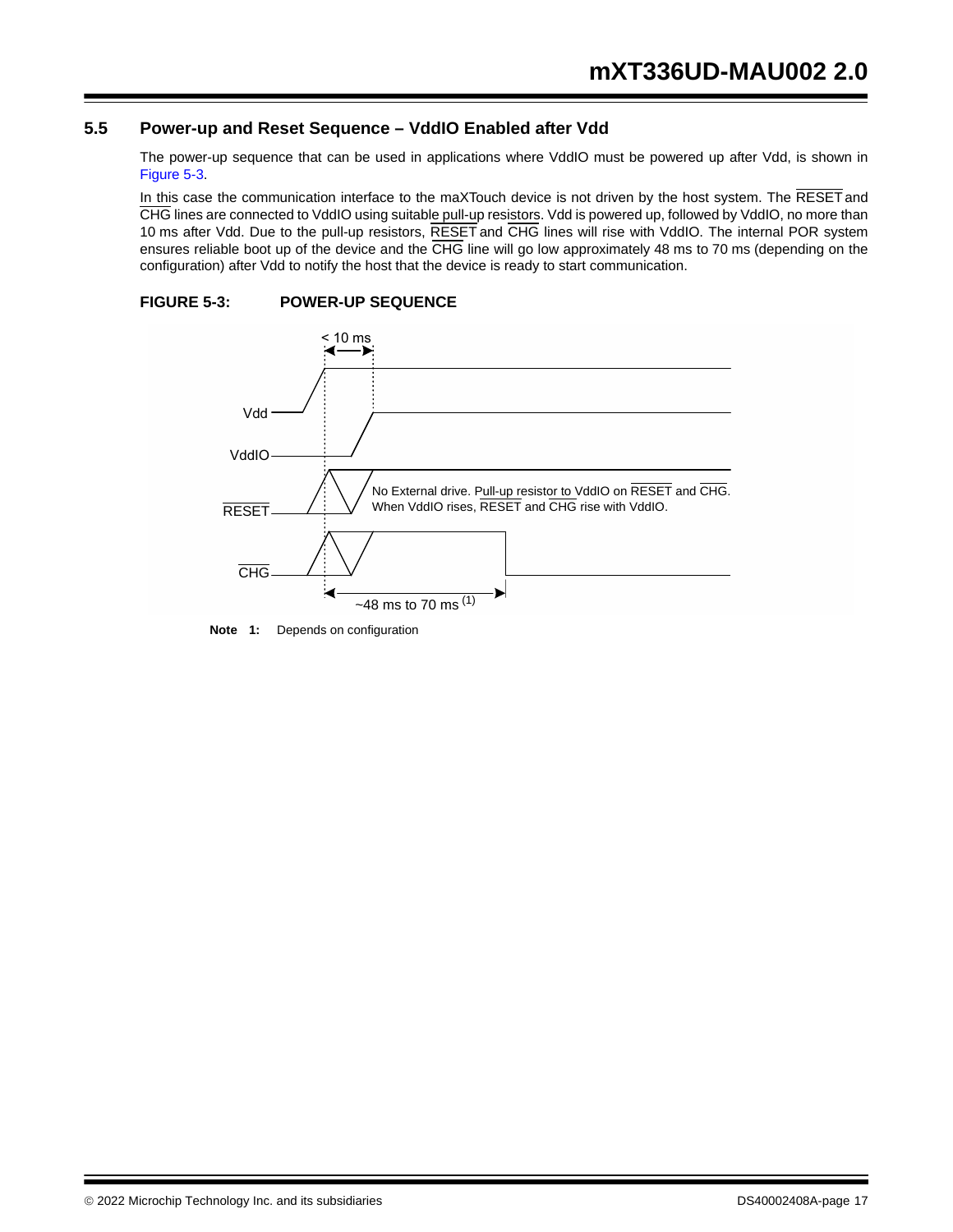## **6.0 DETAILED OPERATION**

#### **6.1 Touch Detection**

The mXT336UD-MAU002 allows for both mutual and self capacitance measurements, with the self capacitance measurements being used to augment the mutual capacitance measurements to produce reliable touch information.

When self capacitance measurements are enabled, touch classification is achieved using both mutual and self capacitance touch data. This has the advantage that both types of measurement systems can work together to detect touches under a wide variety of circumstances.

Mutual capacitance touch data is used wherever possible to classify touches as this has greater granularity than self capacitance measurements and provides positional information on touches.

Self capacitance measurements, on the other hand, allow for the detection of single touches in extreme cases, such as single thick glove touches, when touches can only be detected by self capacitance data and may be missed by mutual capacitance touch detection.

#### **6.2 Operational Modes**

The device operates in two modes: **Active** (touch detected) and **Idle** (no touches detected). Both modes operate as a series of burst cycles. Each cycle consists of a short burst (during which measurements are taken) followed by an inactive sleep period. The difference between these modes is the length of the cycles. Those in idle mode typically have longer sleep periods. The cycle length is configured using the IDLEACQINT and ACTVACQINT settings in the Power Configuration T7. In addition, an *Active to Idle Timeout* setting is provided.

#### **6.3 Detection Integrator**

The device features a touch detection integration mechanism. This acts to confirm a detection in a robust fashion. A counter is incremented each time a touch has exceeded its threshold and has remained above the threshold for the current acquisition. When this counter reaches a preset limit the sensor is finally declared to be touched. If, on any acquisition, the signal is not seen to exceed the threshold level, the counter is cleared and the process has to start from the beginning.

The detection integrator is configured using the appropriate touch objects (Multiple Touch Touchscreen T100, Key Array T15).

#### **6.4 Sensor Acquisition**

The charge time for mutual capacitance measurements is set using the Acquisition Configuration T8 object. The device combines a number of factors together to arrive at the total acquisition time for one drive line (that is, one X line for mutual capacitance acquisitions or one axis for self capacitance acquisitions).

The following constraints apply on the mXT336UD-MAU002:

- The per X line mutual capacitance touch measurement and the per axis self capacitance measurement should not exceed 2 ms. Furthermore, the total acquisition time for the sensor as a whole must not exceed 250 ms. In the event of a timeout, a SIGERR may be reported.
- The high and low pulse periods must not exceed 51.26 µs each. This means that the maximum possible burst period is 102.46 µs (that is, a minimum frequency of 9.76 kHz). In addition, the burst period must not be less than 4 µs (that is, a maximum frequency of 250 kHz).

Unpredictable system behavior might occur if any of the above constraints are not met.

Care should be taken to configure all the objects that can affect the measurement timing (for example, drift and noise measurement interval settings) so that these limits are not exceeded.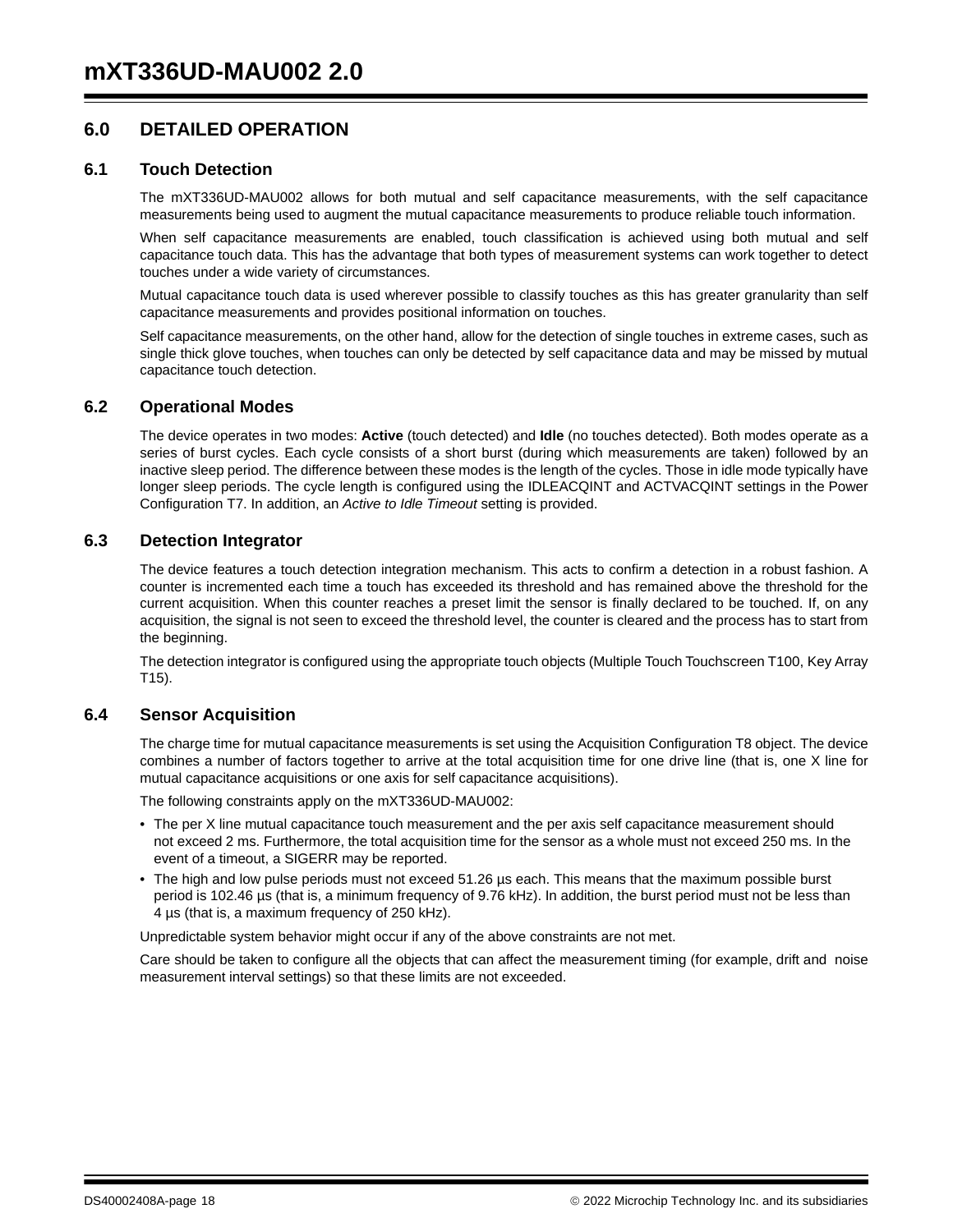#### **6.5 Calibration**

Calibration is the process by which a sensor chip assesses the background capacitance on each node. Calibration occurs in a variety of circumstances, for example:

- When determined by the mutual capacitance recalibration process, as controlled by the Acquisition Configuration T8 object
- When determined by the self capacitance recalibration process, as controlled by the Self Capacitance Configuration T111 object
- When the Retransmission Compensation T80 object detects calibrated-in moisture has been removed
- Following a Self Capacitance Global Configuration T109 Tune command
- When the host issues a recalibrate command
- When certain configuration settings are changed

#### **6.6 Digital Filtering and Noise Suppression**

The mXT336UD-MAU002 supports on-chip filtering of the acquisition data received from the sensor. Specifically, the Noise Suppression T72 object provides an algorithm to suppress the effects of noise (for example, from a noisy charger plugged into the user's product). This algorithm can automatically adjust some of the acquisition parameters during operation to filter the Analog-to-Digital Conversions (ADCs) received from the sensor.

Additional noise suppression is provided by the Self Capacitance Noise Suppression T108 object. Similar in both design and configuration to the Noise Suppression T72 object, the Self Capacitance Noise Suppression T108 object is the noise suppression interface for self capacitance touch measurements.

Noise suppression is triggered when a noise source is detected.

- The host driver code can indicate when a noise source is present.
- The noise suppression is also triggered based on the noise levels detected using internal line measurements.The Noise Suppression T72 and Self Capacitance Noise Suppression T108 object selects the appropriate controls to suppress the noise present in the system.

#### **6.7 EMC Reduction**

The mXT336UD-MAU002 has the following mechanisms to help reduce EMC emissions and ensure that the user's product operates within the desired EMC limits:

- **Configurable Voltage Reference Mode** Allows for the selection of voltage swing of the self capacitance measurements.This feature is configured by the Self Capacitance Global Configuration T109 object.
- **Input Buffer Power Configuration**  Controls the positive/negative drive strength of the Input Buffer for self capacitance measurements. This feature is configured by the Self Capacitance Global Configuration T109 object.
- **Configurable Input Amplifier Bias**  Controls the Input Amplifier Bias. This feature is configured by the Self Capacitance Global Configuration T109 object.

#### **6.8 Shieldless Support and Display Noise Suppression**

The mXT336UD-MAU002 can support shieldless sensor design even with a noisy LCD.

The Optimal Integration feature is not filtering as such, but enables the user to use a shorter integration window. The integration window optimizes the amount of charge collected against the amount of noise collected, to ensure an optimal SNR. This feature also benefits the system in the presence of an external noise source. This feature is configured using the Shieldless T56 object.

Display noise suppression allows the device to overcome display noise simultaneously with external noise. This feature is based on filtering provided by the Lens Bending T65 object (see Section 6.11 "Lens Bending").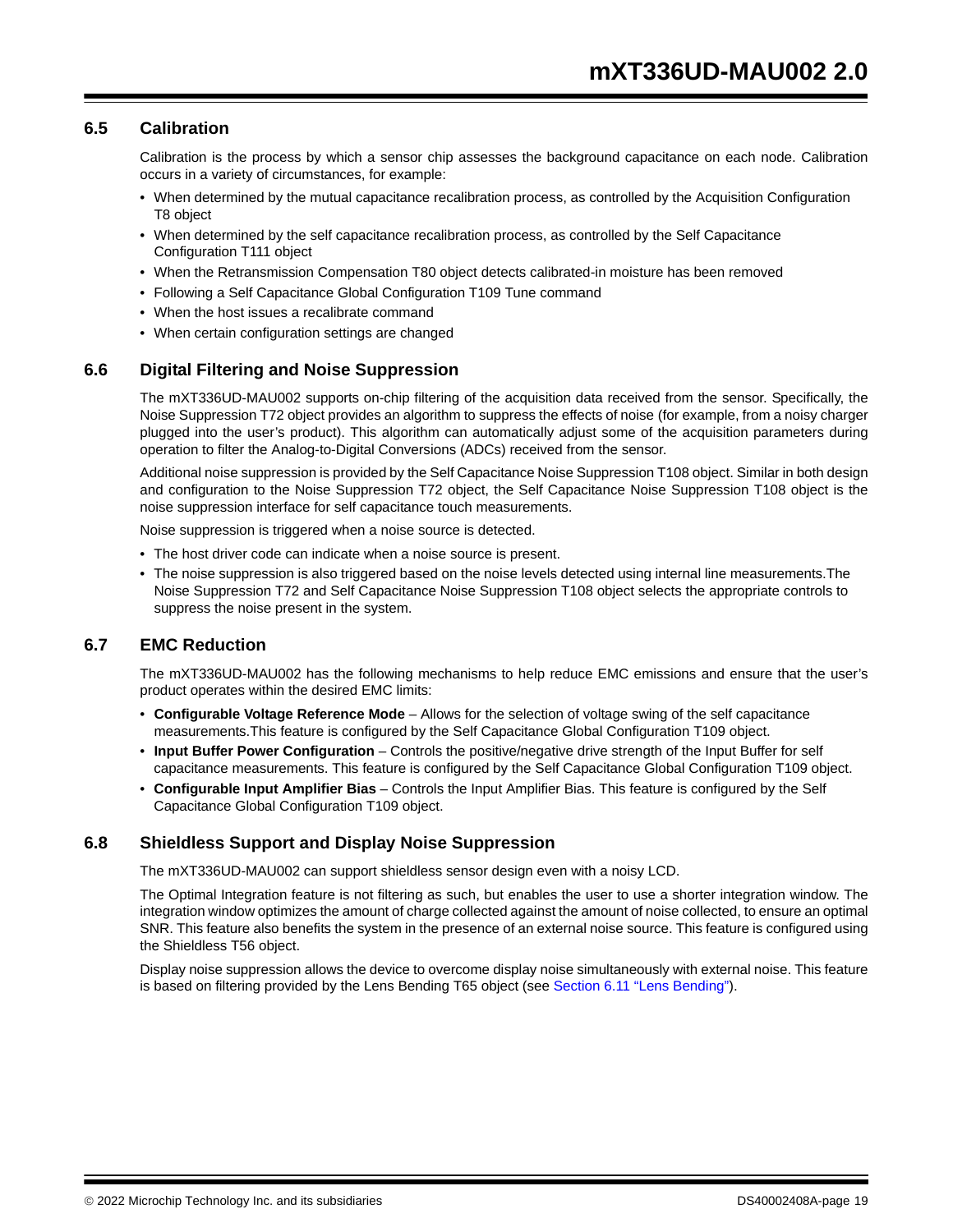#### **6.9 Retransmission Compensation**

The device can limit the undesirable effects on the mutual capacitance touch signals caused by poor device coupling to ground, such as poor sensitivity and touch break-up. This is achieved using the Retransmission Compensation T80 object. This object can be configured to allow the touchscreen to compensate for signal degradation due to these undesirable effects. If self capacitance measurements are also scheduled, the Retransmission Compensation T80 object will use the resultant data to enhance the compensation process.

The Retransmission Compensation T80 object is also capable of compensating for water presence on the sensor if self capacitance measurements are scheduled. In this case, both mutual capacitance and self capacitance measurements are used to detect moisture and then, once moisture is detected, self capacitance measurements are used to detect single touches in the presence of moisture.

#### **6.10 Grip Suppression**

The device has grip suppression functionality to suppress false detections from a user's grip.

Grip suppression works by specifying a boundary around a touchscreen, within which touches can be suppressed whilst still allowing touches in the center of the touchscreen. This ensures that an accidental hand touch on the edge is suppressed while still allowing a "real" (finger) touch towards the center of the screen. Mutual capacitance grip suppression is configured using the Grip Suppression T40 object.

#### **6.11 Lens Bending**

The device supports algorithms to eliminate disturbances from the measured signal.

When the sensor suffers from the screen deformation (lens bending) the signal values acquired by normal procedure are corrupted by the disturbance component (bend). The amount of bend depends on:

- The mechanical and electrical characteristics of the sensor
- The amount and location of the force applied by the user touch to the sensor
- The Lens Bending T65 object measures the bend component and compensates for any distortion caused by the bend. As the bend component is primarily influenced by the user touch force, it can be used as a secondary source to identify the presence of a touch. The additional benefit of the Lens Bending T65 object is that it will eliminate LCD noise as well.

#### **6.12 Glove Detection**

The device has glove detection algorithms that process the measurement data received from the touchscreen classifying touches as potential gloved touches.

The Glove Detection T78 object is used to detect glove touches. In Normal Mode the Glove Detection T78 object applies vigorous glove classification to small signal touches to minimize the effect of unintentional hovering finger reporting. Once a gloved touch is found, the Glove Detection T78 object can enter Glove Confidence Mode. In this mode the device expects the user to be wearing gloves so the classification process is much less stringent.

#### **6.13 Stylus Support**

The mXT336UD-MAU002 allows for the particular characteristics of passive stylus touches, whilst still allowing conventional finger touches to be detected. The touch sensitivity and threshold controls for stylus touches are configured separately from those for conventional finger touches so that both types of touches can be accommodated.

Stylus support ensures that the small touch area of a stylus registers as a touch, as this would otherwise be considered too small for the touchscreen. Additionally, there are controls to distinguish a stylus touch from an unwanted approaching finger (such as on the hand holding the stylus).

Passive stylus touches are configured by the Passive Stylus T47 object. There is one instance of the Passive Stylus T47 object for each Multiple Touch Touchscreen T100 object present on the device.

#### **6.14 Unintentional Touch Suppression**

The Touch Suppression T42 object provides a mechanism to suppress false detections from unintentional touches from a large body area, such as from a palm. The Touch Suppression T42 object also provides Maximum Touch Suppression to suppress all touches if more than a specified number of touches has been detected.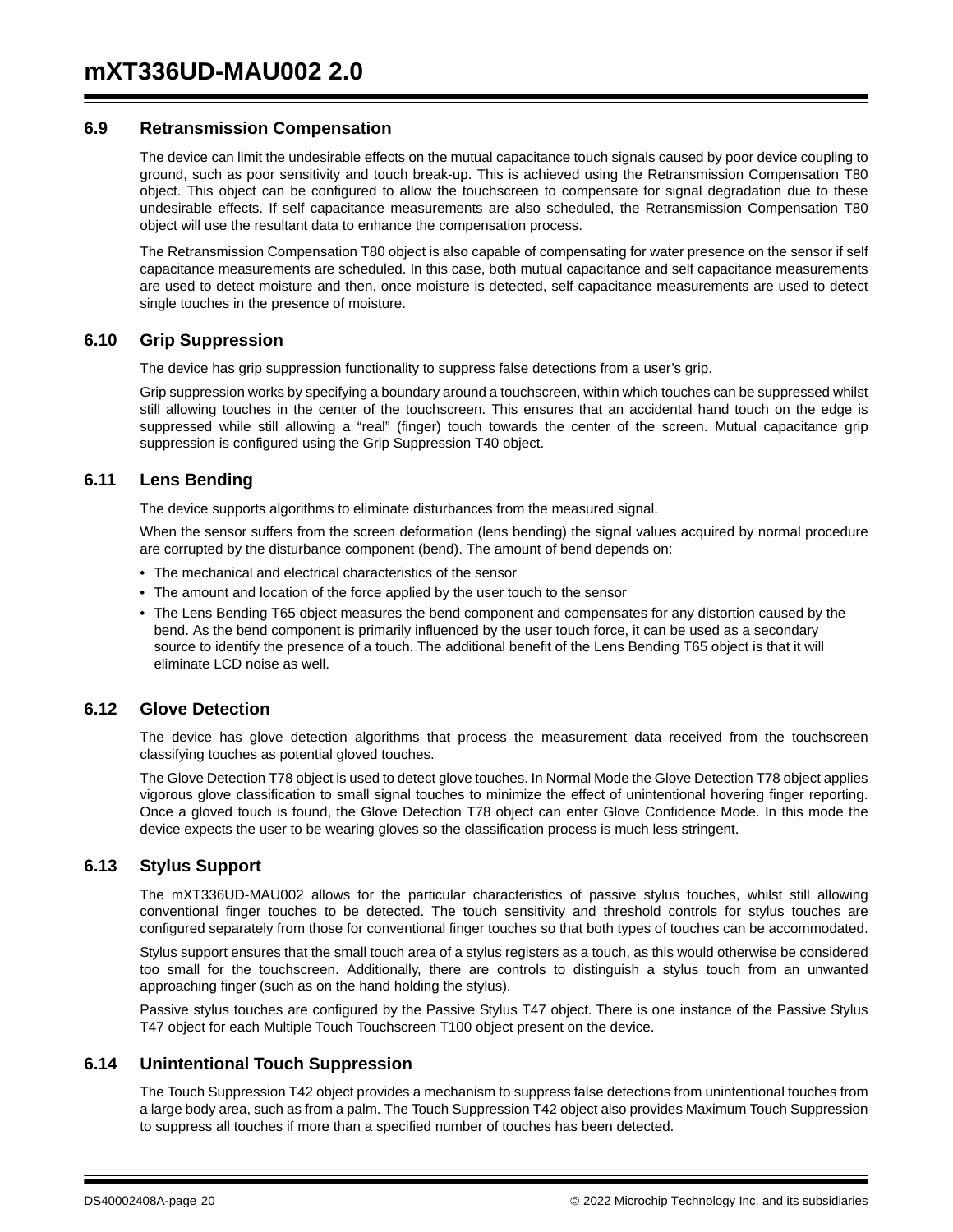### **6.15 Adjacent Key Suppression Technology**

Adjacent Key Suppression (AKS) technology is a patented method used to detect which touch object (Multiple Touch Touchscreen T100 or Key Array T15) is touched, and to suppress touches on the other touch objects, when touch objects are located close together.

The device has two levels of AKS:

- The first level works between the touch objects (Multiple Touch Touchscreen T100 and Key Array T15). The touch objects are assigned to AKS groups. If a touch occurs within one of the touch objects in a group, then touches within other objects inside that group are suppressed. For example, if a touchscreen and a Key Array are placed in the same AKS group, then a touch in the touchscreen will suppress touches in the Key Array, and vice versa. Objects can be in more than one AKS group.
- The second level of AKS is internal AKS within an individual Key Array object. If internal AKS is enabled, then when one key is touched, touches on all the other keys within the Key Array are suppressed. Note that internal AKS is not present on other types of touch objects.

#### **6.16 Device Encryption**

For added security, the mXT336UD-MAU002 allows for the encryption of important configuration parameters within the device, and for the encryption of messages sent by the device.

The default state of the mXT336UD-MAU002 is to be unencrypted, which allows the host to interact with the device using the standard Object-based Protocol in the same manner as any other unencrypted maXTouch device. However, the host can enable encryption if desired. This uses the AES 128 algorithm (Cipher Block Chaining mode) for the encryption and decryption of data. One or more of the following encryption modes are possible:

- Encrypted configuration read/write
- Encrypted Message Processor T5 messages

Encryption is requested by downloading the encryption parameters to the Serial Data Command T68 object. Encryption is then activated when the device is next reset. If the device has active encryption, the Variant ID is reported with bit 7 set to 1. This provides a method for the host controller to detect if encryption is in use.

The current encryption status can be read from the device using the Encryption Status T2 object.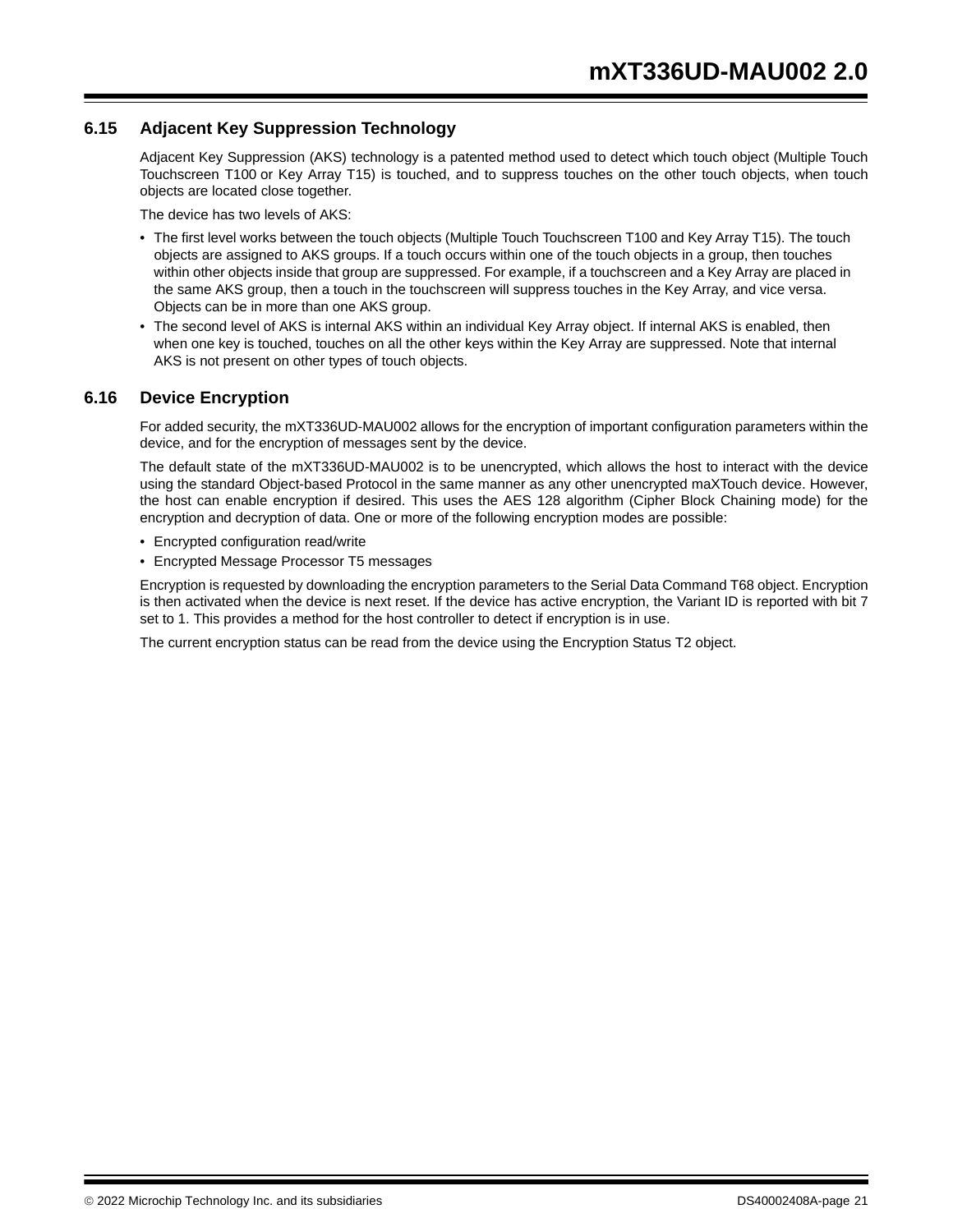## **7.0 I2C COMMUNICATIONS**

Communication with the mXT336UD-MAU002 is carried out over the I2C interface.

The I<sup>2</sup>C interface is used in conjunction with the CHG line. The CHG line going active signifies that a new data packet is available. This provides an interrupt-style interface and allows the device to present data packets when internal changes have occurred. See Section 7.5 "CHG Line" for more information.

## **7.1 I2C Address**

The mXT336UD-MAU002 supports one fixed I<sup>2</sup>C device address: 0x4A.

The I<sup>2</sup>C address is shifted left to form the SLA+W or SLA+R address when transmitted over the I<sup>2</sup>C interface, as shown in Table 7-1.

| <b>FORMAT OF SLA+W/SLA+R</b><br><b>TABLE 7-1:</b> |  |
|---------------------------------------------------|--|
|---------------------------------------------------|--|

| Bit 7         | Bit 6 | Bit 5 | Bit 4<br> | Bit<br>- 1 | Bit 2 | Bit | Bit 0      |
|---------------|-------|-------|-----------|------------|-------|-----|------------|
| Address: 0x4A |       |       |           |            |       |     | Read/write |

### **7.2 Writing To the Device**

An I<sup>2</sup>C WRITE cycle consists of the following bytes:

| <b>START</b> |                                                                  | 1 bit               | I <sup>2</sup> C START condition                                                                                                                                                                                                                                                                                              |                                                                                                                                                                                                                                  |  |  |  |
|--------------|------------------------------------------------------------------|---------------------|-------------------------------------------------------------------------------------------------------------------------------------------------------------------------------------------------------------------------------------------------------------------------------------------------------------------------------|----------------------------------------------------------------------------------------------------------------------------------------------------------------------------------------------------------------------------------|--|--|--|
|              | SLA+W                                                            | 1 byte              |                                                                                                                                                                                                                                                                                                                               | I <sup>2</sup> C address of the device (see Section 7.1 "I2C Address")                                                                                                                                                           |  |  |  |
|              | Address<br>(LSByte, MSByte)                                      | 2 bytes             | Address of the location at which the data writing starts. This address is stored<br>as the address pointer.                                                                                                                                                                                                                   |                                                                                                                                                                                                                                  |  |  |  |
|              | Data Size<br>(only if encryption                                 | 2 bytes             | If writing to an encrypted object, the size of the data to be written, including the<br>data CRC (if requested). Otherwise these bytes must be set to zero.                                                                                                                                                                   |                                                                                                                                                                                                                                  |  |  |  |
|              | is active)                                                       |                     | Note that these bytes will have a non-zero value only if writing one or more<br>byes of data to an encrypted object. In all other cases the size should be set to<br>zero (that is, when the object is not encrypted, or encryption is enabled for<br>message reads only, or the data is zero bytes in length).               |                                                                                                                                                                                                                                  |  |  |  |
|              |                                                                  |                     | <b>NOTE</b>                                                                                                                                                                                                                                                                                                                   | These bytes are present only if encryption is active; they are not<br>present if encryption is not active.                                                                                                                       |  |  |  |
|              | Data                                                             | 0 or more<br>bytes  |                                                                                                                                                                                                                                                                                                                               | The actual data to be written. The data is written to the device, starting at the<br>location of the address pointer. The address pointer returns to its starting value<br>when the I <sup>2</sup> C STOP condition is detected. |  |  |  |
|              | CRC (optional)                                                   | 1 byte              | An optional 8-bit CRC that includes all the bytes that have been sent, including<br>the two address bytes and the data size bytes (if encryption is active), but not<br>the SLA+W byte. If the device detects an error in the CRC during a write<br>transfer, a COMSERR fault is reported by the Command Processor T6 object. |                                                                                                                                                                                                                                  |  |  |  |
|              |                                                                  |                     | See Section 7.3 "I <sup>2</sup> C Writes in Checksum Mode" for more details                                                                                                                                                                                                                                                   |                                                                                                                                                                                                                                  |  |  |  |
|              | Padding to 16 bytes<br>(only if encrypted<br>writes are enabled) | Maximum<br>15 bytes | padded to 16 bytes.                                                                                                                                                                                                                                                                                                           | If writing to an encrypted object, and there are one or more bytes of data<br>(excluding the CRC), the data block (including the CRC, if present) must be                                                                        |  |  |  |
|              |                                                                  |                     | <b>NOTE</b>                                                                                                                                                                                                                                                                                                                   | If the data is zero bytes in size, the padding is not necessary and<br>the data block will consist of the CRC only (if present).                                                                                                 |  |  |  |
| <b>STOP</b>  |                                                                  | 1 bit               | I <sup>2</sup> C STOP condition                                                                                                                                                                                                                                                                                               |                                                                                                                                                                                                                                  |  |  |  |
|              |                                                                  |                     |                                                                                                                                                                                                                                                                                                                               |                                                                                                                                                                                                                                  |  |  |  |

Figure 7-1 and Figure 7-1 show examples of writing four bytes of data to contiguous addresses starting at 0x1234.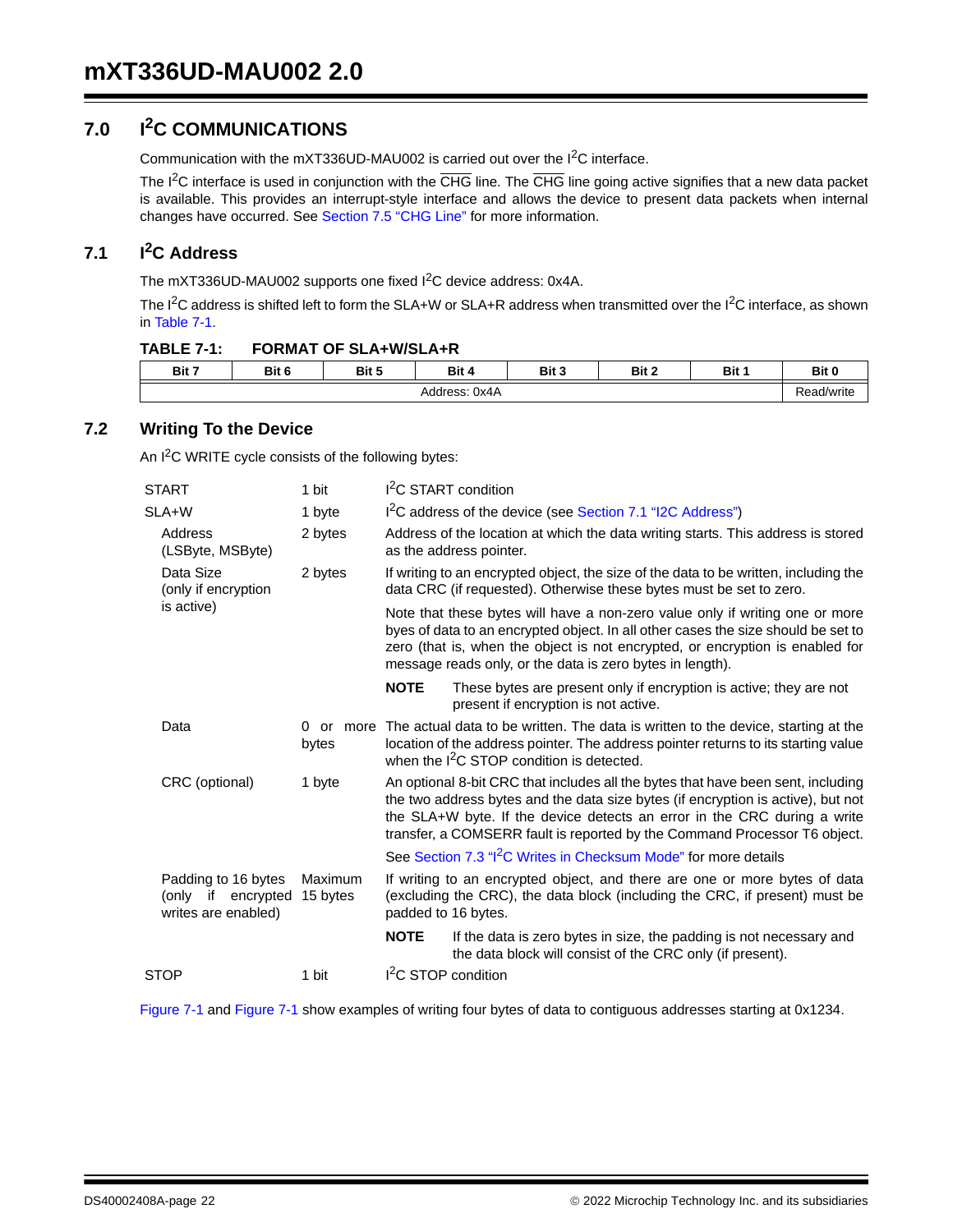

## **FIGURE 7-1: EXAMPLE OF A FOUR-BYTE WRITE – ENCRYPTION NOT ACTIVE**

## **7.3 I2C Writes in Checksum Mode**

In  $1^2C$  checksum mode an 8-bit CRC is added to all  $1^2C$  writes. The CRC is sent following the last data byte. All the bytes sent are included in the CRC, including the two address bytes and the two data size bytes (if encryption is active). Any command or data sent to the device is processed even if the CRC fails.

To indicate that a checksum is to be sent in the write, the most significant bit of the MSByte of the write address is set to 1. For example, the  $I^2C$  command shown in Figure 7-3 writes a value of 150 (0x96) to address 0x1234 with a checksum. The address is changed to 0x**9**234 to indicate checksum mode.

#### **FIGURE 7-3: EXAMPLE OF A WRITE TO ADDRESS 0x1234 WITH A CHECKSUM – ENCRYPTION NOT ACTIVE**

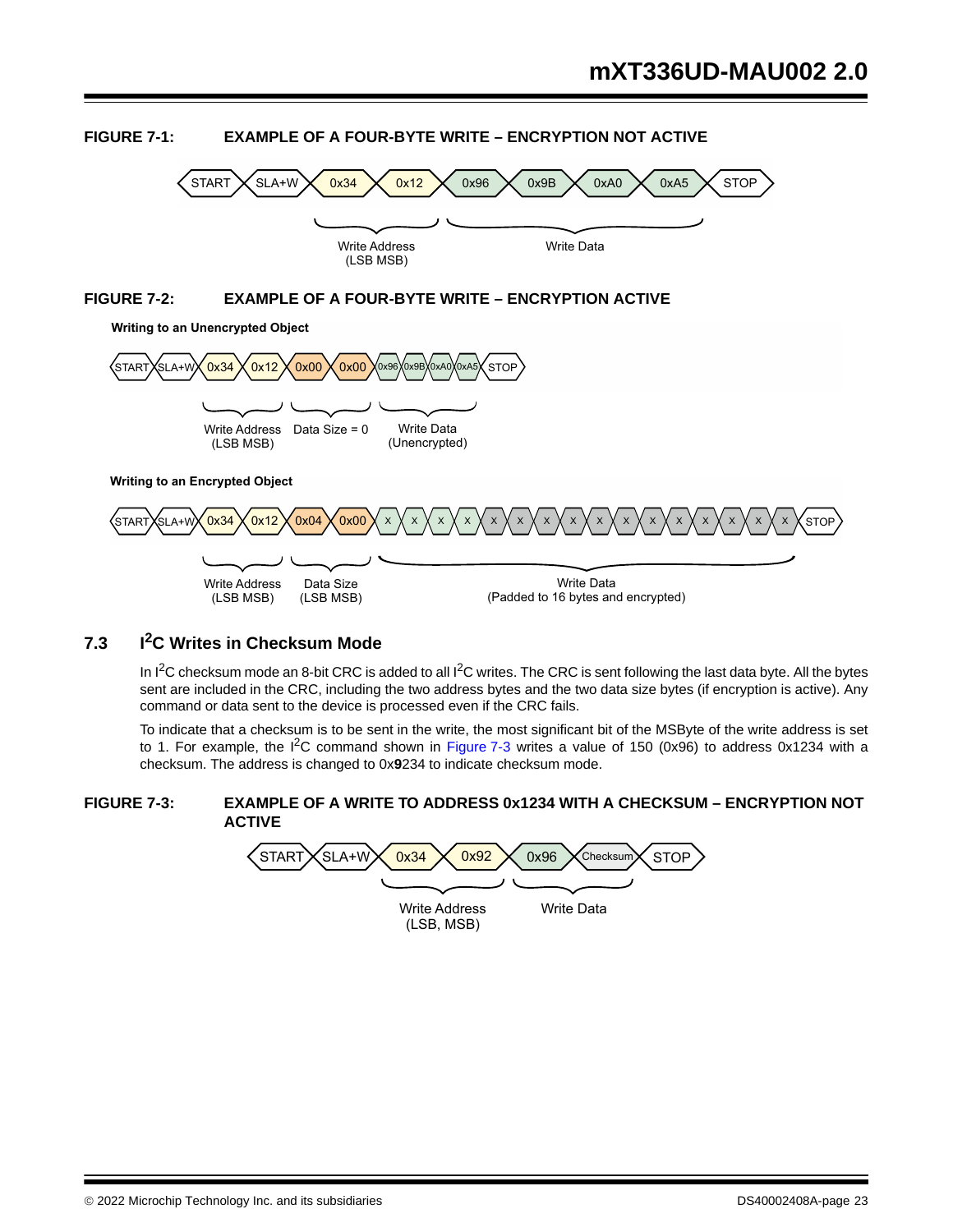#### **FIGURE 7-4: EXAMPLE OF A WRITE TO ADDRESS 0x1234 WITH A CHECKSUM – ENCRYPTION ACTIVE**

**Writing to an Unencrypted Object**



#### **7.4 Reading From the Device**

(LSB MSB)

(LSB MSB)

Two  $I^2C$  bus activities must take place to read from the device. The first activity is an  $I^2C$  write to set the address pointer (LSByte then MSByte). The second activity is the actual I<sup>2</sup>C read to receive the data. The address pointer returns to its starting value when the read cycle NACK or STOP is detected.

(Padded to 16 bytes and encrypted)

It is not necessary to set the address pointer before every read. The address pointer is updated automatically after every read operation. The address pointer will be correct if the reads occur in order. In particular, when reading multiple messages from the Message Processor T5 object, the address pointer is automatically reset to the address of the Message Processor T5 object, in order to allow continuous reads (see Section 7.4.2 "Reading Status Messages with DMA").

**NOTE** Encryption functionality on the mXT336UD-MAU002 means that if the host read request falls within the Message Processor T5 address space, but not at its start address, the device considers it a valid Message Processor T5 message read. The device therefore sends the entire Message Processor T5 message.

Note that the message may be encrypted or unencrypted, depending on the message encryption setting.

The WRITE and READ cycles consist of a START condition followed by the I<sup>2</sup>C address of the device (SLA+W or SLA+R respectively).

Figure 7-5 and Figure 7-6 show the  $I<sup>2</sup>C$  commands to read four bytes starting at address 0x1234.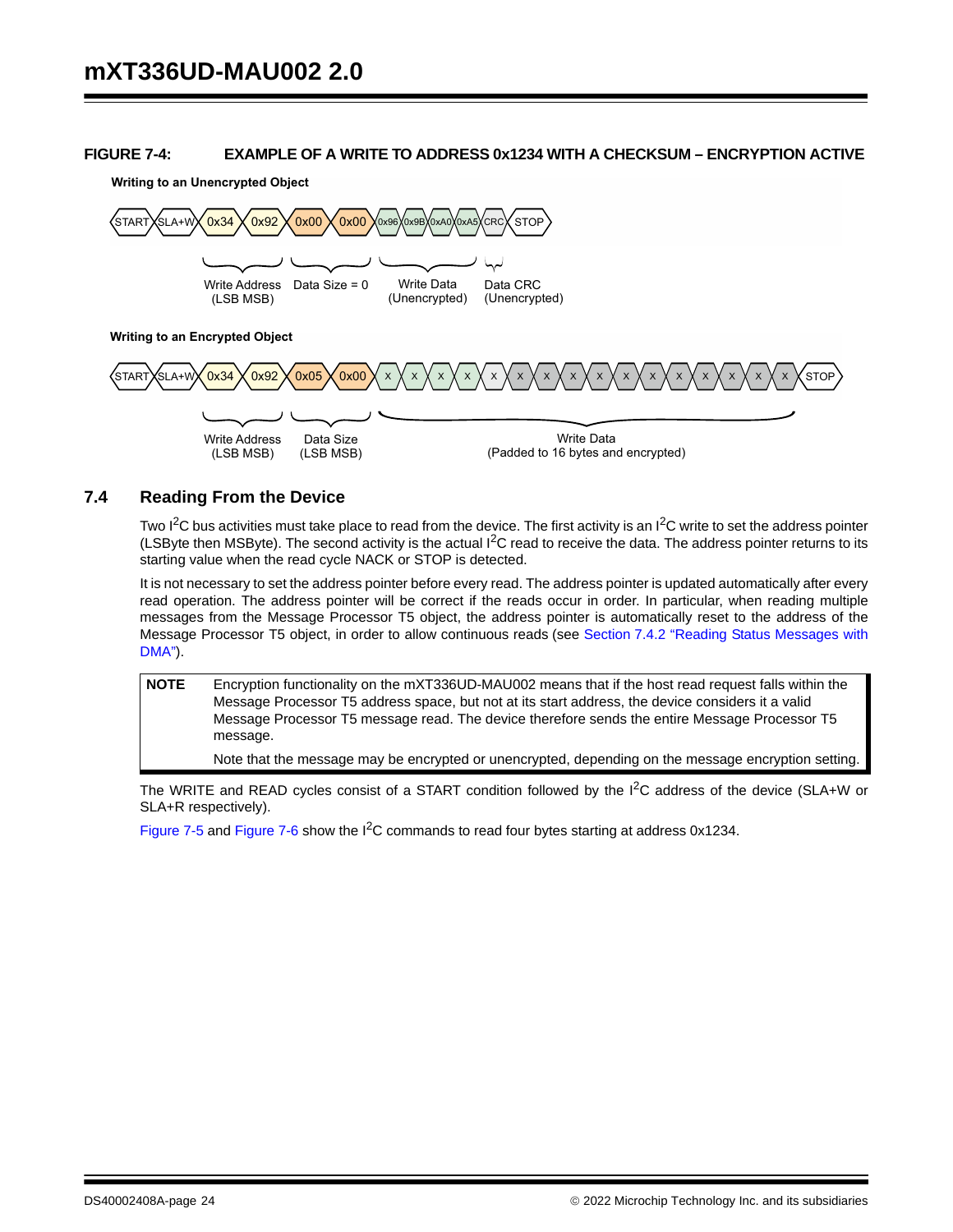#### **FIGURE 7-5: EXAMPLE OF A FOUR-BYTE READ – ENCRYPTION NOT ACTIVE**

**Set Address Pointer**



Read Data

#### **FIGURE 7-6: EXAMPLE OF A FOUR-BYTE READ – ENCRYPTION ACTIVE**





**Read Data - Unencrypted Object** 



**Read Data - Encrypted Object** 

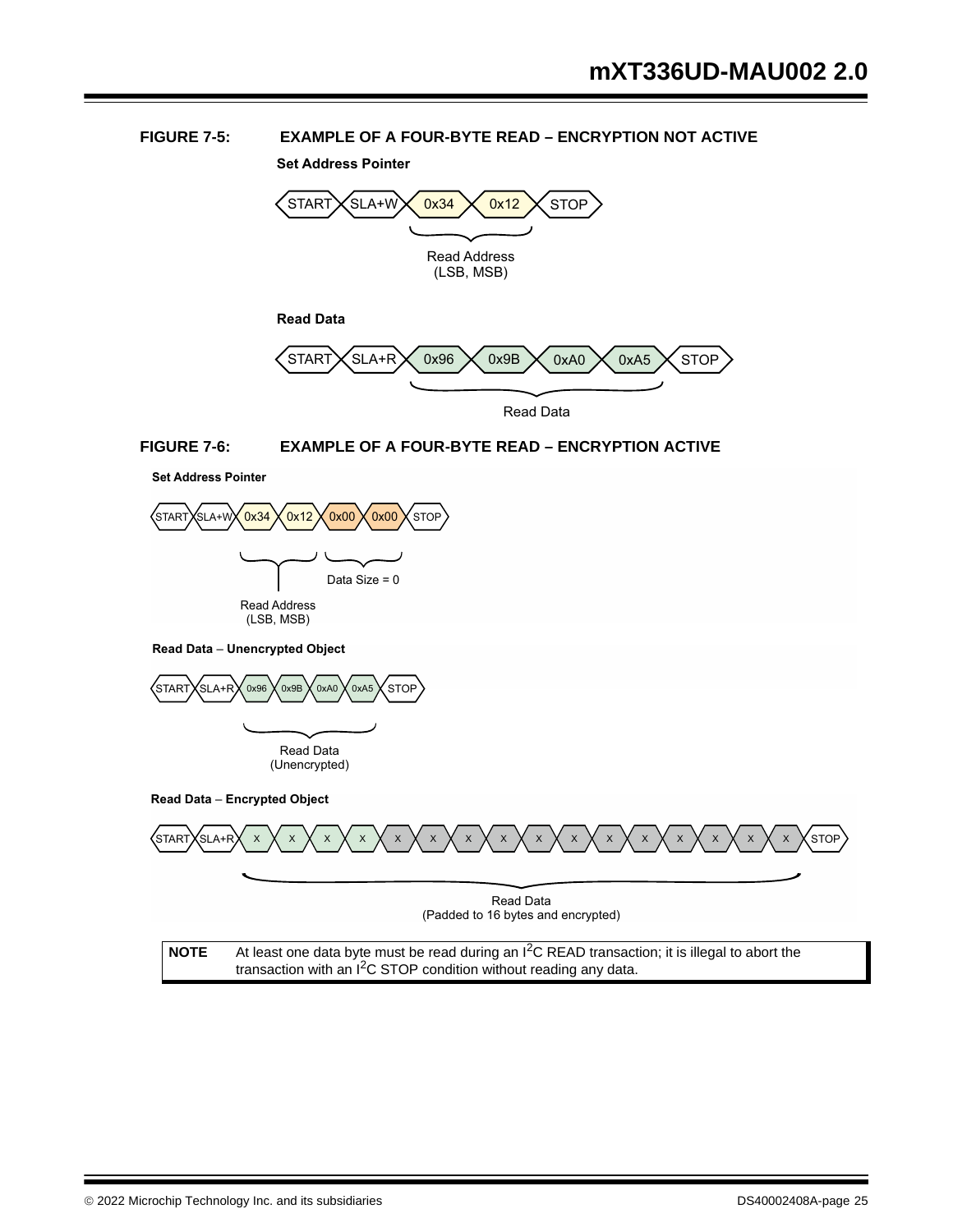#### 7.4.1 READING A MESSAGE FROM THE MESSAGE PROCESSOR T5 OBJECT

An  $I^2C$  read of the Message Processor T5 object contains the following bytes:

| <b>START</b>                                                         | 1 bit        | I <sup>2</sup> C START condition                                                                                                        |  |  |  |
|----------------------------------------------------------------------|--------------|-----------------------------------------------------------------------------------------------------------------------------------------|--|--|--|
| $SLA+R$                                                              | 1 byte       | I <sup>2</sup> C address of the device (see Section 7.1 "I2C Address")                                                                  |  |  |  |
| Report ID                                                            | 1 byte       | Message report ID                                                                                                                       |  |  |  |
| Data                                                                 | 9 bytes      | The message data (that is, the Message Processor T5 MESSAGE field)                                                                      |  |  |  |
| CRC (optional)                                                       | 1 byte       | An 8-bit CRC (if requested) for the Message Processor T5<br>report<br>ID and message data                                               |  |  |  |
|                                                                      |              | See Section 7.3 "I <sup>2</sup> C Writes in Checksum Mode" for more details on how to<br>request a checksum                             |  |  |  |
| Padding to 16 bytes<br>encrypted<br>onlv)<br>if<br>messages enabled) | 5 or 6 bytes | If the encryption of Message Processor T5 messages is enabled, the data<br>block (including the CRC, if present) is padded to 16 bytes. |  |  |  |
| <b>STOP</b>                                                          | 1 bit        | I <sup>2</sup> C STOP condition                                                                                                         |  |  |  |

Figure 7-7 shows an example read from the Message Processor T5 object. To read multiple messages using Direct Memory Access, see Section 7.4.2 "Reading Status Messages with DMA".

#### **FIGURE 7-7: EXAMPLE READ FROM MESSAGE PROCESSOR T5 WITH A CHECKSUM – ENCRYPTION NOT ACTIVE**

**Set Address Pointer**



Address of Message Processor T5 Object

**Read Data**



Message Processor T5 Object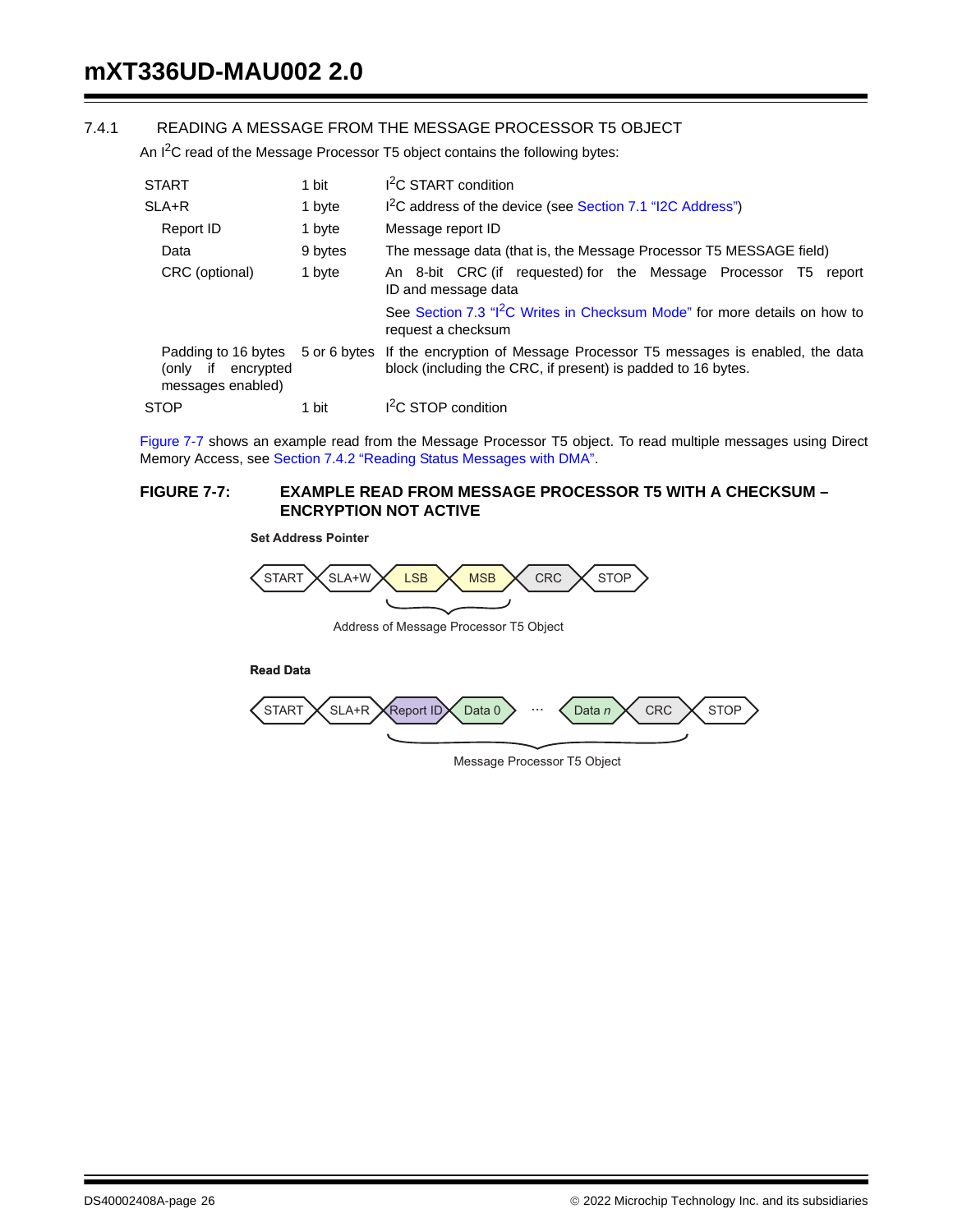#### **FIGURE 7-8: EXAMPLE READ FROM MESSAGE PROCESSOR T5 WITH A CHECKSUM – ENCRYPTION ACTIVE**



## 7.4.2 READING STATUS MESSAGES WITH DMA

The device facilitates the easy reading of multiple messages using a single continuous read operation. This allows the host hardware to use a Direct Memory Access (DMA) controller for the fast reading of messages, as follows:

- 1. The host uses a write operation to set the address pointer to the start of the Message Count T44 object, if necessary. Note that the STOP condition at the end of the read resets the address pointer to its initial location, so it may already be pointing at the Message Count T44 object following a previous message read. If a checksum is required on each message, the most significant bit of the MSByte of the read address must be set to 1.
- 2. The host starts the read operation of the message by sending a START condition.
- 3. The host reads the Message Count T44 object (one byte) to retrieve a count of the pending messages.
- 4. The host calculates the number of bytes to read, as follows:
	- If encryption is not enabled, by multiplying the message count by the size of the Message Processor T5 object. Note that the host should have already read the size of the Message Processor T5 object in its initialization code.
	- If encryption is enabled, by multiplying the message count by 16. Note that, in order to decrypt the message data, the host will still need to know the size of the Message Processor T5 object.

Note that the size of the Message Processor T5 object as recorded in the Object Table includes the checksum. If a checksum has not been requested, one byte should be deducted from the size of the object. That is: number of bytes = count  $\times$  (size -1).

- 5. The host reads the calculated number of message bytes. It is important that the host does *not* send a STOP condition during the message reads, as this will terminate the continuous read operation and reset the address pointer. No START and STOP conditions must be sent between the messages.
- 6. The host sends a STOP condition at the end of the read operation after the last message has been read. The NACK condition immediately before the STOP condition resets the address pointer to the start of the Message Count T44 object.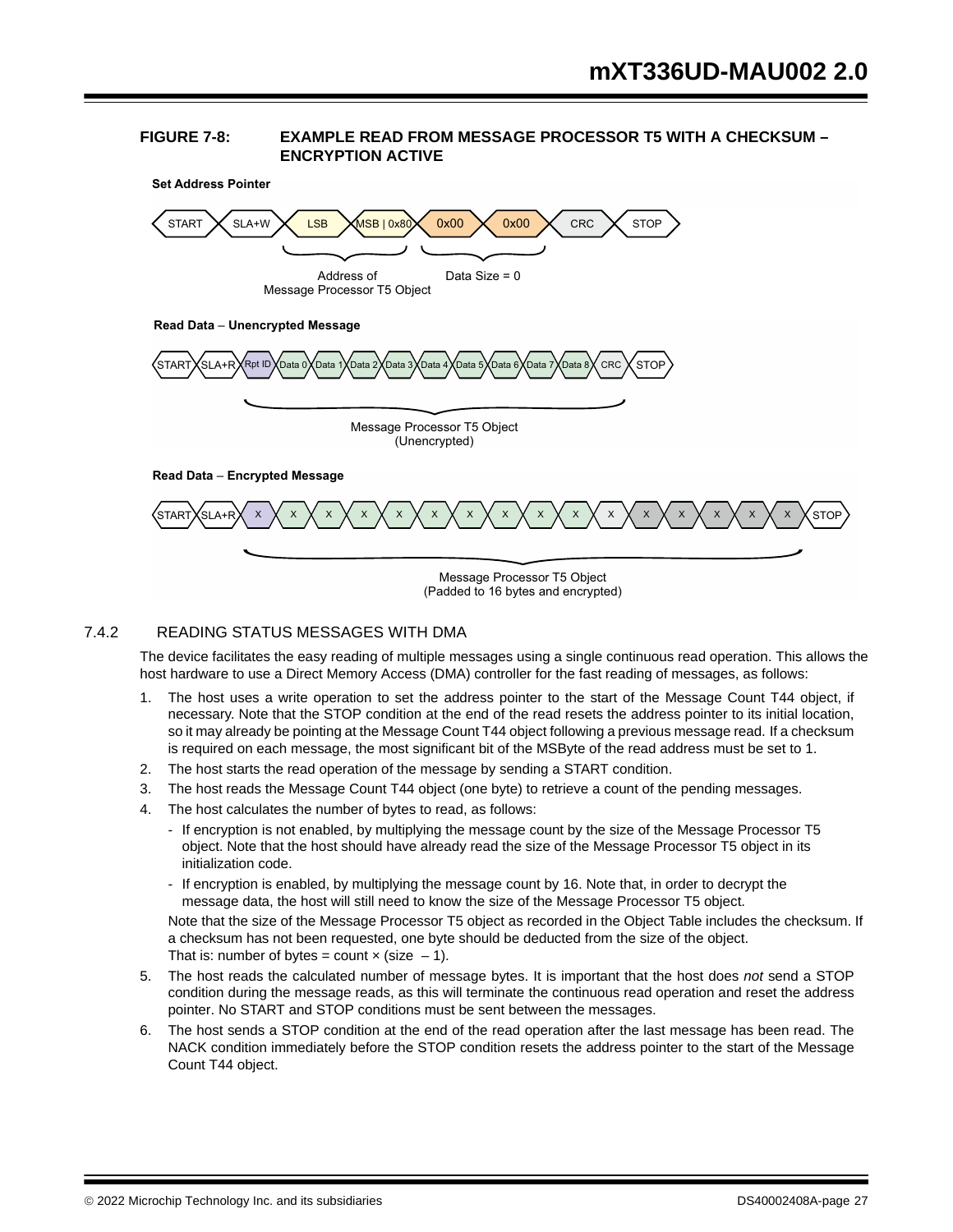Figure 7-9 shows an example of using a continuous read operation to read three messages from the device without a checksum. Figure 7-10 shows the same example with a checksum.

#### **FIGURE 7-9: CONTINUOUS MESSAGE READ EXAMPLE – NO CHECKSUM**

## **Set Address Pointer**

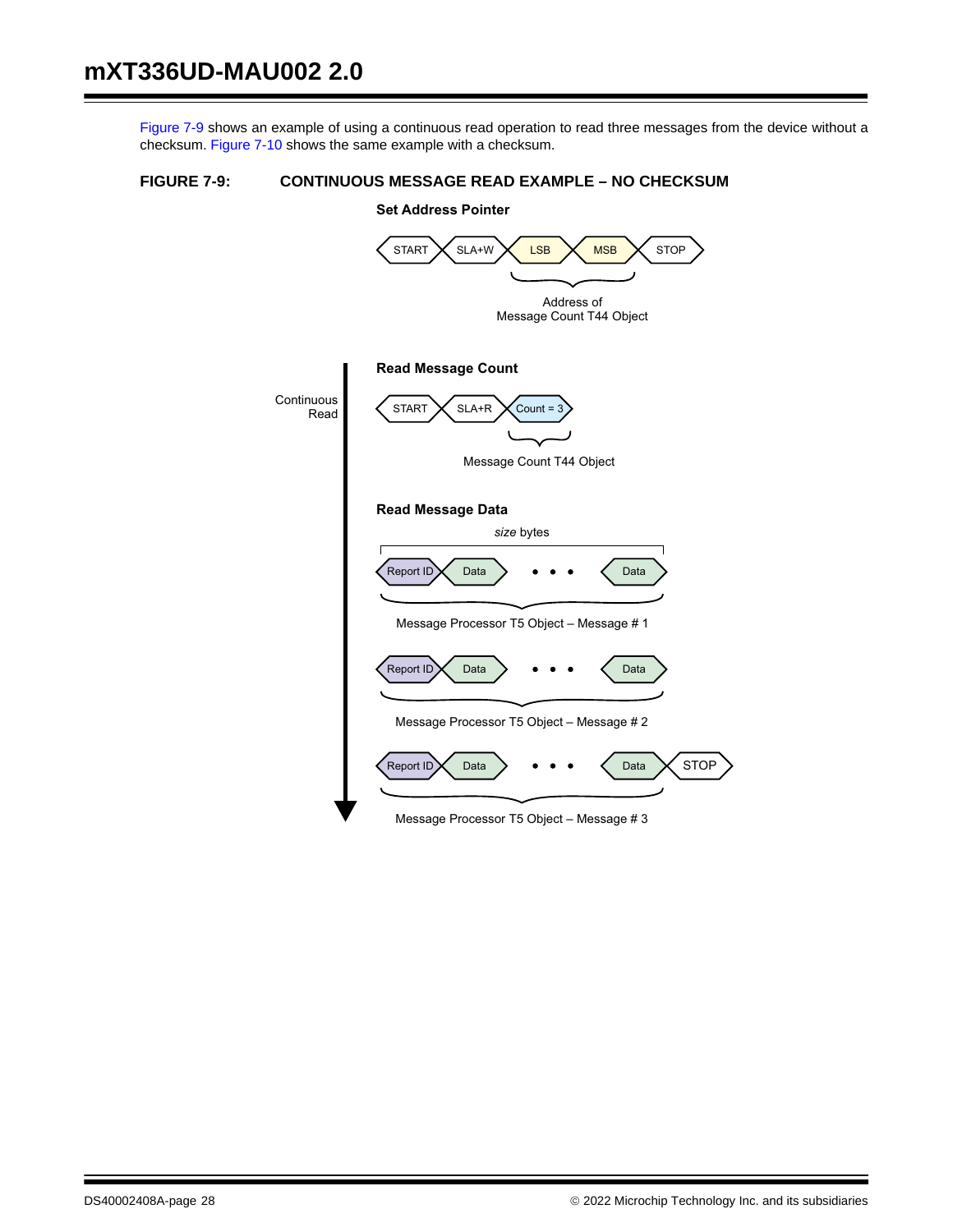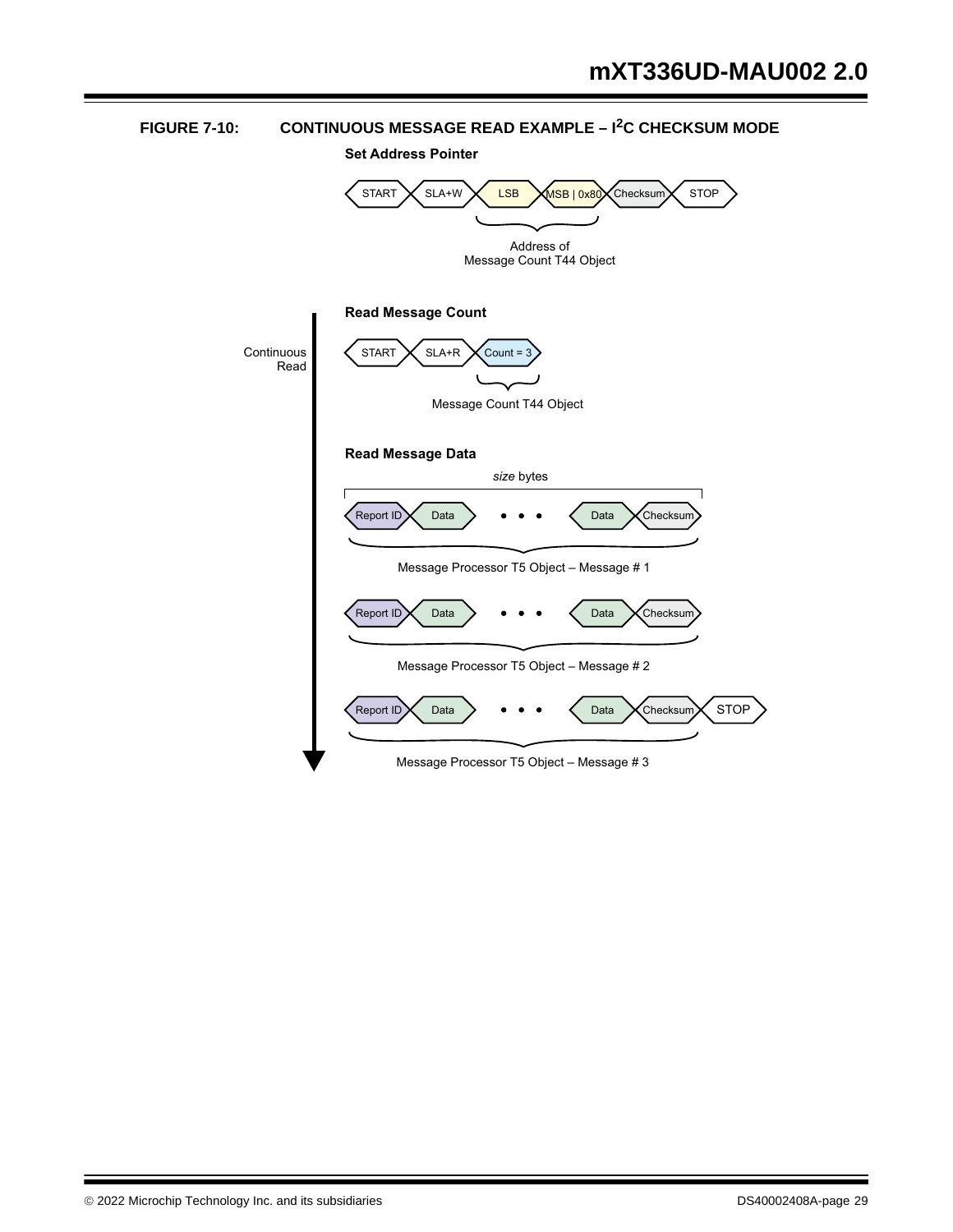If encryption is enabled for Message Processor T5 message reads, then each message read using DMA will need to be decrypted. An example of this is shown in Figure 7-11. Note that this example also assumes the use of a CRC on the message reads, although this is not necessary.



## **FIGURE 7-11: EXAMPLE READ FROM MESSAGE PROCESSOR T5 – ENCRYPTION ACTIVE**

NOTE: Example assumes CRC mode is being used.

## **7.5 CHG Line**

The CHG line is an active-low, open-drain output that is used as an interrupt to alert the host that the client is ready to send a response or that an OBP message is pending and ready to be read from the host. This provides the host with an interrupt-style interface with the potential for fast response times. It reduces the need for wasteful  ${}^{12}C$ communications.

**NOTE** The host should always use the CHG line as an indication that a message is ready to be read from the Message Processor T5 object; the host should never poll the device for messages.

The CHG line should always be configured as an input on the host during normal usage. This is particularly important after power-up or reset (see Section 5.0 "Power-up / Reset Requirements").

A pull-up resistor is required to VddIO (see Section 2.0 "Schematic").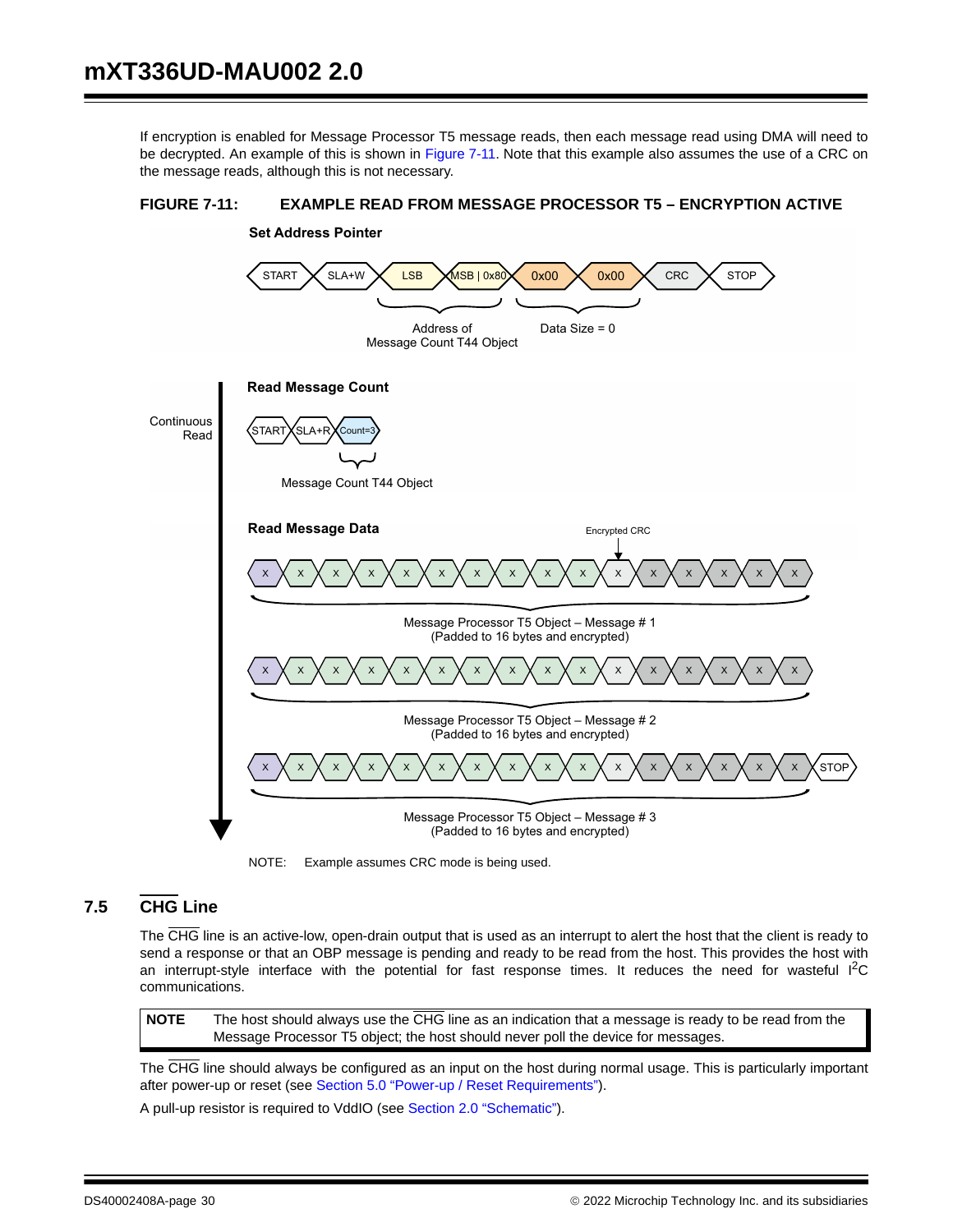The  $\overline{\text{CHG}}$  line operates in two modes when it is used with  $1^2$ C communications, as defined by the Communications Configuration T18 object.

## **FIGURE 7-12: CHG LINE MODES FOR I2C-COMPATIBLE TRANSFERS**



In Mode 0 (edge-triggered operation):

- 1. The CHG line goes low to indicate that a message is present.
- 2. The CHG line goes high when the first byte of the first message (that is, its report ID) has been sent and acknowledged (ACK sent) and the next byte has been prepared in the buffer.
- 3. The STOP condition at the end of an  $I^2C$  transfer causes the  $\overline{CHG}$  line to stay high if there are no more messages. Otherwise the CHG line goes low to indicate a further message.

Note that Mode 0 also allows the host to continually read messages by simply continuing to read bytes back without issuing a STOP condition. Message reading should end when a report ID of 255 ("invalid message") is received. Alternatively the host ends the transfer by sending a NACK after receiving the last byte of a message, followed by a STOP condition. If there is another message present, the CHG line goes low again, as in step 1. In this mode the state of the  $\overline{\text{CHG}}$  line does not need to be checked during the I<sup>2</sup>C read.

In Mode 1 (level-triggered operation):

- 1. The CHG line goes low to indicate that a message is present.
- 2. The CHG line remains low while there are further messages to be sent after the current message.
- 3. The CHG line goes high again only once the first byte of the last message (that is, its report ID) has been sent and acknowledged (ACK sent) and the next byte has been prepared in the output buffer.

Mode 1 allows the host to continually read the messages until the CHG line goes high, and the state of the CHG line determines whether or not the host should continue receiving messages from the device.

**NOTE** The state of the CHG line should be checked only between messages and not between the bytes of a message. The precise point at which the CHG line changes state cannot be predicted and so the state of the CHG line cannot be guaranteed between bytes.

The Communications Configuration T18 object can be used to configure the behavior of the CHG line. In addition to the CHG line operation modes described above, this object allows direct control over the state of the CHG line.

## **7.6 SDA and SCL**

The  $I^2C$  bus transmits data and clock with SDA and SCL respectively. These are open-drain. The device can only drive these lines low or leave them open. The termination resistors (Rp) pull the line up to VddIO if no I<sup>2</sup>C device is pulling it down.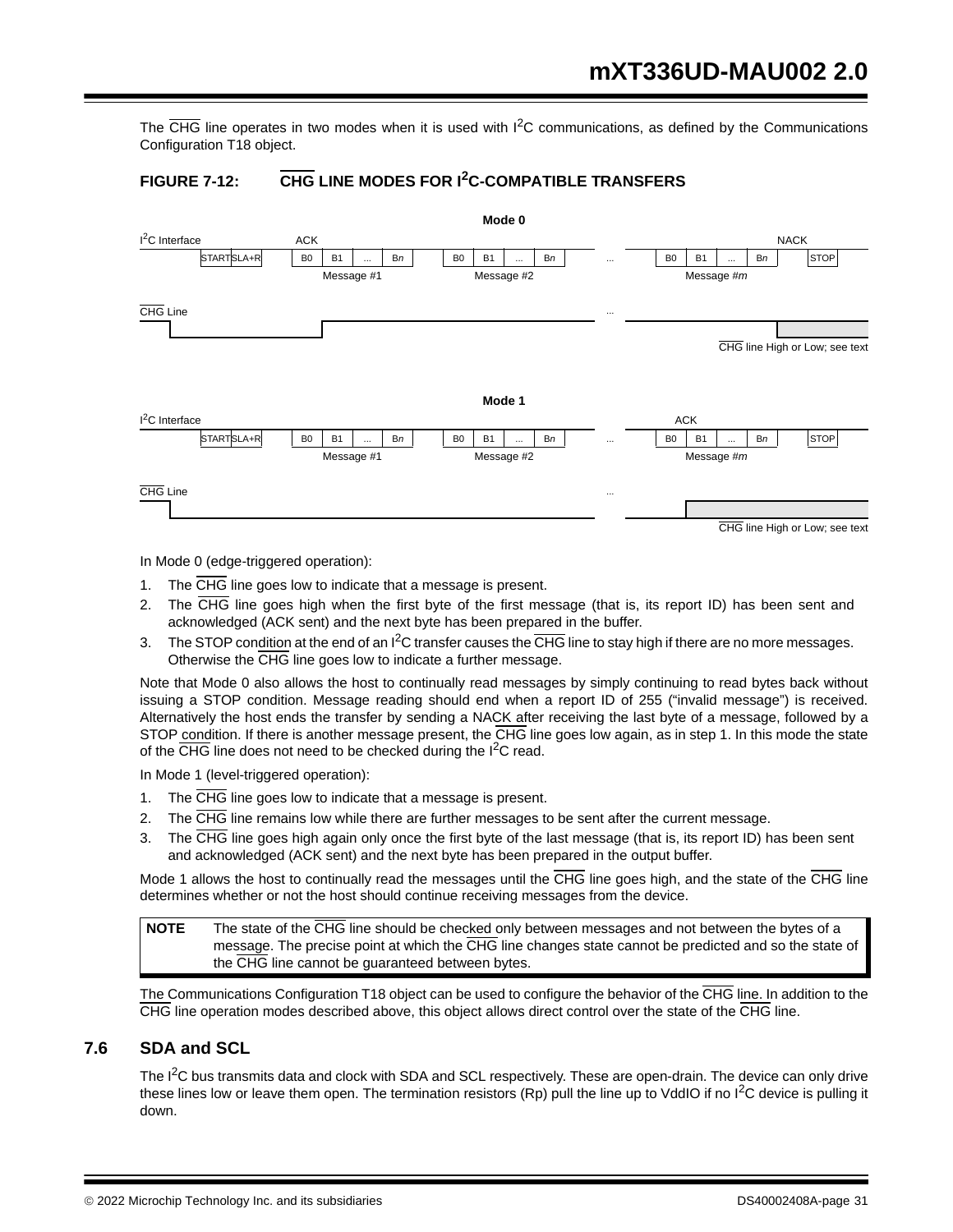The termination resistors should be chosen so that the rise times on SDA and SCL meet the I<sup>2</sup>C specifications for the interface speed being used, bearing in mind other loads on the bus. For best latency performance, it is recommended that no other devices share the  $I^2C$  bus with the maXTouch controller.

## **7.7 Clock Stretching**

The device supports clock stretching in accordance with the I<sup>2</sup>C specification. It may also instigate a clock stretch if a communications event happens during a period when the device is busy internally. The maximum clock stretch is 2 ms and typically less than 350 µs.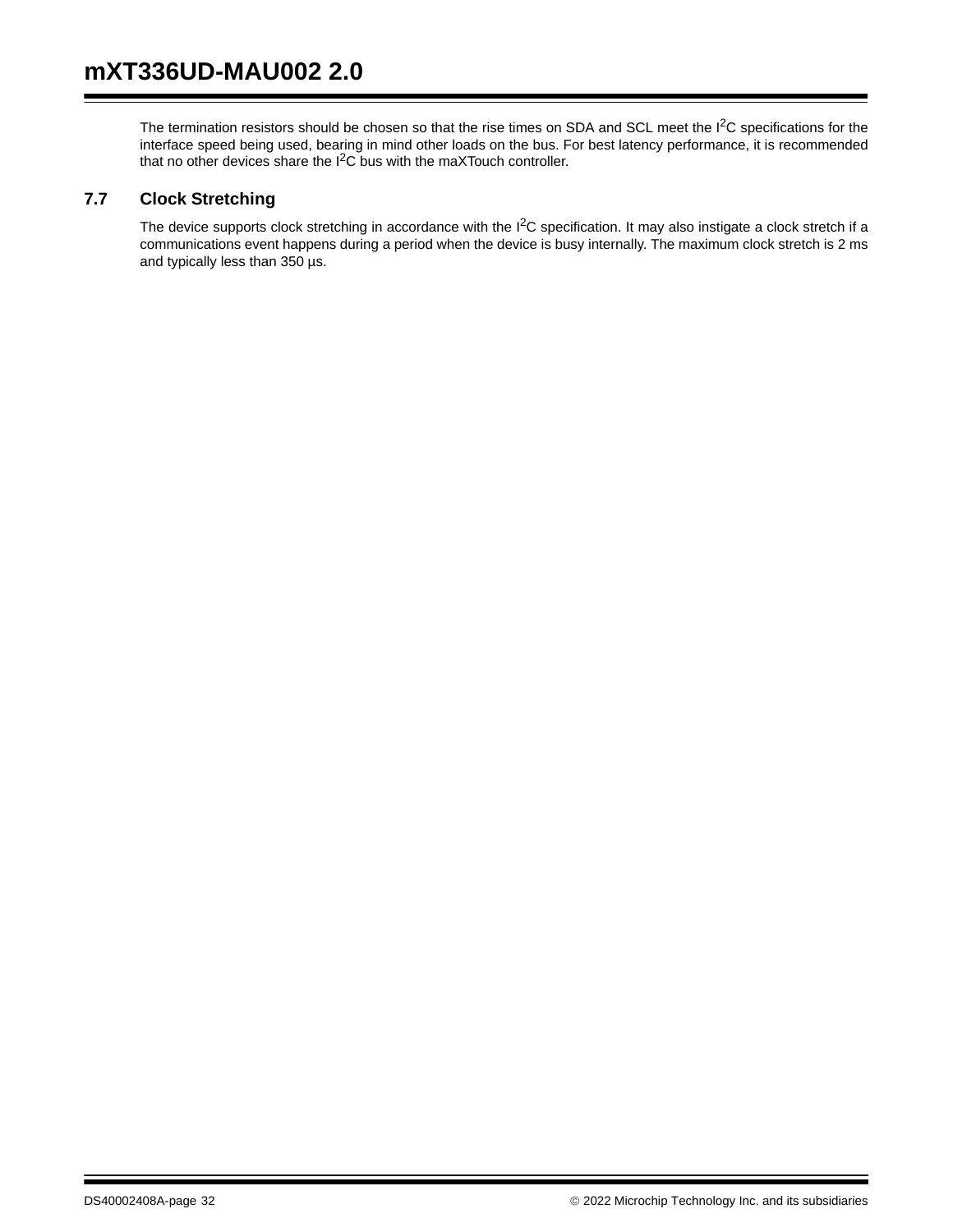## **8.0 PCB DESIGN CONSIDERATIONS**

#### **8.1 Introduction**

The following sections give the design considerations that should be adhered to when designing a PCB layout for use with the mXT336UD-MAU002. Of these, power supply and ground tracking considerations are the most critical.

By observing the following design rules, and with careful preparation for the PCB layout exercise, designers will be assured of a far better chance of success and a correctly functioning product.

#### **8.2 Printed Circuit Board**

Microchip recommends the use of a four-layer printed circuit board for mXT336UD-MAU002 applications. This, together with careful layout, will ensure that the board meets relevant EMC requirements for both noise radiation and susceptibility, as laid down by the various national and international standards agencies.

#### 8.2.1 PCB CLEANLINESS

Modern no-clean-flux is generally compatible with capacitive sensing circuits.

**CAUTION!** If a PCB is reworked to correct soldering faults relating to any device, or to any associated traces or components, be sure that you fully understand the nature of the flux used during the rework process. Leakage currents from hygroscopic ionic residues can stop capacitive sensors from functioning. If you have any doubts, a thorough cleaning after rework may be the only safe option.

#### **8.3 Power Supply**

#### 8.3.1 SUPPLY QUALITY

While the device has good Power Supply Rejection Ratio properties, poorly regulated and/or noisy power supplies can significantly reduce performance.

Particular care should be taken of the AVdd supply, as it supplies the sensitive analog stages in the device.

#### 8.3.2 SUPPLY RAILS AND GROUND TRACKING

Power supply and clock distribution are the most critical parts of any board layout. Because of this, it is advisable that these be completed before any other tracking is undertaken. After these, supply decoupling, and analog and high speed digital signals should be addressed. Track widths for all signals, especially power rails should be kept as wide as possible in order to reduce inductance.

The Power and Ground planes themselves can form a useful capacitor. Flood filling for either or both of these supply rails, therefore, should be used where possible. It is important to ensure that there are no floating copper areas remaining on the board: all such areas should be connected to the ground plane. The flood filling should be done on the outside layers of the board.

#### 8.3.3 POWER SUPPLY DECOUPLING

Decoupling capacitors should be fitted as specified in Section 2.2 "Schematic Notes".

The decoupling capacitors must be placed as close as possible to the pin being decoupled. The traces from these capacitors to the respective device pins should be wide and take a straight route. They should be routed over a ground plane as much as possible. The capacitor ground pins should also be connected directly to a ground plane.

Surface mounting capacitors are preferred over wire-leaded types due to their lower ESR and ESL. It is often possible to fit these decoupling capacitors underneath and on the opposite side of the PCB to the digital ICs. This will provide the shortest tracking, and most effective decoupling possible.

#### 8.3.4 VOLTAGE PUMP

The traces for the voltage pump capacitor between EXTCAP0 and EXTCAP1 (Cd on the schematic in Section 2.0 "Schematic") should be kept as short and as wide as possible for best pump performance. They should also be routed as parallel and as close as possible to each other in order to reduce emissions, and ideally the traces should be the same length.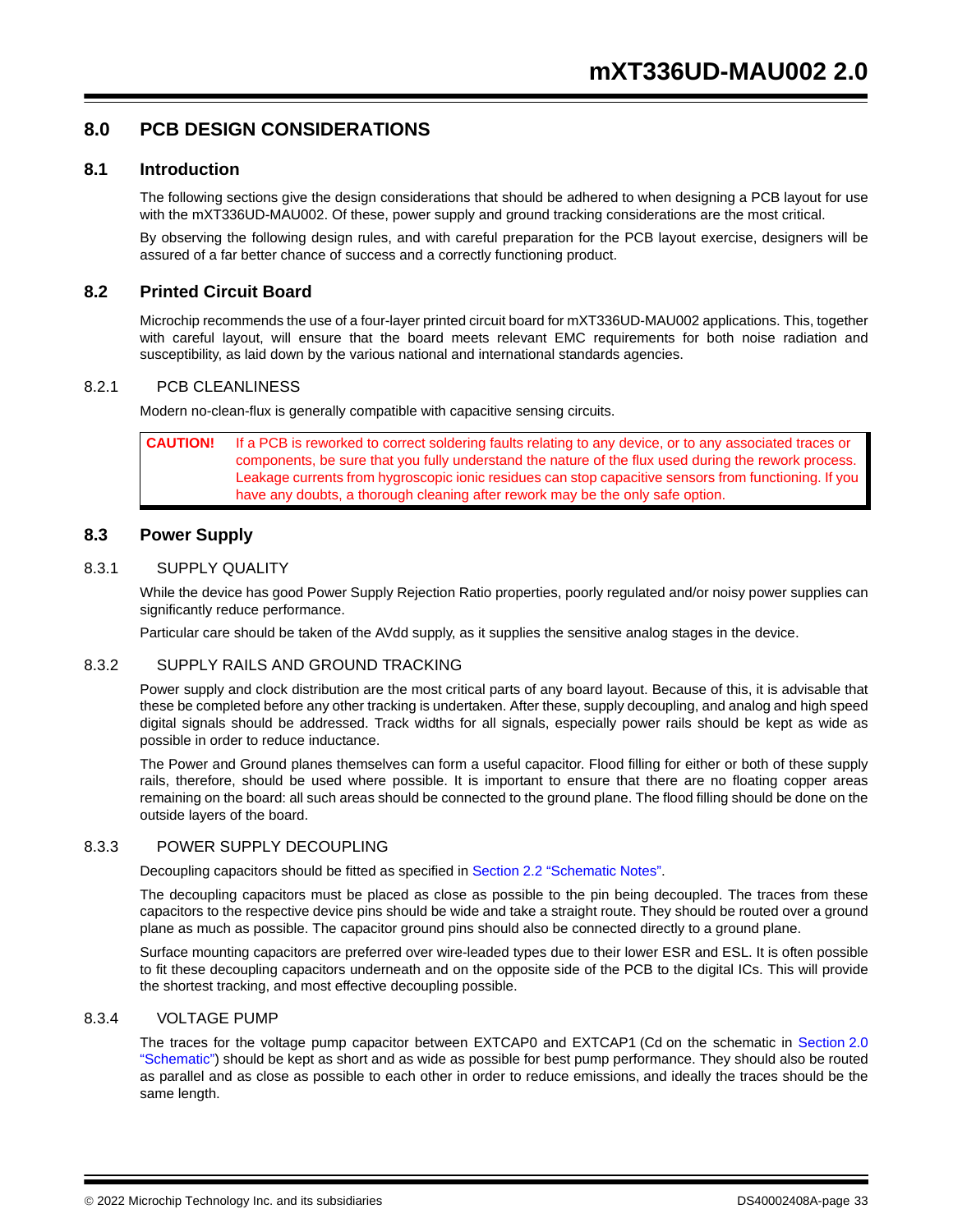#### 8.3.5 VOLTAGE REGULATORS

Each supply rail requires a Low Drop-Out (LDO) voltage regulator, although an LDO can be shared where supply rails share the same voltage level.

Figure 8-1 shows an example circuit for an LDO.

#### **FIGURE 8-1: EXAMPLE LDO CIRCUIT**



An LDO regulator should be chosen that provides adequate output capability, low noise, no-load stability, good load regulation and step response. The mXT336UD-MAU002 has been qualified for use only with the Microchip LDOs listed in Table 8-1. However, some alternative LDOs with similar specifications are listed in Table 8-2. Microchip has not tested this maXTouch controller with any of these alternative LDOs. Microchip cannot guarantee the functionality or performance of this maXTouch controller with these or any other LDO besides those listed in Table 8-1.

**NOTE** Microchip recommends that a minimum of a 1.0 µF ceramic, low ESR capacitor at the input and output of these devices is always used. The datasheet for the device should always be referred to when selecting capacitors and the typical recommended values, types and dielectrics adhered to.

Sufficient output capacitance should be provided such that the output rate of rise is compatible with the mXT336UD-MAU002 power rail specifications (see Section 11.2.1 "DC Characteristics"). This can be achieved by a combination of output capacitance on the pins of the LDO and bulk capacitance at the inputs to the mXT336UD-MAU002.

| <b>Manufacturer</b>       | <b>Device</b>   | <b>Current Rating (mA)</b> |
|---------------------------|-----------------|----------------------------|
| Microchip Technology Inc. | MCP1824         | 300                        |
| Microchip Technology Inc. | <b>MCP1824S</b> | 300                        |
| Microchip Technology Inc. | MAQ5300         | 300                        |
| Microchip Technology Inc. | MIC5504         | 300                        |
| Microchip Technology Inc. | <b>MCP1725</b>  | 500                        |
| Microchip Technology Inc. | MIC5514         | 300                        |
| Microchip Technology Inc. | MIC5323         | 300                        |

#### **TABLE 8-1: LDO REGULATORS – QUALIFIED FOR USE**

#### **TABLE 8-2: LDO REGULATORS – OTHER DEVICES**

| <b>Manufacturer</b> | <b>Device</b> | <b>Current Rating (mA)</b> |
|---------------------|---------------|----------------------------|
| Analog Devices      | ADP122/ADP123 | 300                        |
| Diodes Inc.         | AP2125        | 300                        |
| Diodes Inc.         | AP7335        | 300                        |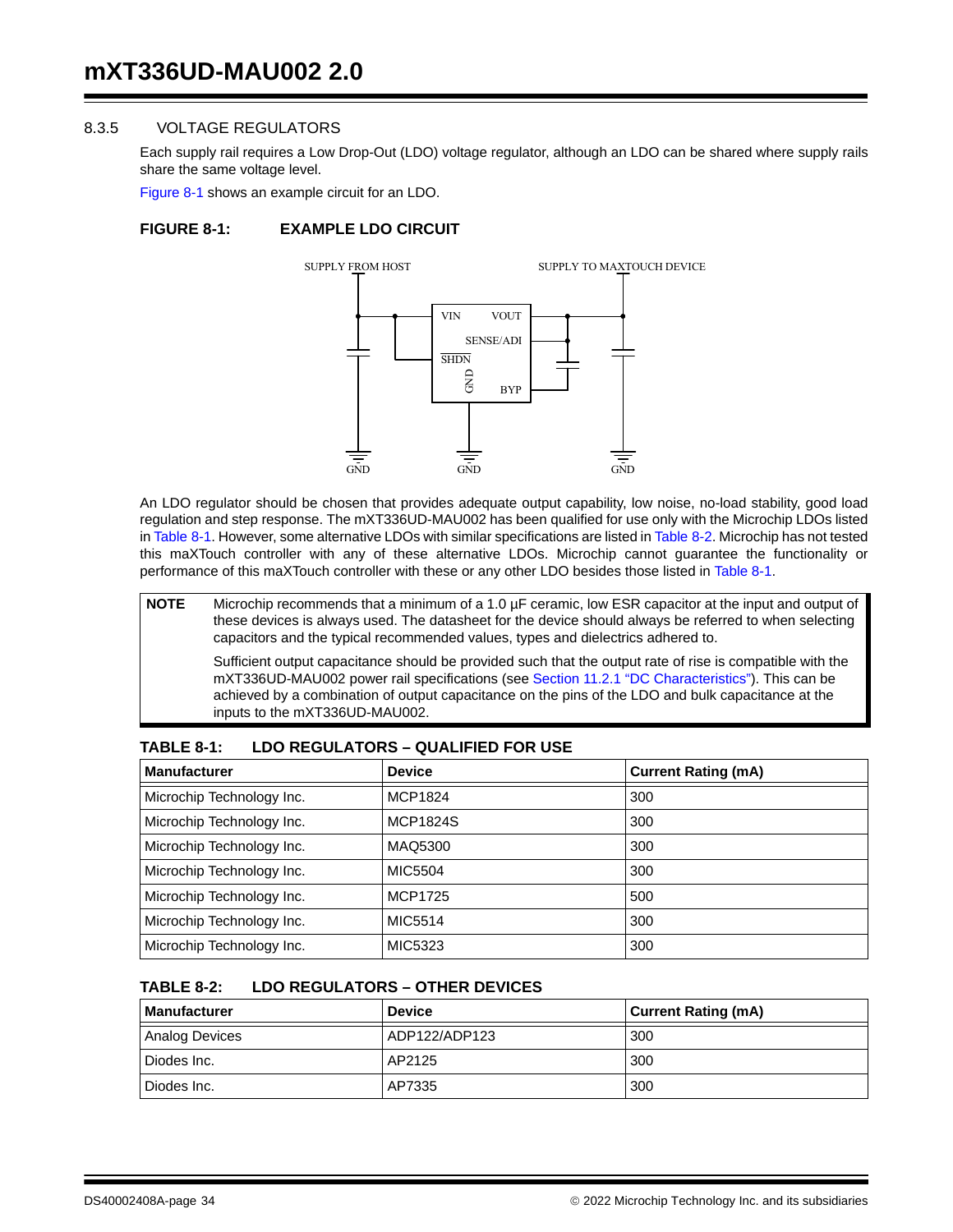| <b>Manufacturer</b> | <b>Device</b> | <b>Current Rating (mA)</b> |
|---------------------|---------------|----------------------------|
| Linear Technology   | LT1763CS8-3.3 | 500                        |
| <b>NXP</b>          | LD6836        | 300                        |
| Texas Instruments   | LP3981        | 300                        |

#### **TABLE 8-2: LDO REGULATORS – OTHER DEVICES (CONTINUED)**

#### 8.3.6 SINGLE SUPPLY OPERATION

When designing a PCB for an application using a single LDO, extra care should be taken to ensure short, low inductance traces between the supply and the touch controller supply input pins. Ideally, tracking for the individual supplies should be arranged in a star configuration, with the LDO at the junction of the star. This will ensure that supply current variations or noise in one supply rail will have minimum effect on the other supplies. In applications where a ground plane is not practical, this same star layout should also apply to the power supply ground returns.

Only regulators with a 300 mA or greater rating can be used in a single-supply design.

Refer to the following application note for more information:

• Application Note: MXTAN0208 – *Design Guide for PCB Layouts for maXTouch Touch Controllers*

#### 8.3.7 MULTIPLE VOLTAGE REGULATOR SUPPLY

The AVdd supply stability is critical for the device because this supply interacts directly with the analog front end. If noise problems exist when using a single LDO regulator, Microchip recommends that AVdd is supplied by a regulator that is separate from the digital supply. This reduces the amount of noise injected into the sensitive, low signal level parts of the design.

#### **8.4 Driven Shield Line**

The driven shield line is used to provide a guard track around the touchscreen panel that serves as Ground in mutual capacitance operation and as a driven shield in self capacitance operation.

The guard track must be routed between the groups of X tracks and the groups of Y tracks, as well as between the combined group of X/Y tracks and Ground. It should be fairly wide to avoid X-to-Y coupling in mutual capacitance operation, as the guard track will act as Ground in this circumstance.

A guard track is also needed between any self capacitance X/Y lines and mutual capacitance only X/Y lines (for example, between Multiple Touch Touchscreen T100 and Key Array T15 lines).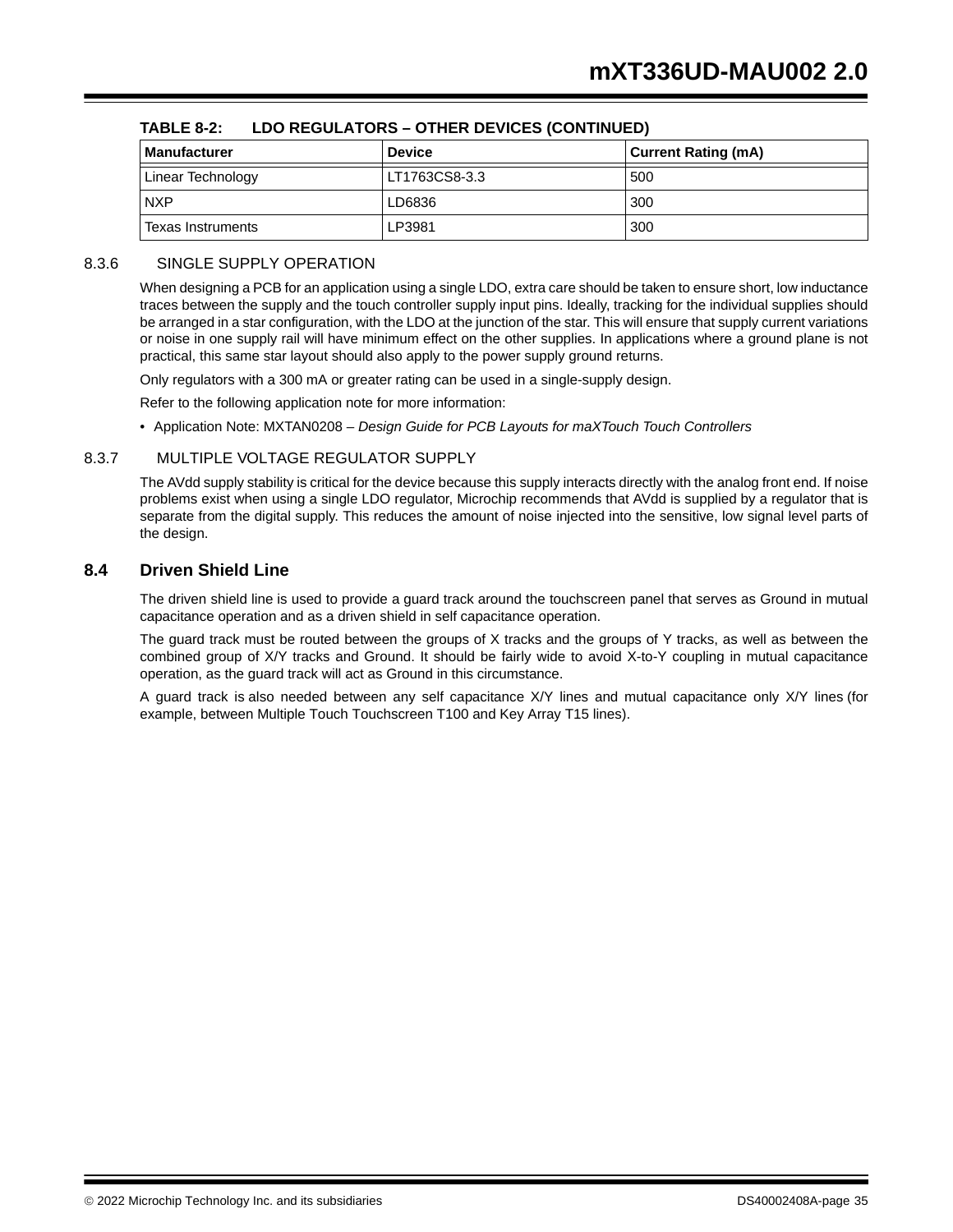#### **FIGURE 8-2: EXAMPLE DRIVEN SHIELD ROUTING**



NOTE: Sample touchscreen for illustrative purposes only. The number of X/Y lines available on any given device might differ from that shown here. Similarly, the routing of the X/Y lines shown should not be taken as indicative of any preferred layout and the user's layout may vary.

#### **8.5 ESD Ground Routing**

To avoid damage due to ESD strikes, the outermost track on the sensor should be an ESD ground (see Figure 8-2). Like the driven shield, this should completely surround the sensor but with an overlap at the top rather than forming a complete loop.

To avoid electromagnetic induction of currents into the driven shield trace, a minimum separation of 0.3 mm should be maintained between the ESD GND trace and the Driven Shield.

The ESD ground traces should be connected to a dedicated ground trace in the PCB, and routed such that ESD strike currents do not flow under or close to the touch controller or the connecting wiring between it and the touchscreen array. The ESD ground should be connected in to the main system ground at a star point at the main GND connection to the PCB.

See also:

• MXTAN0208 – *Design guide for PCB Layouts for maXTouch Touch Controllers*

#### **8.6 Analog I/O**

In general, tracking for the analog I/O signals from the device should be kept as short as possible. These normally go to a connector which interfaces directly to the touchscreen.

Ensure that adequate ground-planes are used. An analog ground plane should be used in addition to a digital one. Care should be taken to ensure that both ground planes are kept separate and are connected together only at the point of entry for the power to the PCB. This is usually at the input connector.

#### **8.7 Component Placement and Tracking**

It is important to orient all devices so that the tracking for important signals (such as power and clocks) are kept as short as possible.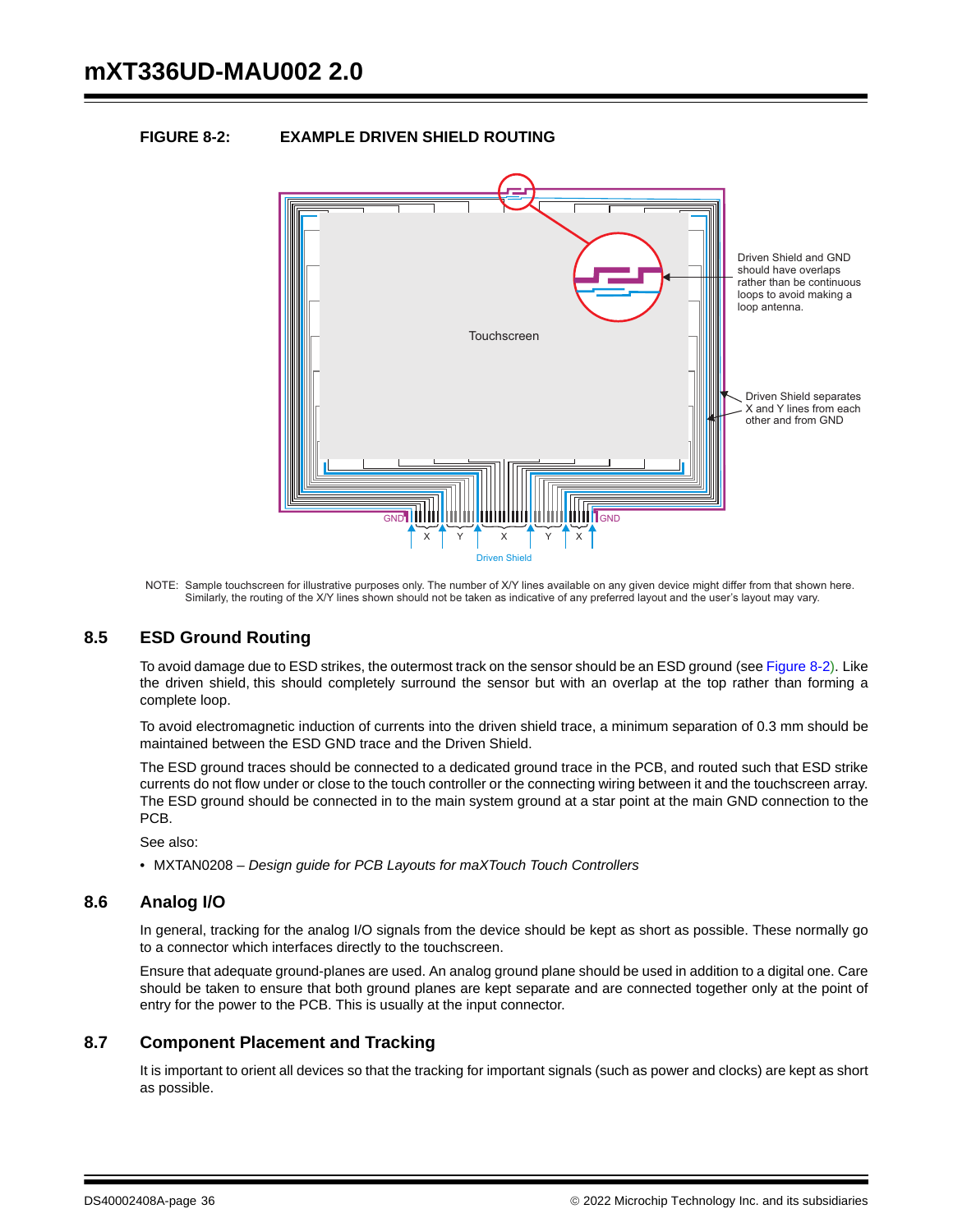#### 8.7.1 DIGITAL SIGNALS

In general, when tracking digital signals, it is advisable to avoid sharp directional changes on sensitive signal tracks (such as analog I/O) and any clock or crystal tracking.

A good ground return path for all signals should be provided, where possible, to ensure that there are no discontinuities.

#### 8.7.2 QFN PACKAGE RESTRICTIONS

The central pad on the underside of the QFN device should be connected to ground. Do not run any tracks underneath the body of the device on the top layer of the PCB, only ground. Figure 8-3 shows examples of good and bad tracking.

**FIGURE 8-3: EXAMPLES OF GOOD AND BAD TRACKING** 



#### **8.8 EMC and Other Observations**

The following recommendations are not mandatory, but may help in situations where particularly difficult EMC or other problems are present:

- Try to keep as many signals as possible on the inside layers of the board. If suitable ground flood fills are used on the top and bottom layers, these will provide a good level of screening for noisy signals, both into and out of the PCB.
- Ensure that the on-board regulators have sufficient tracking around and underneath the devices to act as a heatsink. This heatsink will normally be connected to the 0 V or ground supply pin. Increasing the width of the copper tracking to any of the device pins will aid in removing heat. There should be no solder mask over the copper track underneath the body of the regulators.
- Ensure that the decoupling capacitors, especially high capacity ceramic type, have the requisite low ESR, ESL and good stability/temperature properties. Refer to the regulator manufacturer's datasheet for more information.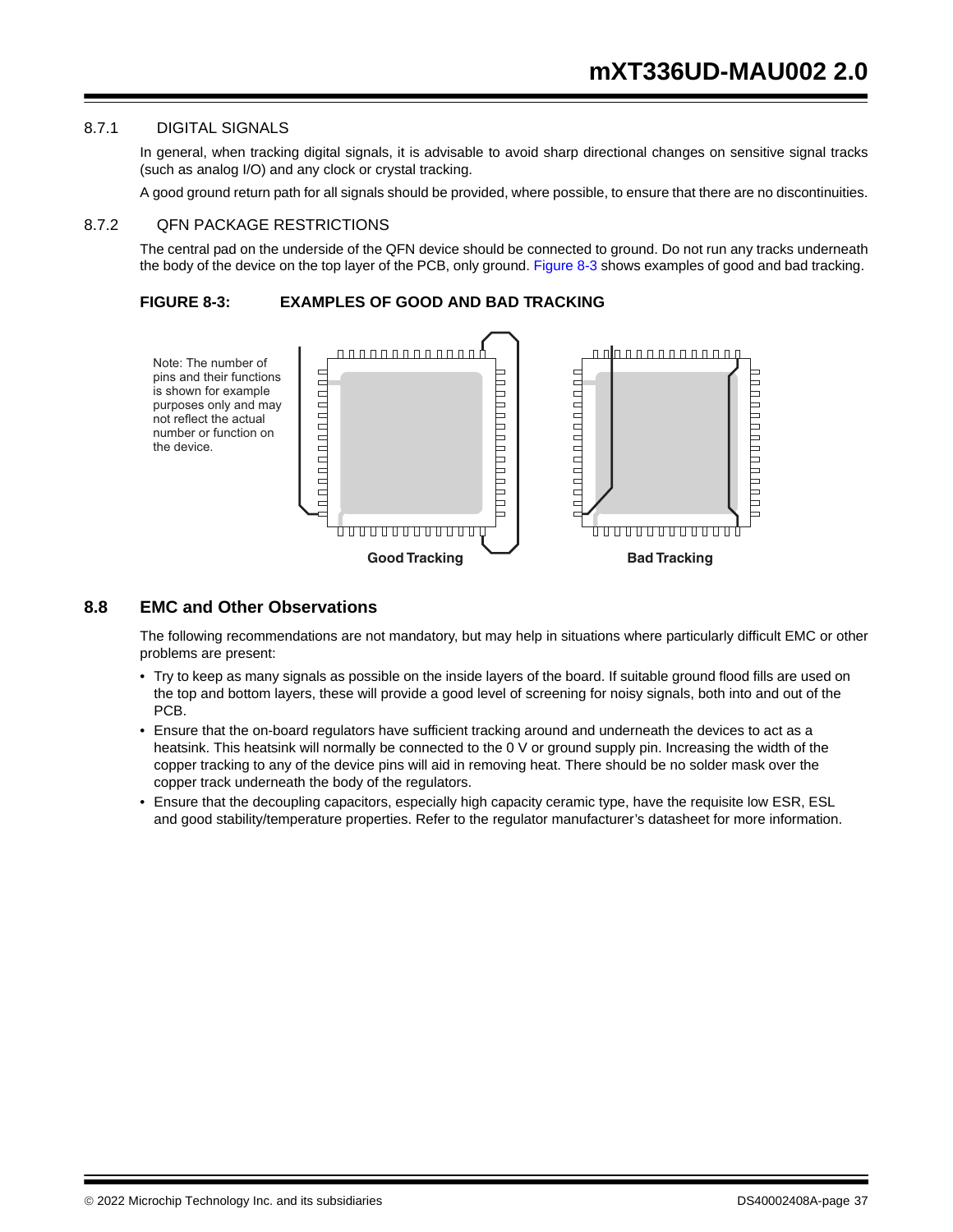## **9.0 GETTING STARTED WITH MXT336UD-MAU002**

### **9.1 Establishing Contact**

#### 9.1.1 COMMUNICATION WITH THE HOST

The host can use the following interface to communicate with the device:

• I<sup>2</sup>C interface (see Section 7.0 "I2C Communications")

#### 9.1.2 POWER-UP SEQUENCE

The power-up sequence is as follows:

- 1. After the device has reset, the CHG line goes low to indicate to the host that a message is available. If the CHG line does not go low within a suitable timeout, there is a problem with the device. The timeout should be chosen to be, for example, three times the relevant typical values for the system as defined in Section 11.5.3 "Reset Timings" (for example, 1 second if all POST tests are performed).
- 2. Once the CHG line goes low, the host should attempt to read the first 7 bytes of memory from location 0x0000 (that is, the ID Information portion of the Information Block) to establish that the device is present and running following power-up. This should be done as part of the host's initialization sequence (see Section 9.1.3 "Host Initialization").
- 3. The device performs a checksum on the configuration settings held in the non-volatile memory. If the checksum does not match a stored copy of the last checksum, then this indicates that the settings have become corrupted. The host should write a correct configuration to the device, and issue a Command Processor T6 Backup command, if the read checksum does not match the expected checksum, or if the configuration error bit in the message data from the Command Processor T6 object is set.

#### 9.1.3 HOST INITIALIZATION

Once the device has powered up, the host should perform the following initialization steps so that it can communicate with the device:

1. Immediately after start-up (once the  $\overline{CHG}$  line goes low), the host attempts to read the ID Information portion of the Information Block. The ID Information bytes are the first 7 bytes of memory, located at address 0x0000. This will be used to determine whether the device is encrypted or not, and therefore which communications protocol to use. A successful read will also confirm that the device is present and running following power-up.

The write transfer to set the address pointer to 0x0000 must be sent using the encryption communications protocol, even if the device is currently unencrypted. If the device is expecting an encrypted format write transfer, it will expect, and accept, the entire write transfer. If, however, the device is not currently encrypted it will simply ignore the extra bytes in the write transfer (see Figure 9-1).

#### **FIGURE 9-1: WRITE TRANSFER**



The device ignores these bytes if the device is not currently encrypted

- 2. Once the host has read the Information Block, the host should examine the Variant ID and use it to determine if encrypted communications are active. The Variant ID is the second byte in the Information Block (read in Step 1.).
	- If encryption is not active (default), the most significant bit will be set to 0 (that is, the Variant ID is 0x1C).
	- If encryption is active, the most significant bit will be set to 1 (that is, the Variant ID is 0x9C).
- 3. The host can now read the start positions of all the objects in the device from the Object Table and build up a list of the object addresses. Note that the number of Object Table elements was read by the host at start-up as part of the ID Information bytes. If encryption is active:
	- a) Record the start position of the User Data T38 object (found in Step 3.).
	- b) If encrypted configuration read/writes are enabled, use the address of the User Data T38 object to determine which objects will use encryption. These are the objects that are located after the User Data T38 object (that is, they have higher addresses).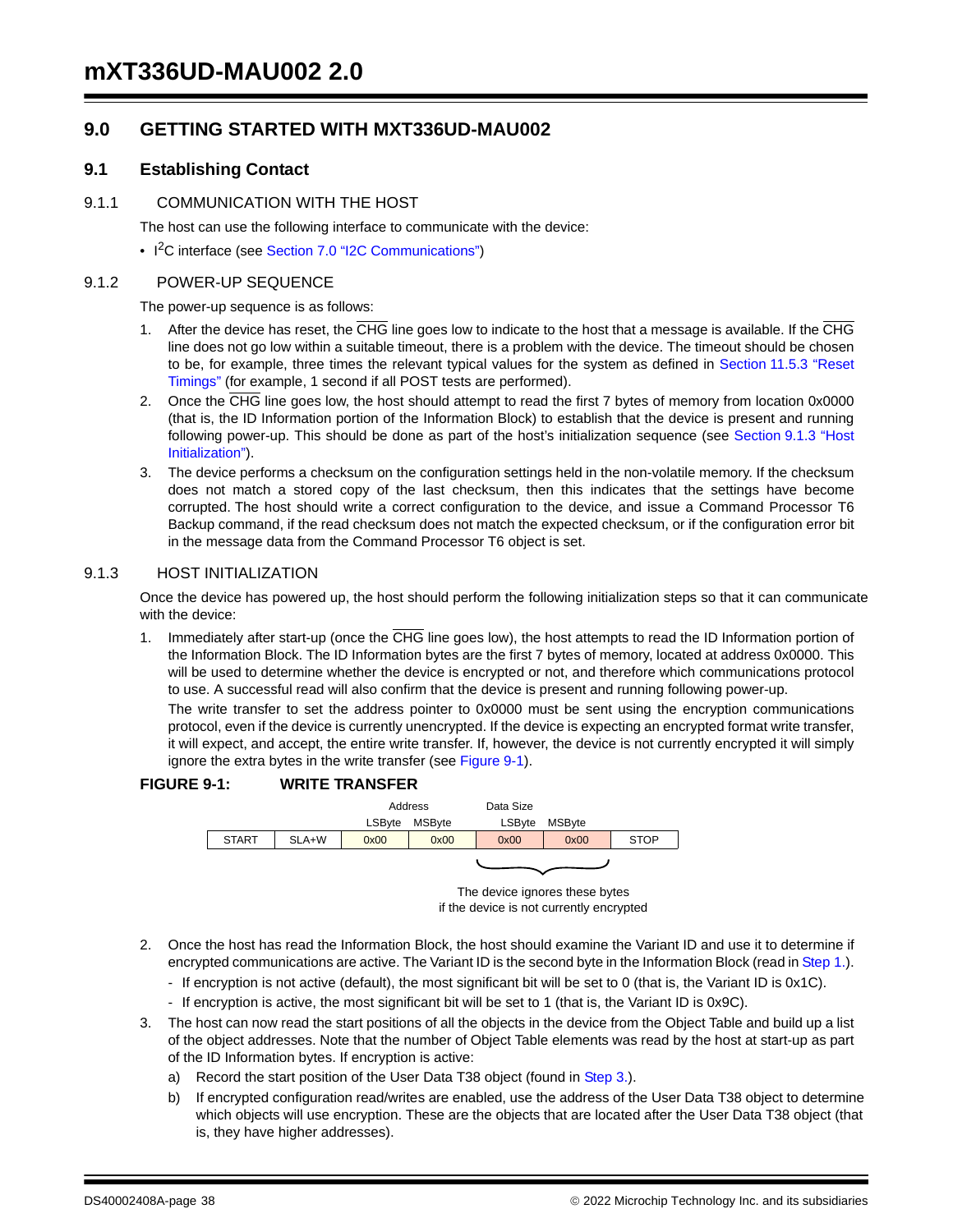- 4. Read the Encryption Status T2 object to determine which mode of encryption is enabled (that is, encrypted configuration read/writes and/or encrypted messages). This will determine the communications protocol to use to read or write configuration parameters and to read messages from the device. See Section 7.0 "I2C Communications" for more information.
- 5. Use the Object Table to calculate the report IDs so that messages from the device can be correctly interpreted.
- 6. Finally, read any pending messages generated during the start-up process. Note that Step 4. will have determined the communications protocol to use for reading messages.

#### **9.2 Using the Object-based Protocol**

The device has an object-based protocol (OBP) that is used to communicate with the device. Typical communication includes configuring the device, sending commands to the device, and receiving messages from the device.

#### 9.2.1 CLASSES OF OBJECTS

The mXT336UD-MAU002 contains the following classes of objects:

- **Debug objects**  provide a raw data output method for development and testing.
- **General objects** required for global configuration, transmitting messages and receiving commands.
- **Touch objects** operate on measured signals from the touch sensor and report touch data.
- **Signal processing objects** process data from other objects (typically signal filtering operations).
- **Support objects** provide additional functionality on the device.

#### 9.2.2 OBJECT INSTANCES

#### **TABLE 9-1: OBJECTS ON THE MXT336UD-MAU002**

| Object                                                                                                                                                                                       | <b>Description</b>                                                                                         | Number of<br><b>Instances</b> | Usage                                                                                                                                         |
|----------------------------------------------------------------------------------------------------------------------------------------------------------------------------------------------|------------------------------------------------------------------------------------------------------------|-------------------------------|-----------------------------------------------------------------------------------------------------------------------------------------------|
| <b>Debug Objects</b>                                                                                                                                                                         |                                                                                                            |                               |                                                                                                                                               |
| Diagnostic Debug T37                                                                                                                                                                         | Allows access to diagnostic debug data to<br>aid development.                                              | 1                             | Debug commands only; Read-only<br>object. No configuration or tuning<br>necessary. Not for use in production.<br>Debug data is not encrypted. |
| <b>General Objects</b>                                                                                                                                                                       |                                                                                                            |                               |                                                                                                                                               |
| <b>Encryption Status T2</b>                                                                                                                                                                  | Provides information on the configuration<br>encryption status.                                            | 1                             | Read-only object; no configuration<br>necessary. Object is not encrypted.                                                                     |
| Message Processor T5<br>Handles the transmission of messages. This<br>object holds a message in its memory space<br>for the host to read.                                                    |                                                                                                            | 1                             | Read-only object; no configuration<br>necessary. Messages can be<br>encrypted.                                                                |
| Command Processor T6                                                                                                                                                                         | Performs a command when written to.<br>Commands include reset, calibrate and<br>backup settings.           | 1                             | No configuration necessary. Object is<br>not encrypted.                                                                                       |
| Power Configuration T7<br>Controls the sleep mode of the device.<br>Power consumption can be lowered by<br>controlling the acquisition frequency and the<br>sleep time between acquisitions. |                                                                                                            | 1                             | Must be configured before use.<br>Configuration read/writes may be<br>encrypted.                                                              |
| <b>Acquisition Configuration T8</b><br>Controls how the device takes each<br>capacitive measurement.                                                                                         |                                                                                                            | 1                             | Must be configured before use.<br>Configuration read/writes may be<br>encrypted.                                                              |
| <b>Touch Objects</b>                                                                                                                                                                         |                                                                                                            |                               |                                                                                                                                               |
| Key Array T15                                                                                                                                                                                | Defines a rectangular array of keys. A Key<br>Array T15 object reports simple on/off touch<br>information. |                               | Enable and configure as required.<br>Configuration read/writes may be<br>encrypted.                                                           |
| Multiple Touch Touchscreen<br>T <sub>100</sub>                                                                                                                                               | Creates a touchscreen that supports the<br>tracking of more than one touch.                                | 1                             | Enable and configure as required.<br>Configuration read/writes may be<br>encrypted.                                                           |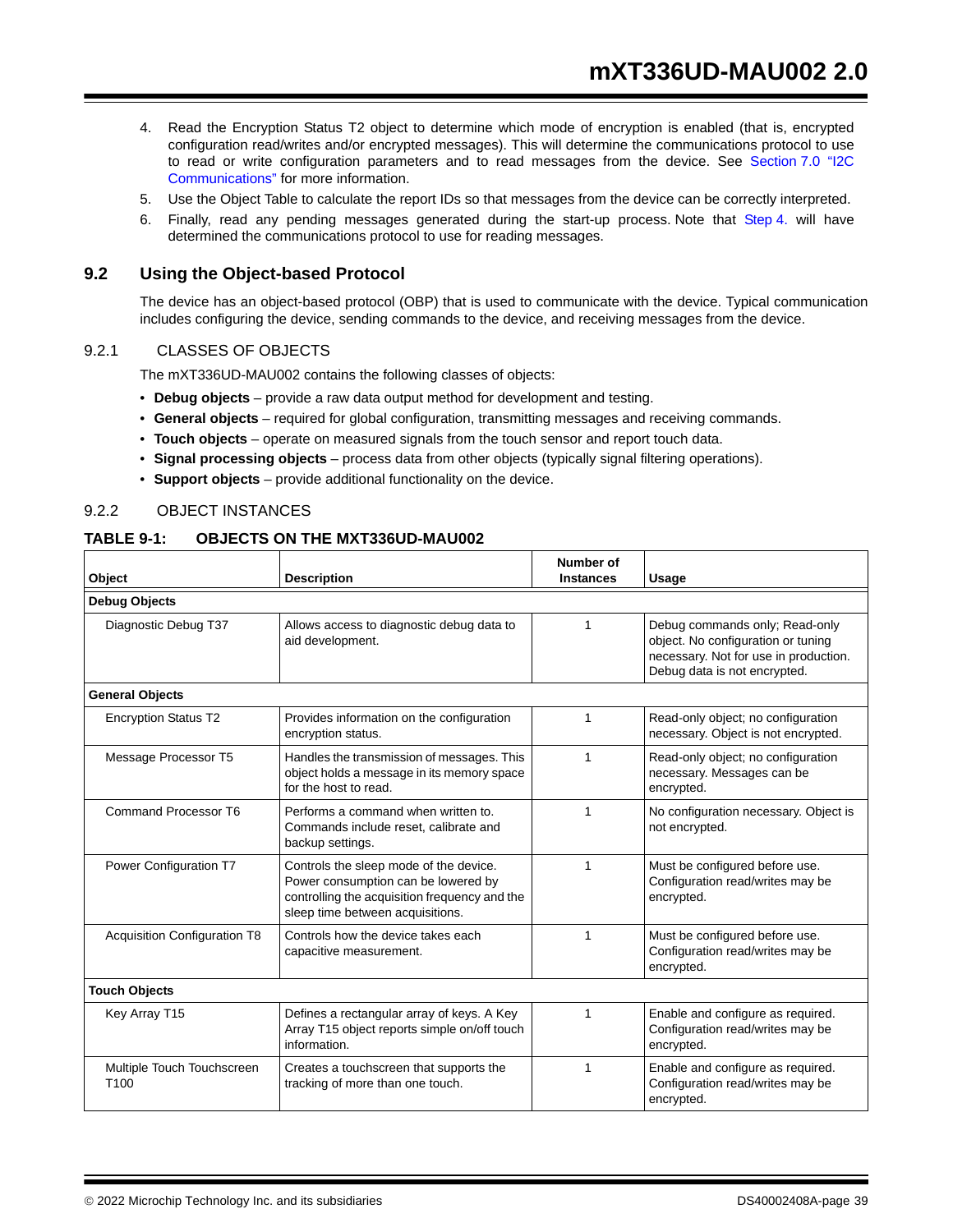| <b>Description</b>                                                                                                                | Number of<br><b>Instances</b> | Usage                                                                               |  |  |  |  |
|-----------------------------------------------------------------------------------------------------------------------------------|-------------------------------|-------------------------------------------------------------------------------------|--|--|--|--|
|                                                                                                                                   |                               |                                                                                     |  |  |  |  |
| Suppresses false detections caused, for<br>example, by the user gripping the edge of a<br>touchscreen.                            | 1                             | Enable and configure as required.<br>Configuration read/writes may be<br>encrypted. |  |  |  |  |
| Suppresses false detections caused by<br>unintentional large touches by the user.                                                 | $\mathbf{1}$                  | Enable and configure as required.<br>Configuration read/writes may be<br>encrypted. |  |  |  |  |
| Processes passive stylus input.                                                                                                   | $\mathbf{1}$                  | Enable and configure as required.<br>Configuration read/writes may be<br>encrypted. |  |  |  |  |
| Allows a sensor to use true single-layer co-<br>planar construction.                                                              | 1                             | Enable and configure as required.<br>Configuration read/writes may be<br>encrypted. |  |  |  |  |
| Compensates for lens deformation (lens<br>bending) by attempting to eliminate the<br>disturbance signal from the reported deltas. | 3                             | Enable and configure as required.<br>Configuration read/writes may be<br>encrypted. |  |  |  |  |
| Performs various noise reduction<br>techniques during sensor signal acquisition.                                                  | $\mathbf{1}$                  | Enable and configure as required.<br>Configuration read/writes may be<br>encrypted. |  |  |  |  |
| Glove Detection T78<br>Allows for the reporting of glove touches.                                                                 |                               | Enable and configure as required.<br>Configuration read/writes may be<br>encrypted. |  |  |  |  |
| Limits the negative effects on touch signals<br>caused by poor device coupling to ground or<br>moisture on the sensor.            | $\mathbf{1}$                  | Enable and configure as required.<br>Configuration read/writes may be<br>encrypted. |  |  |  |  |
| Suppresses the effects of external noise<br>within the context of self capacitance touch<br>measurements.                         | $\mathbf{1}$                  | Enable and configure as required.<br>Configuration read/writes may be<br>encrypted. |  |  |  |  |
| <b>Support Objects</b>                                                                                                            |                               |                                                                                     |  |  |  |  |
| Controls the self-test routines to find faults<br>on the touch sensor.                                                            | $\mathbf{1}$                  | Enable and configure as required.<br>Configuration read/writes may be<br>encrypted. |  |  |  |  |
| Specifies the configuration settings for the<br>Pin Fault self tests.                                                             | $\mathbf{1}$                  | Configure as required. Configuration<br>read/writes may be encrypted.               |  |  |  |  |
| Specifies the configuration settings for the<br>Signal Limit self tests.                                                          | $\overline{2}$                | Configure as required. Configuration<br>read/writes may be encrypted.               |  |  |  |  |
| Communications Configuration<br>Configures additional communications<br>behavior for the device.<br>T18                           |                               | Check and configure as necessary.<br>Configuration read/writes may be<br>encrypted. |  |  |  |  |
| GPIO Configuration T19<br>Allows the host controller to configure and<br>use the general purpose I/O pins on the<br>device.       |                               | Enable and configure as required.<br>Configuration read/writes may be<br>encrypted. |  |  |  |  |
| Provides a data storage area for user data.                                                                                       | $\mathbf{1}$                  | Configure as required. Object is not<br>encrypted.                                  |  |  |  |  |
| Provides a count of pending messages.                                                                                             | 1                             | Read-only object; no configuration<br>necessary. Object is not encrypted.           |  |  |  |  |
| Controls the capacitive touch engine for the<br>device.                                                                           | $\mathbf{1}$                  | Must be configured. Configuration<br>read/writes may be encrypted.                  |  |  |  |  |
| Provides control of a timer.                                                                                                      | 6                             | Enable and configure as required.<br>Configuration read/writes may be<br>encrypted. |  |  |  |  |
|                                                                                                                                   |                               | $\mathbf{1}$<br>1<br>1                                                              |  |  |  |  |

## **TABLE 9-1: OBJECTS ON THE MXT336UD-MAU002 (CONTINUED)**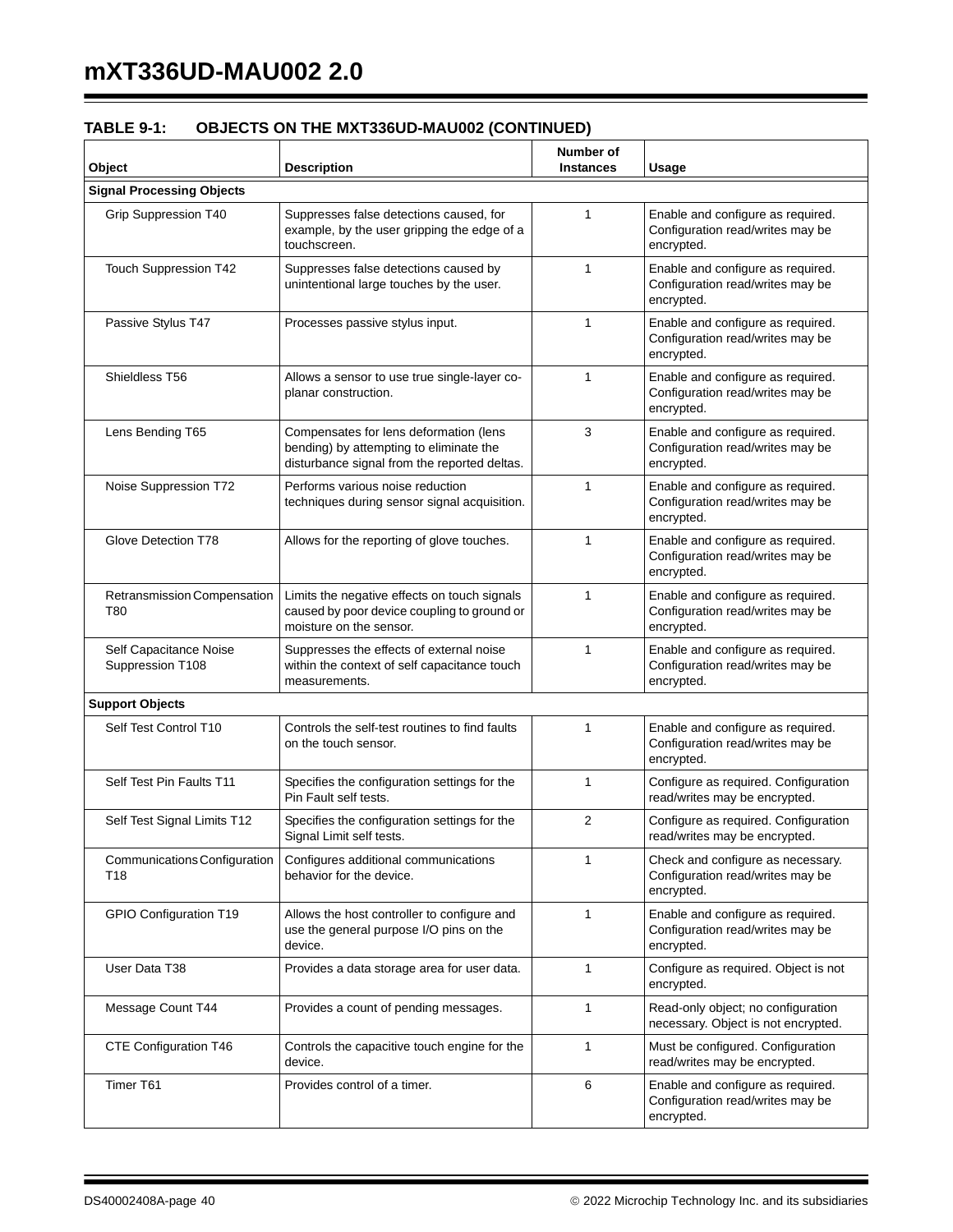| Object                                                       | <b>Description</b>                                                                                                                                                         | Number of<br><b>Instances</b> | Usage                                                                                                                          |
|--------------------------------------------------------------|----------------------------------------------------------------------------------------------------------------------------------------------------------------------------|-------------------------------|--------------------------------------------------------------------------------------------------------------------------------|
| Serial Data Command T68                                      | Provides an interface for the host driver to<br>deliver various data sets to the device.                                                                                   | 1                             | Enable and configure as required.<br>Object is not encrypted.                                                                  |
| Dynamic Configuration<br>Controller T70                      | Allows rules to be defined that respond to<br>system events.                                                                                                               | 20                            | Enable and configure as required.<br>Configuration read/writes may be<br>encrypted.                                            |
| <b>Dynamic Configuration</b><br>Container T71                | Allows the storage of user configuration on<br>the device that can be selected at runtime<br>based on rules defined in the Dynamic<br>Configuration Controller T70 object. | 1                             | Configure if Dynamic Configuration<br>Controller T70 is in use. Configuration<br>read/writes may be encrypted.                 |
| <b>Auxiliary Touch Configuration</b><br>T <sub>104</sub>     | Allows the setting of self capacitance gain<br>and thresholds for a particular measurement<br>to generate auxiliary touch data for use by<br>other objects.                | 1                             | Enable and configure if using self<br>capacitance measurements.<br>Configuration read/writes may be<br>encrypted.              |
| Self Capacitance Global<br>Configuration T109                | Provides configuration for self capacitance<br>measurements employed on the device.                                                                                        | 1                             | Check and configure as required (if<br>using self capacitance measurements).<br>Configuration read/writes may be<br>encrypted. |
| Self Capacitance Tuning<br>Parameters T110                   | Provides configuration space for a generic<br>set of settings for self capacitance<br>measurements.                                                                        | 4                             | Use under the guidance of Microchip<br>field engineers only. Configuration<br>read/writes may be encrypted.                    |
| Self Capacitance<br><b>Configuration T111</b>                | Provides configuration for self capacitance<br>measurements employed on the device.                                                                                        |                               | Check and configure as required (if<br>using self capacitance measurements).<br>Configuration read/writes may be<br>encrypted. |
| Self Capacitance<br><b>Measurement Configuration</b><br>T113 | Configures self capacitance measurements<br>to generate data for use by other objects.                                                                                     | 1                             | Enable and configure as required.<br>Configuration read/writes may be<br>encrypted.                                            |

#### **TABLE 9-1: OBJECTS ON THE MXT336UD-MAU002 (CONTINUED)**

#### 9.2.3 CONFIGURING AND TUNING THE DEVICE

The objects are designed such that a default value of zero in their fields is a "safe" value that typically disables functionality. The objects must be configured before use and the settings written to the non-volatile memory using the Command Processor T6 object.

Perform the following actions for each object:

- 1. Enable the object, if the object requires it.
- 2. Configure the fields in the object, as required.
- 3. Enable reporting, if the object supports messages, to receive messages from the object.

#### **9.3 Writing to the Device**

The following mechanism can be used to write to the device:

• Using an I<sup>2</sup>C write operation (see Section 7.2 "Writing To the Device").

Communication with the device is achieved by writing to the appropriate object:

- To send a command to the device, an appropriate command is written to the Command Processor T6 object.
- To configure the device, a configuration parameter is written to the appropriate object. For example, writing to the Power Configuration T7 configures the power consumption for the device and writing to the Multiple Touch Touchscreen T100 object sets up the touchscreen. Some objects are optional and need to be enabled before use.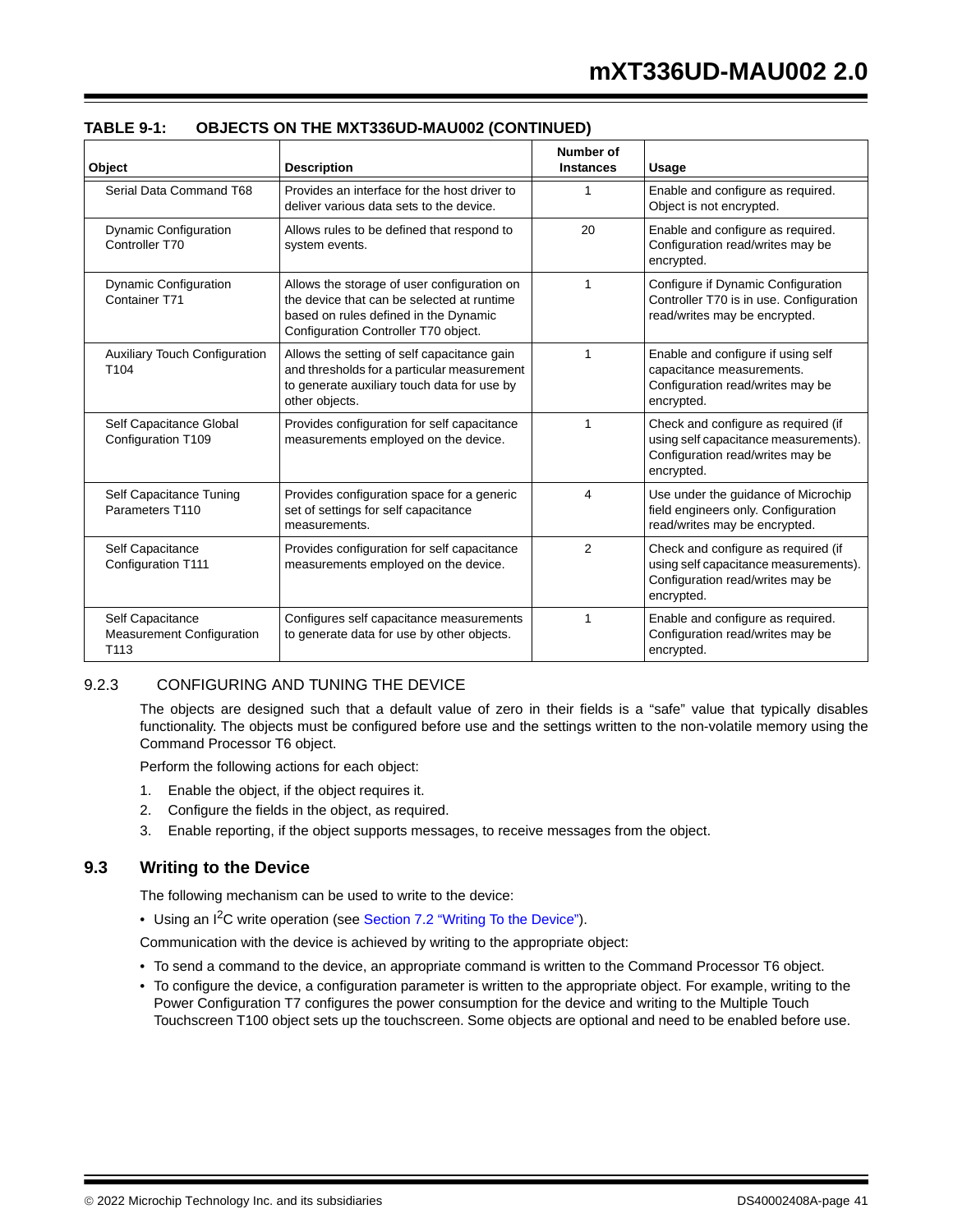| IMPORTANT! | When the host issues any command within an object that results in a flash write to the device Non-<br>Volatile Memory (NVM), that object should have its CTRL RPTEN bit set to 1, if it has one. This<br>ensures that a message from the object writing to the NVM is generated at the completion of the<br>process and an assertion of the CHG line is executed. |
|------------|-------------------------------------------------------------------------------------------------------------------------------------------------------------------------------------------------------------------------------------------------------------------------------------------------------------------------------------------------------------------|
|            |                                                                                                                                                                                                                                                                                                                                                                   |

The host must also ensure that the assertion of the CHG line refers to the expected object report ID before asserting the RESET line to perform a reset. Failure to follow this guidance may result in a corruption of device configuration area and the generation of a CFGERR.

#### 9.3.1 WRITING A CONFIGURATION TO THE DEVICE

During a configuration download, device operation may be based upon only part of that configuration because it is yet to finish downloading. In rare circumstances, the total processing time might exceed the WDT reset time. This is more likely to happen when measurements take a long time to perform due to the partial configuration.

To ensure that the configuration is written safely, follow these steps:

- 1. Set Power Configuration T7 IDLEACQINT and ACTVACQINT to 0 (that is, deep sleep) as a temporary measure.
- 2. Download the rest of the configuration, except those Power Configuration T7 controls.
- 3. Finally, set the Power Configuration T7 acquisition interval controls to the required values.

#### **9.4 Reading from the Device**

Status information is stored in the Message Processor T5 object. This object can be read to receive any status information from the device.

The CHG line is asserted whenever a new message is available in the Message Processor T5 object (see Section 7.5 "CHG Line"). See Section 7.4 "Reading From the Device" for information on the format of the I<sup>2</sup>C read operation.

**NOTE** The host should always wait to be notified of messages; the host should not poll the device for messages, either by polling the Message Processor T5 object or by polling the CHG line.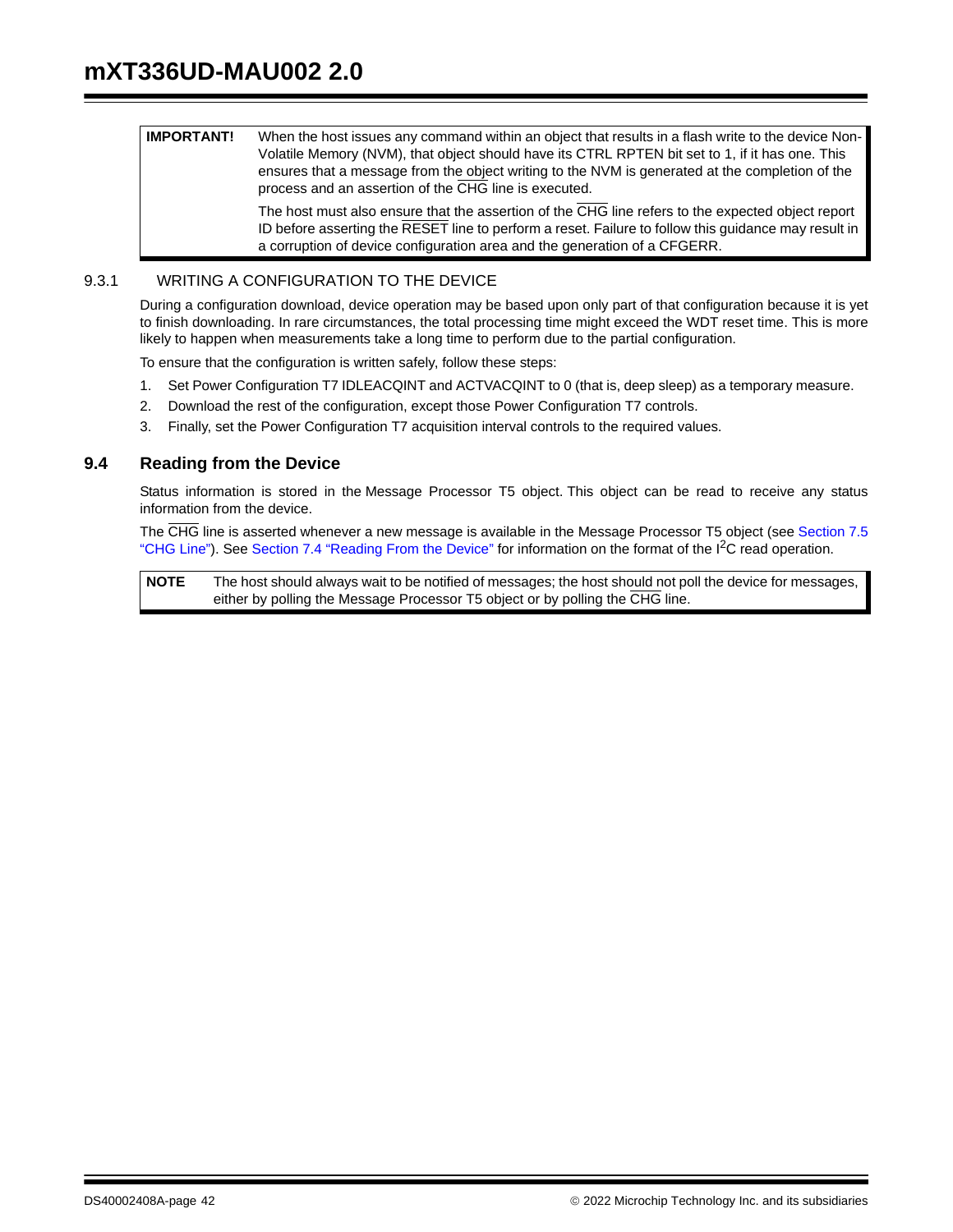## **10.0 DEBUGGING AND TUNING**

#### **10.1 SPI Debug Interface**

The SPI Debug Interface is used for tuning and debugging when running the system and allows the development engineer to use Microchip maXTouch Studio to read the real-time raw data. This uses the low-level debug port.

The SPI Debug Interface consists of the DBG\_SS, DBG\_CLK and DBG\_DATA lines. These lines should be routed to test points on all designs such that they can be connected to external hardware during system development. These lines should not be connected to power or GND. See Section 2.2.11 "SPI Debug Interface" for more details.

The SPI Debug Interface is enabled by the Command Processor T6 object and by default will be off.

**NOTE** When the DBG\_SS, DBG\_CLK and DBG\_DATA lines are in use for debugging, any alternative function for the pins cannot be used. The touch controller will take care of the pin configuration.

#### **10.2 Object-based Protocol**

The device provides a mechanism for obtaining debug data for development and testing purposes by reading data from the Diagnostic Debug T37 object.

**NOTE** The Diagnostic Debug T37 object is of most use for simple tuning purposes. When debugging a design, it is preferable to use the SPI Debug Interface, as this will have a much higher bandwidth and can provide real-time data.

#### **10.3 Self Test**

The Self Test Control T10, Self Test Pin Faults T11 and Self Test Signal Limits T12 objects run self-test routines in the device to find hardware faults in the device both at power-on/reset and during normal operation. These self-test routines can be configured to check the power supplies of the devices, as well as the signal levels. The tests can also check for pin shorts between sensor X and Y pins, and between the sensor lines and DS0, power or GND pins.

The Self Test Control T10 object can also provide continuous monitoring of the health of the device while it is in operation. A periodic Built-In Self Test (BIST) test can be run at a user-specified interval and reports the global pass and specific fail messages (as determined by the device configuration). Reporting is achieved either by standard Self Test Control T10 object protocol messages or by a configurable hardware GPIO pin, configured using the GPIO Configuration T19 object.

For a list of the self tests available on the mXT336UD-MAU002, see Table 10-1.

| <b>Self Test Group</b> | <b>Pre-Operation Self Test</b><br>(POST) | <b>Built-In Self Test (BIST)</b> | On.<br><b>Demand Test</b> |                        |
|------------------------|------------------------------------------|----------------------------------|---------------------------|------------------------|
| Power                  | Yes                                      | Yes                              | Yes                       | <b>Internal System</b> |
| <b>Pin Faults</b>      | Yes                                      | Yes                              | Yes                       | CTE and                |
| Signal Limits          | Yes                                      | Yes                              | Yes                       | <b>Touch System</b>    |

#### **TABLE 10-1: SELF TESTS**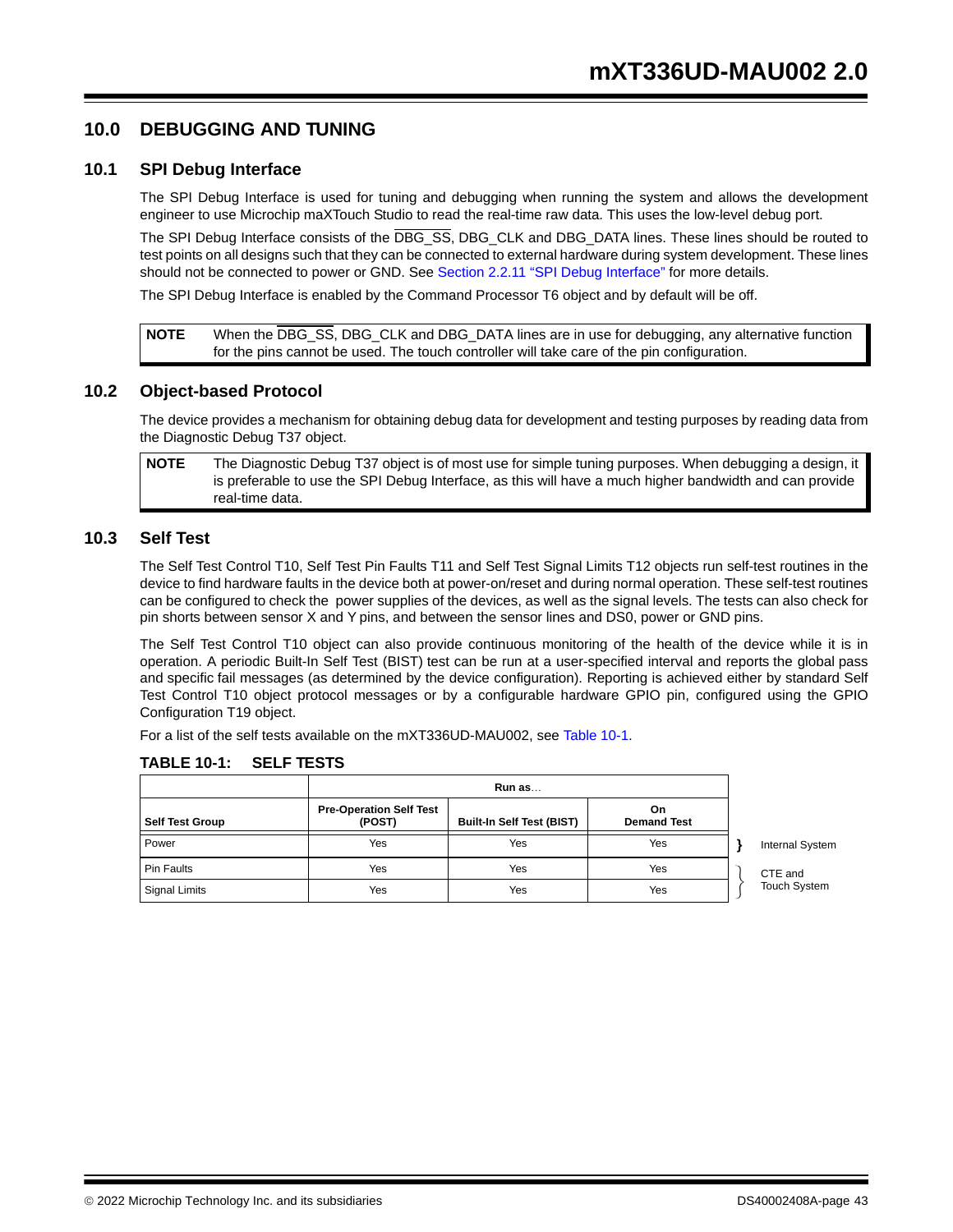## **11.0 SPECIFICATIONS**

## **11.1 Absolute Maximum Specifications**

| Vdd                                                     | 3.6V                                     |
|---------------------------------------------------------|------------------------------------------|
| VddIO                                                   | 3.6V                                     |
| AVdd                                                    | 3.6V                                     |
| Maximum continuous combined pin current, all GPIOn pins | 40 mA                                    |
| Voltage forced onto any pin                             | $-0.3$ V to (Vdd, VddIO or AVdd) + 0.3 V |
| Configuration parameters maximum writes                 | 10.000                                   |
| Maximum junction temperature                            | $125^{\circ}$ C                          |

**CAUTION!** Stresses beyond those listed under *Absolute Maximum Specifications* may cause permanent damage to the device. This is a stress rating only and functional operation of the device at these or other conditions beyond those indicated in the operational sections of this specification is not implied. Exposure to absolute maximum specification conditions for extended periods may affect device reliability.

## **11.2 Recommended Operating Conditions**

| Operating temperature                                            | $-40^{\circ}$ C to +85 $^{\circ}$ C |
|------------------------------------------------------------------|-------------------------------------|
| Storage temperature                                              | $-60^{\circ}$ C to $+150^{\circ}$ C |
| Vdd                                                              | 3.3V                                |
| VddIO                                                            | 1.8 V to 3.3 V                      |
| AVdd                                                             | 3.3V                                |
| XVdd with internal voltage doubler                               | $2 \times$ AVdd                     |
| XVdd low voltage operation<br>(without internal voltage doubler) | Connected to AVdd                   |
| Temperature slew rate                                            | $10^{\circ}$ C/min                  |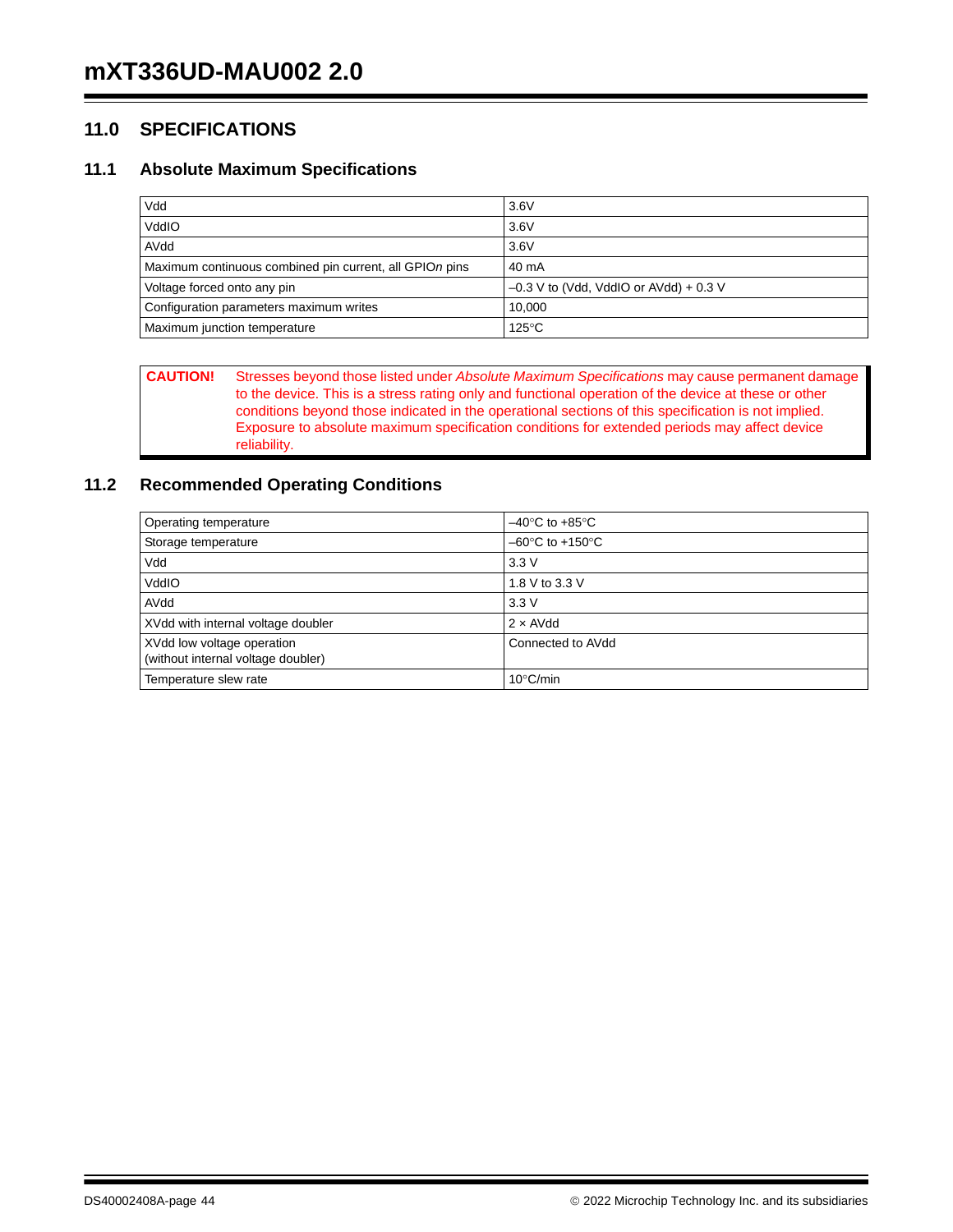### 11.2.1 DC CHARACTERISTICS

#### 11.2.1.1 Analog Voltage Supply – AVdd

| Parameter               | Min | Typ | Max   | Units     | <b>Notes</b>                                                                            |
|-------------------------|-----|-----|-------|-----------|-----------------------------------------------------------------------------------------|
| <b>AVdd</b>             |     |     |       |           |                                                                                         |
| <b>Operating limits</b> | 3.0 | 3.3 | 3.47  |           |                                                                                         |
| <b>Supply Rise Rate</b> |     |     | 0.036 | $V/\mu s$ | For example, for a 3.3 V rail, the<br>voltage should take a minimum of<br>92 us to rise |

## 11.2.1.2 Digital Voltage Supply – VddIO, Vdd

| <b>Parameter</b>                  | Min  | Typ | Max   | <b>Units</b> | <b>Notes</b>                                                                            |
|-----------------------------------|------|-----|-------|--------------|-----------------------------------------------------------------------------------------|
| <b>VddIO</b>                      |      |     |       |              |                                                                                         |
| Operating limits - Normal Voltage | 2.7  | 3.3 | 3.47  | $\vee$       |                                                                                         |
| Operating limits - Low Voltage    | 1.71 | 1.8 | 1.89  | $\vee$       |                                                                                         |
| Supply Rise Rate                  |      |     | 0.036 | $V/\mu s$    | For example, for a 3.3 V rail, the<br>voltage should take a minimum<br>of 92 us to rise |
| Vdd                               |      |     |       |              |                                                                                         |
| <b>Operating limits</b>           | 2.7  | 3.3 | 3.47  | V            |                                                                                         |
| Supply Rise Rate                  |      |     | 0.036 | $V/\mu s$    | For example, for a 3.3 V rail, the<br>voltage should take a minimum<br>of 92 us to rise |
| Supply Fall Rate                  |      |     | 0.05  | $V/\mu s$    | For example, for a 3.3 V rail, the<br>voltage should take a minimum<br>of 66 us to fall |

## 11.2.1.3 XVdd Voltage Supply – XVdd

| <b>Parameter</b>                            | Min | Typ             | Max | Units | <b>Notes</b> |
|---------------------------------------------|-----|-----------------|-----|-------|--------------|
| <b>XVdd</b>                                 |     |                 |     |       |              |
| Operating limits – voltage doubler enabled  |     | $2 \times$ AVdd | -   |       |              |
| Operating limits – voltage doubler disabled | -   | AVdd            | -   |       |              |

### 11.2.2 POWER SUPPLY RIPPLE AND NOISE

| <b>Parameter</b> | Min | Typ | Max | <b>Units</b> | <b>Notes</b>                                                               |
|------------------|-----|-----|-----|--------------|----------------------------------------------------------------------------|
| Vdd              | -   |     | ±50 | mV           | Across frequency range<br>1 Hz to 1 MHz                                    |
| AVdd             |     |     | ±40 | mV           | Across frequency range<br>1 Hz to 1 MHz, with Noise<br>Suppression enabled |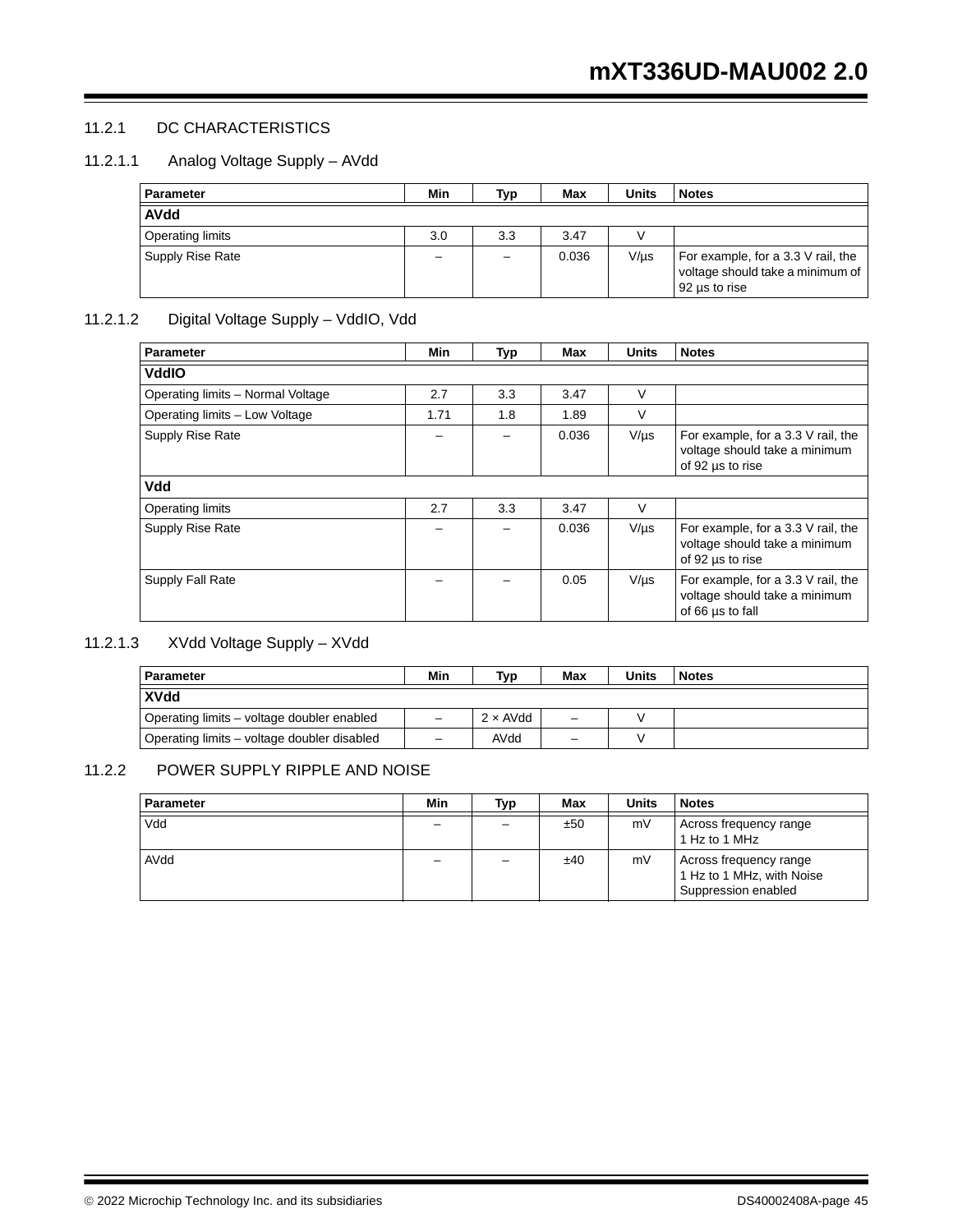## **11.3 Test Configuration**

The configuration values listed below were used in the reference unit to validate the interfaces and derive the characterization data provided in the following sections.

| <b>TABLE 11-1:</b> | <b>TEST CONFIGURATION</b> |
|--------------------|---------------------------|
|--------------------|---------------------------|

| <b>Description/Setting (Numbers in Decimal)</b><br><b>Object/Parameter or Feature</b> |                                                                                             |  |
|---------------------------------------------------------------------------------------|---------------------------------------------------------------------------------------------|--|
| Power Configuration T7                                                                |                                                                                             |  |
| CFG <sub>2</sub>                                                                      | 0 (Power Monitor Enabled)                                                                   |  |
| <b>Acquisition Configuration T8</b>                                                   |                                                                                             |  |
| <b>CHRGTIME</b>                                                                       | 40                                                                                          |  |
| <b>MEASALLOW</b>                                                                      | 11                                                                                          |  |
| Self Test Control T10                                                                 | Object Enabled; Reporting Enabled; BIST Reporting Enabled;<br><b>POST Reporting Enabled</b> |  |
| <b>POSTCFG</b>                                                                        | All Power, Signal Limits and Pin Fault tests enabled                                        |  |
| <b>BISTCFG</b>                                                                        | All Power, Signal Limits and Pin Fault tests enabled                                        |  |
| <b>GPIO Configuration T19</b>                                                         | <b>Object Enabled</b>                                                                       |  |
| <b>Touch Suppression T42</b>                                                          | <b>Object Enabled</b>                                                                       |  |
| CTE Configuration T46                                                                 |                                                                                             |  |
| <b>IDLESYNCSPERX</b>                                                                  | 8                                                                                           |  |
| <b>ACTVSYNCSPERX</b>                                                                  | 8                                                                                           |  |
| Passive Stylus T47                                                                    | <b>Object Enabled</b>                                                                       |  |
| Shieldless T56                                                                        |                                                                                             |  |
| <b>INTTIME</b>                                                                        | 22                                                                                          |  |
| Lens Bending T65 Instance 0                                                           | <b>Object Instance Enabled</b>                                                              |  |
| Noise Suppression T72                                                                 | <b>Object Enabled</b>                                                                       |  |
| Glove Detection T78                                                                   | <b>Object Enabled</b>                                                                       |  |
| Retransmission Compensation T80                                                       | <b>Object Enabled</b>                                                                       |  |
| Multiple Touch Touchscreen T100                                                       | Object Enabled; Reporting Enabled                                                           |  |
| <b>XSIZE</b>                                                                          | 14                                                                                          |  |
| <b>YSIZE</b>                                                                          | 24                                                                                          |  |
| <b>Auxiliary Touch Configuration T104</b>                                             | <b>Object Enabled</b>                                                                       |  |
| Self Capacitance Noise Suppression T108                                               | <b>Object Enabled</b>                                                                       |  |
| Self Capacitance Configuration T111 Instance 0                                        |                                                                                             |  |
| <b>INTTIME</b>                                                                        | 50                                                                                          |  |
| <b>IDLESYNCSPERL</b>                                                                  | 24                                                                                          |  |
| ACTVSYNCSPERL                                                                         | 24                                                                                          |  |
| Self Capacitance Configuration T111 Instance 1                                        |                                                                                             |  |
| <b>INTTIME</b>                                                                        | 50                                                                                          |  |
| IDLESYNCSPERL                                                                         | 32                                                                                          |  |
| ACTVSYNCSPERL                                                                         | 32                                                                                          |  |
| Self Capacitance Measurement Configuration T113                                       | <b>Object Enabled</b>                                                                       |  |
| Device Encryption                                                                     | Not active                                                                                  |  |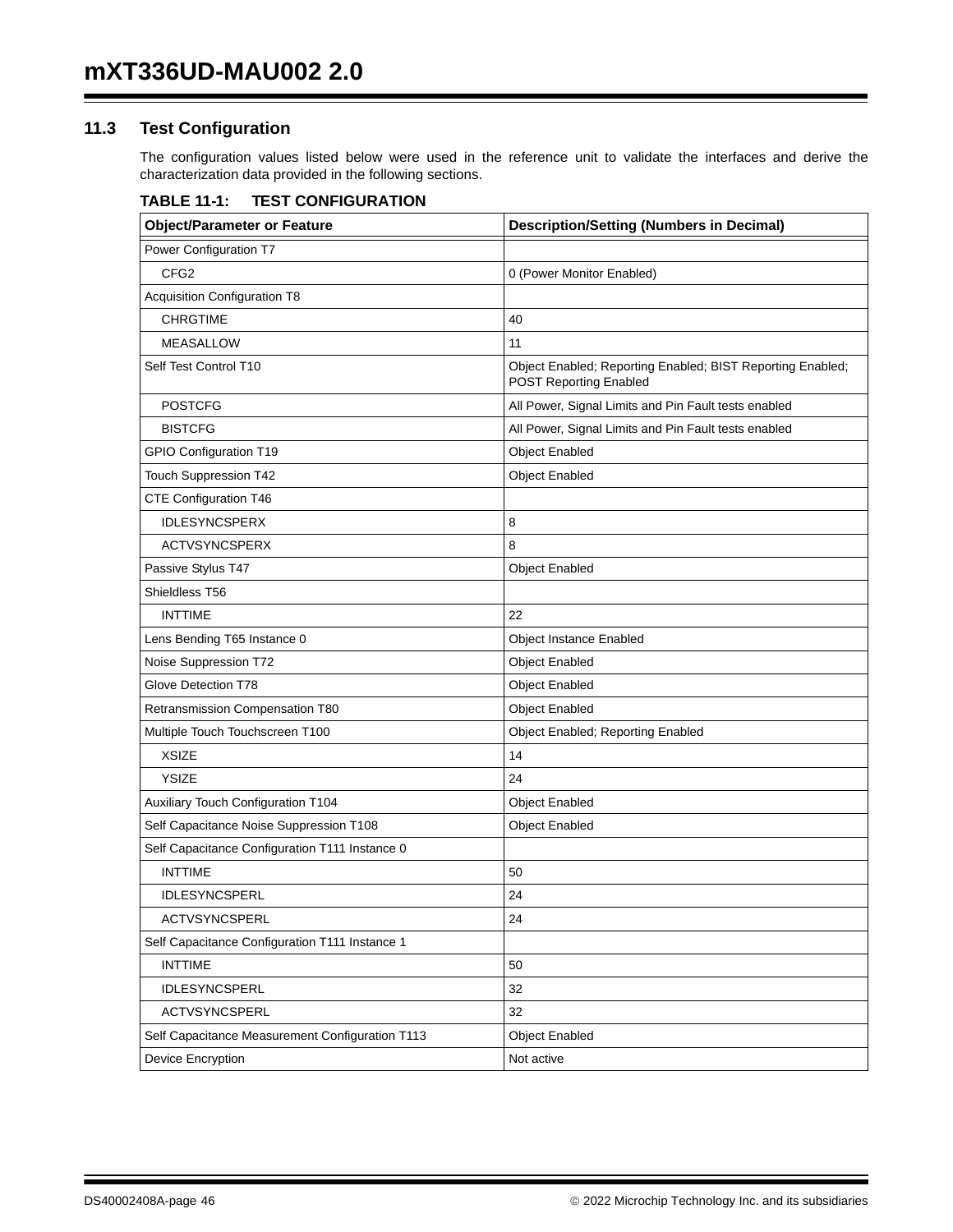## **11.4 Current Consumption – I2C Interface**

**NOTE** The characterization charts show typical values based on the configuration in Table 11-1. Actual power consumption in the user's application will depend on the circumstances of that particular project and will vary from that shown here. Further tuning will be required to achieve an optimal performance. Note also that the use of encryption has no noticeable effect on power consumption.

## 11.4.1 AVDD 3.3V

|                              | <b>Current Consumption (mA)</b> |         |           |           |            |  |  |  |
|------------------------------|---------------------------------|---------|-----------|-----------|------------|--|--|--|
| <b>Acquisition Rate (ms)</b> | 0 Touches                       | 1 Touch | 2 Touches | 5 Touches | 10 Touches |  |  |  |
| Free-run                     | 5.9                             | 5.8     | 5.8       | 5.8       | 4.4        |  |  |  |
| 10                           | 4.8                             | 4.8     | 4.8       | 4.8       | 4.4        |  |  |  |
| 16                           | 3                               | 3       | 3         | 3         |            |  |  |  |
| 32                           | 1.5                             | 1.5     | 1.5       | 1.5       | 1.5        |  |  |  |
| 64                           | 0.8                             | 0.8     | 0.8       | 0.8       | 0.8        |  |  |  |
| 100                          | 0.5                             | 0.5     | 0.5       | 0.5       | 0.5        |  |  |  |
| 128                          | 0.4                             | 0.4     | 0.4       | 0.4       | 0.4        |  |  |  |
| 254                          | 0.2                             | 0.2     | 0.2       | 0.2       | 0.2        |  |  |  |

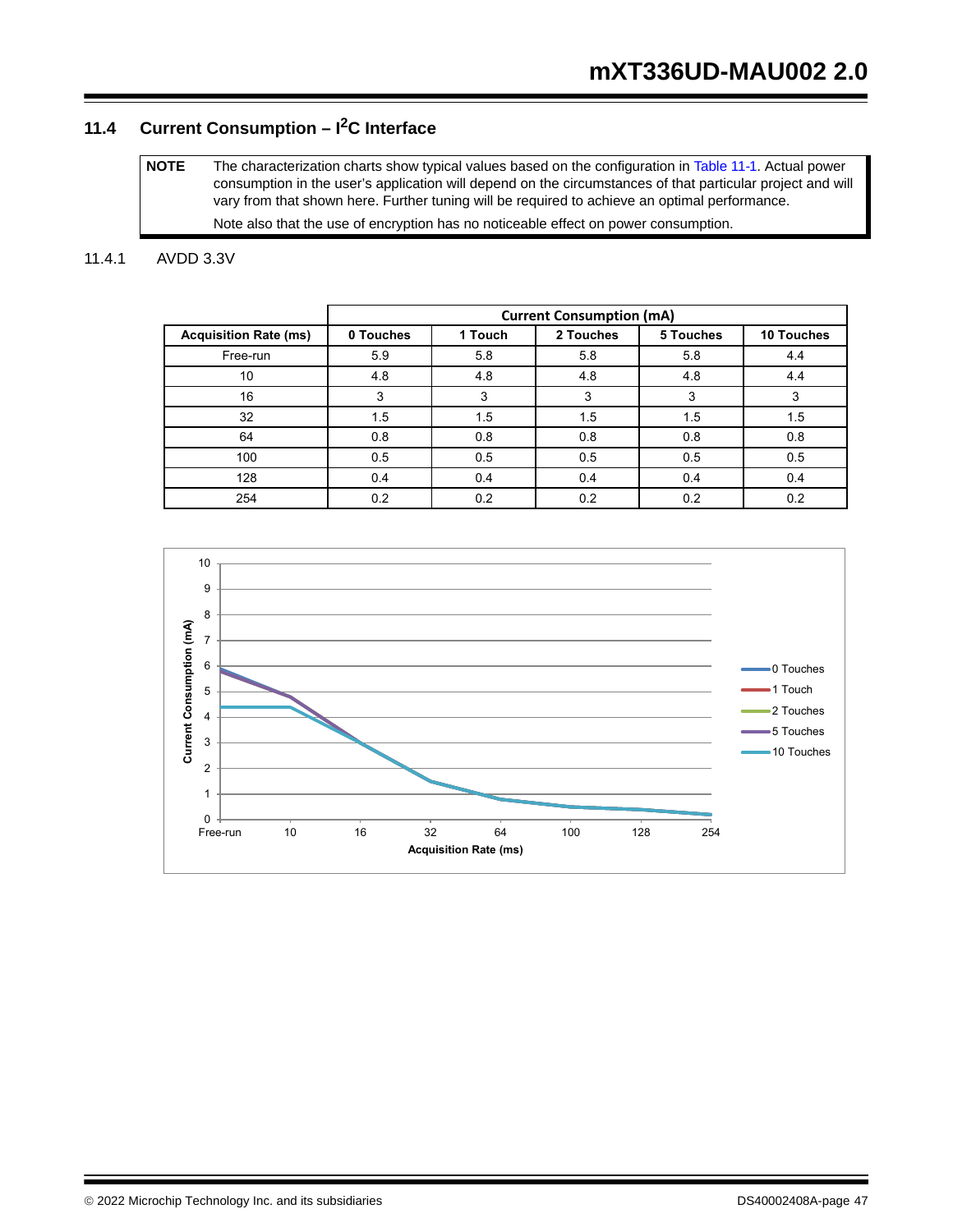# **mXT336UD-MAU002 2.0**

#### 11.4.2 VDD 3.3V

|                              | <b>Current Consumption (mA)</b> |         |           |           |            |  |  |  |
|------------------------------|---------------------------------|---------|-----------|-----------|------------|--|--|--|
| <b>Acquisition Rate (ms)</b> | 0 Touches                       | 1 Touch | 2 Touches | 5 Touches | 10 Touches |  |  |  |
| Free-run                     | 5.8                             | 6.5     | 5.8       | 5.8       | 7.7        |  |  |  |
| 10                           | 4.8                             | 5.5     | 5         | 4.9       | 7.7        |  |  |  |
| 16                           | 3.1                             | 3.5     | 3.2       | 3.2       | 5.3        |  |  |  |
| 32                           | 1.7                             | 1.9     | 1.8       | 1.8       | 2.8        |  |  |  |
| 64                           |                                 | 1.1     |           |           | 1.5        |  |  |  |
| 100                          | 0.8                             | 0.8     | 0.8       | 0.8       | 1.1        |  |  |  |
| 128                          | 0.7                             | 0.7     | 0.7       | 0.7       | 0.7        |  |  |  |
| 254                          | 0.5                             | 0.4     | 0.5       | 0.5       | 0.6        |  |  |  |

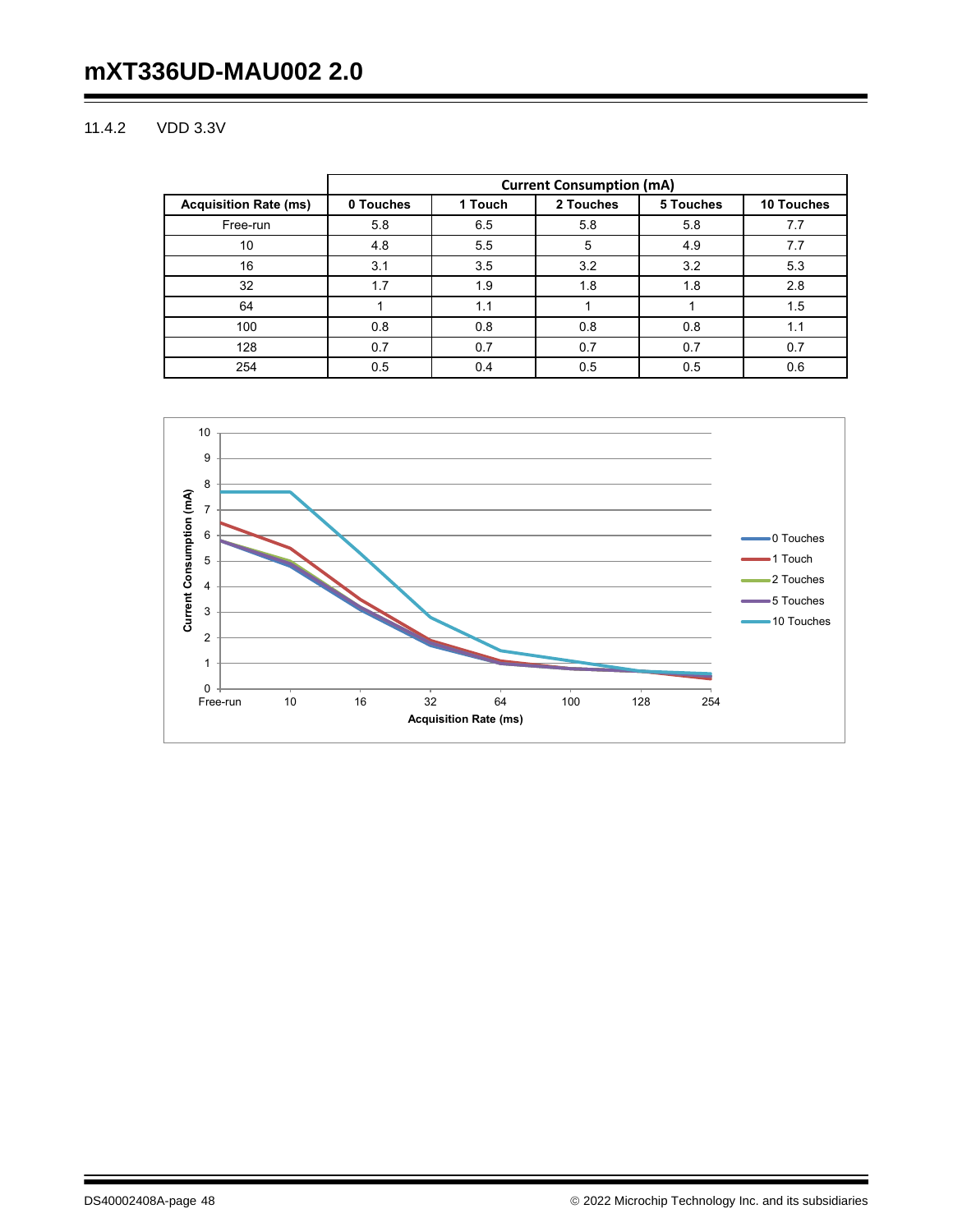#### 11.4.3 VDDIO 1.8V

|                              | <b>Current Consumption (mA)</b> |         |           |           |                   |  |  |  |
|------------------------------|---------------------------------|---------|-----------|-----------|-------------------|--|--|--|
| <b>Acquisition Rate (ms)</b> | 0 Touches                       | 1 Touch | 2 Touches | 5 Touches | <b>10 Touches</b> |  |  |  |
| Free-run                     | 0.56                            | 0.55    | 0.57      | 0.55      | 0.51              |  |  |  |
| 10                           | 0.56                            | 0.54    | 0.56      | 0.55      | 0.49              |  |  |  |
| 16                           | 0.55                            | 0.54    | 0.56      | 0.55      | 0.51              |  |  |  |
| 32                           | 0.55                            | 0.53    | 0.54      | 0.56      | 0.53              |  |  |  |
| 64                           | 0.58                            | 0.56    | 0.54      | 0.57      | 0.54              |  |  |  |
| 100                          | 0.53                            | 0.53    | 0.54      | 0.54      | 0.53              |  |  |  |
| 128                          | 0.54                            | 0.54    | 0.56      | 0.57      | 0.57              |  |  |  |
| 254                          | 0.56                            | 0.57    | 0.58      | 0.56      | 0.54              |  |  |  |



#### 11.4.4 DEEP SLEEP

## $T_A = 25$ °C

|                    |                      | <b>Power Monitoring On</b> | <b>Power Monitoring</b> |       |                                |
|--------------------|----------------------|----------------------------|-------------------------|-------|--------------------------------|
| <b>Parameter</b>   | <b>Sampling Mode</b> | <b>Continuous Mode</b>     | Off                     | Units | <b>Notes</b>                   |
| Deep Sleep Current | 0.73                 | 1.52                       | 0.59                    | mA    | $Vdd = 3.3V$ , $AVdd = 3.3V$ , |
| Deep Sleep Power   | 1.61                 | 3.97                       | 1.14                    | mW    | $VddIO = 1.8V$                 |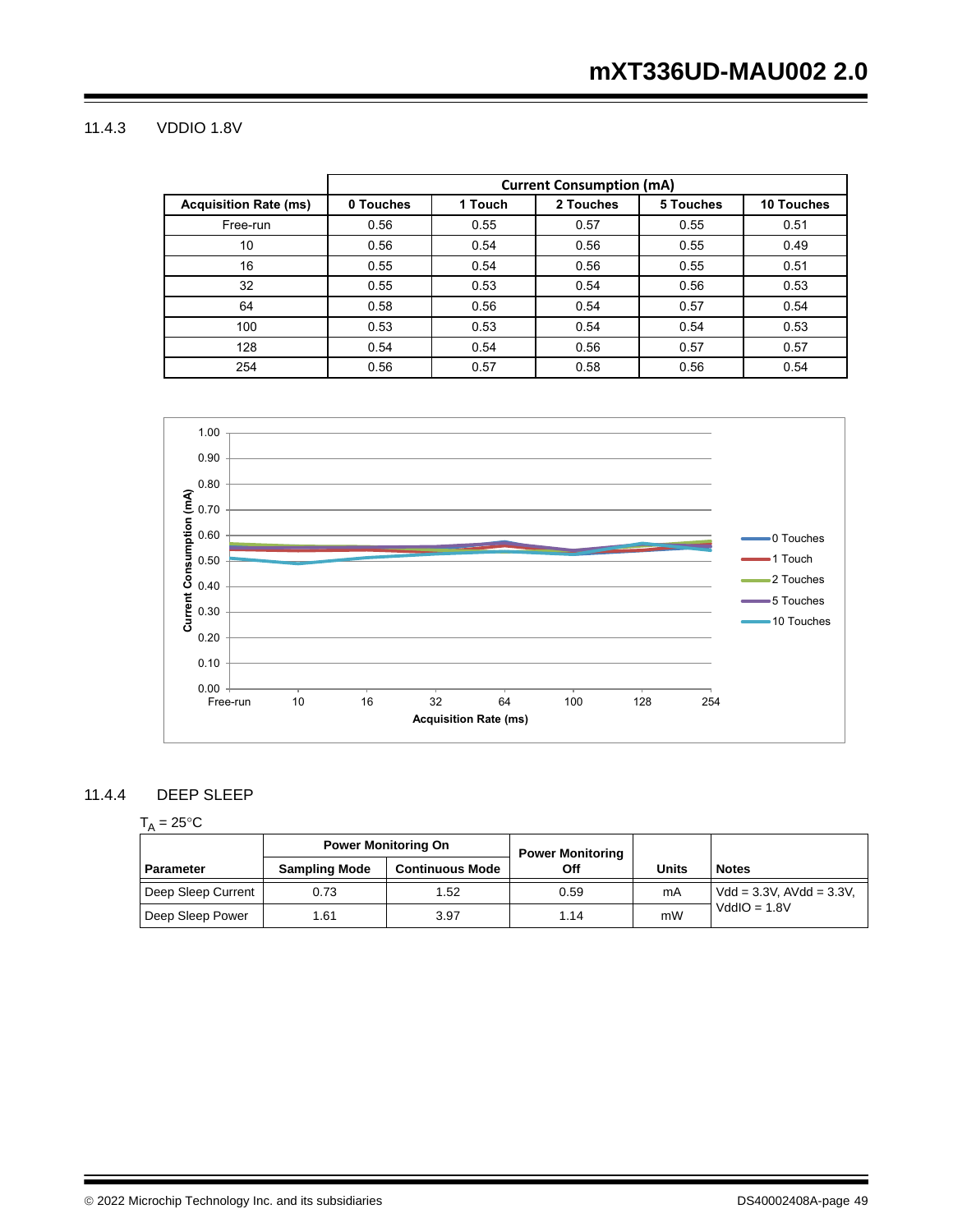### **11.5 Timing Specifications**

**NOTE** The figures below show typical values based on the test configuration. Actual timings in the user's application will depend on the circumstances of that particular project and will vary from those shown below. Further tuning will be required to achieve an optimal performance.

#### 11.5.1 TOUCH LATENCY

Conditions:  $XSIZE = 14$ ;  $YSIZE = 24$ ;  $CHRGTIME = 40$ ;  $IDLESYNCSPERX = 8$ ;  $ACTVSYNCSPERX = 8$ ; T = ambient temperature; Finger center of screen; Reporting off (except T100)

#### **Idle Primary = Mutual Capacitance; Active Primary = Mutual Capacitance**

|                       | <b>Pipelining Off</b> |      |      | <b>Pipelining On</b> |      |      |              |
|-----------------------|-----------------------|------|------|----------------------|------|------|--------------|
| <b>T100 TCHDIDOWN</b> | Min                   | Typ  | Max  | Min                  | Typ  | Max  | <b>Units</b> |
|                       | 28.6                  | 32.1 | 36.8 | 31.1                 | 35.4 | 38.9 | ms           |
|                       | 20.7                  | 24.9 | 39.4 | 22.1                 | 26.8 | 30.7 | ms           |
|                       | 12.7                  | 16.5 | 20.2 | 12.4                 | 16.2 | 20.4 | ms           |

#### **Idle Primary = Self Capacitance; Active Primary = Mutual Capacitance**

|                       | <b>Pipelining Off</b> |      |      | <b>Pipelining On</b> |      |      |              |
|-----------------------|-----------------------|------|------|----------------------|------|------|--------------|
| <b>T100 TCHDIDOWN</b> | Min                   | Typ  | Max  | Min                  | Typ  | Max  | <b>Units</b> |
| ≏<br>ر                | 28.7                  | 31.8 | 34.9 | 30.6                 | 33.4 | 36.9 | ms           |
|                       | 20.4                  | 23.3 | 26.4 | 22.7                 | 25.8 | 28.9 | ms           |
|                       | 12.3                  | 15   | 17.7 | 12.6                 | 15.4 | 23.3 | ms           |

#### **Idle Primary = Self Capacitance; Active Primary = Self Capacitance**

|                       | <b>Pipelining Off</b> |      |      | <b>Pipelining On</b> |      |      |              |
|-----------------------|-----------------------|------|------|----------------------|------|------|--------------|
| <b>T100 TCHDIDOWN</b> | Min                   | Typ  | Max  | Min                  | Typ  | Max  | <b>Units</b> |
| ≏<br>ບ                | 26.6                  | 28.2 | 30.5 | 27.8                 | 30.5 | 32.7 | ms           |
|                       | 18.7                  | 21.5 | 24.4 | 20.6                 | 23.3 | 26.6 | ms           |
|                       | 12.3                  | 15.1 | 18.1 | 12                   | 15.1 | 18.2 | ms           |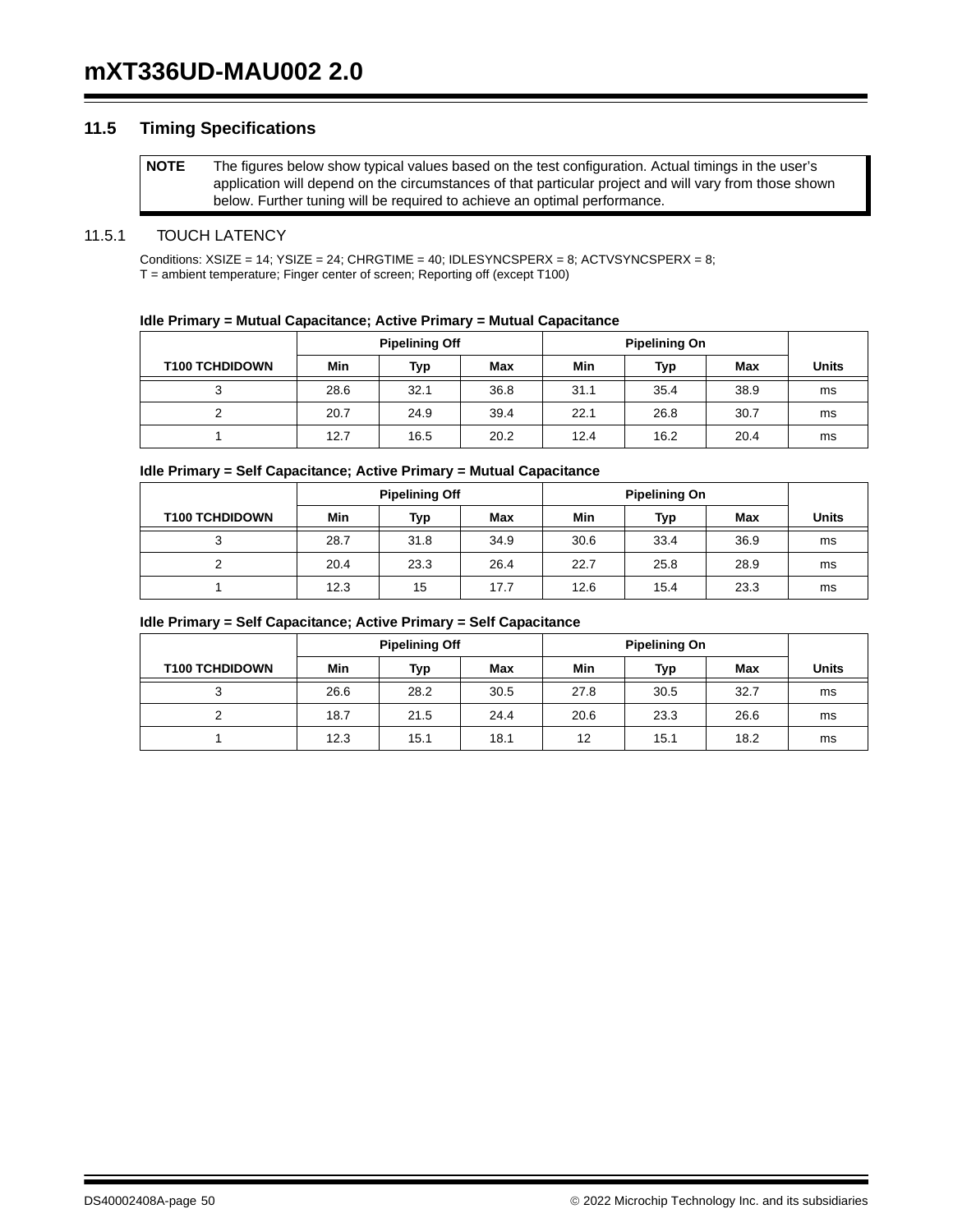#### 11.5.2 REPORT RATE

#### 11.5.2.1 Encryption Not Active

Conditions: XSIZE = 14; YSIZE = 24; CHRGTIME = 40; IDLESYNCSPERX = 8; ACTVSYNCSPERX = 8; T = ambient temperature



#### 11.5.2.2 Encryption Active

Conditions: XSIZE = 14; YSIZE = 24; CHRGTIME = 40; IDLESYNCSPERX = 8; ACTVSYNCSPERX = 8; T = ambient temperature

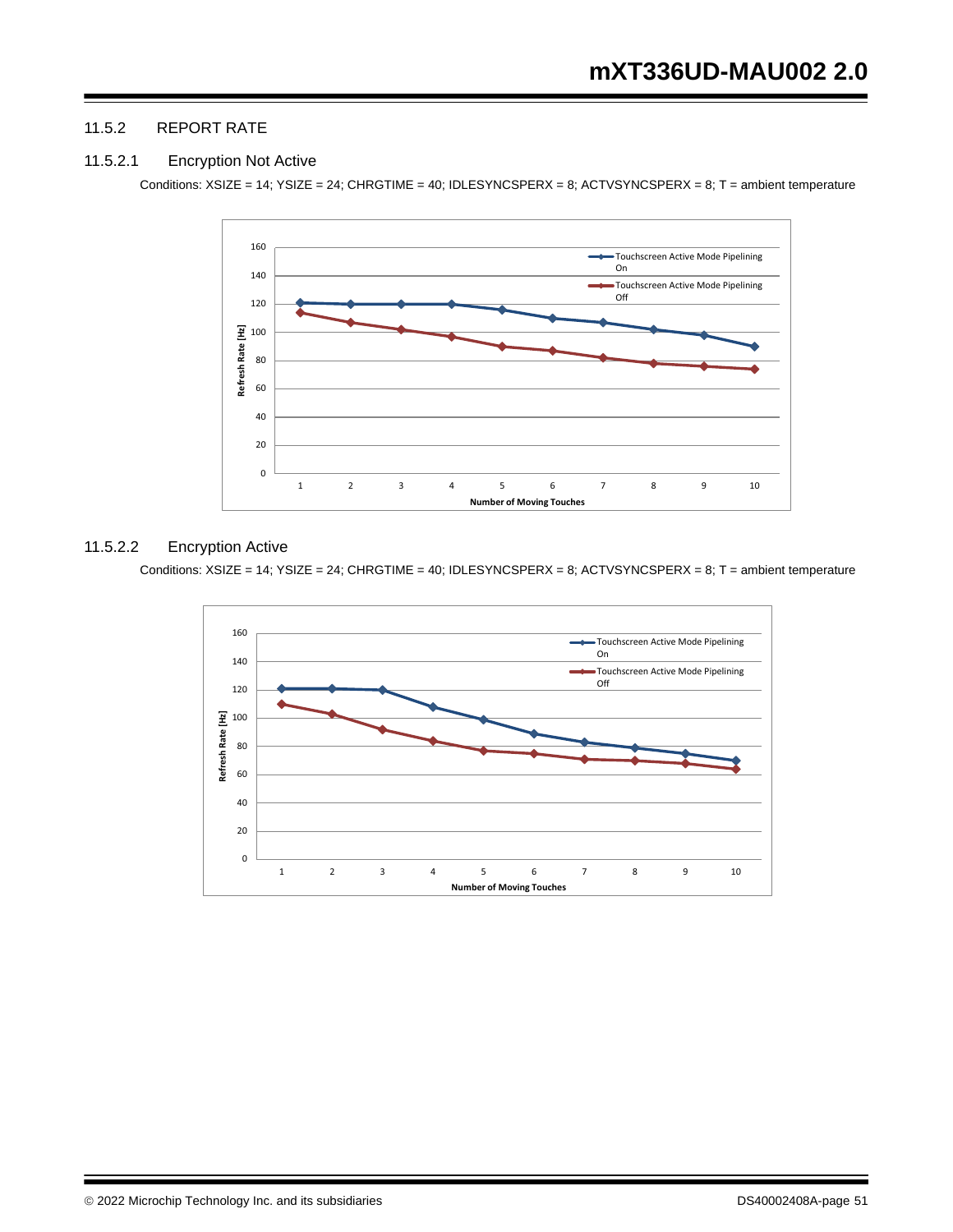#### 11.5.3 RESET TIMINGS

|                                |                 | Power-on Features (Typ) <sup>(2)</sup> |              |                                                    |
|--------------------------------|-----------------|----------------------------------------|--------------|----------------------------------------------------|
| <b>Parameter</b>               | <b>Disabled</b> | Enabled                                | <b>Units</b> | <b>Notes</b>                                       |
| Power on to CHG line low       | 48              | 70                                     | ms           | Triggered by Vdd supply at start up                |
| Hardware reset to CHG line low | 47              | 70                                     | ms           | Triggered by RESET                                 |
| Software reset to CHG line low | 69              | 90                                     | ms           | Triggered by Command Processor T6<br>Reset command |

**Note 1:** Any CHG line activity before the power-on or reset period has expired should be ignored by the host. Operation of this signal cannot be guaranteed before the power-on/reset periods have expired.

**2:** Power-on features include POST self tests and device encryption. Figures show typical values for extreme cases; that is, with all features disabled and with all features enabled.

## **11.6 Touch Accuracy and Repeatability**

| Parameter                             | Min | Typ   | Max                      | Units | <b>Notes</b>                  |
|---------------------------------------|-----|-------|--------------------------|-------|-------------------------------|
| Linearity                             | -   | ±0.5  | $\overline{\phantom{0}}$ | mm    | Finger diameter 8 mm          |
| Accuracy (across all areas of screen) | -   | 0.5   | $\overline{\phantom{m}}$ | mm    | Finger diameter 8 mm          |
| Repeatability                         | -   | ±0.25 | $\overline{\phantom{0}}$ | $\%$  | X axis with 12-bit resolution |

## **11.7 Touchscreen Sensor Characteristics**

| <b>Parameter</b>  | <b>Description</b>                     | Value                                                                           |
|-------------------|----------------------------------------|---------------------------------------------------------------------------------|
| Cm.               | Mutual capacitance                     | Typical value is between 0.15 pF and 10 pF on a single node.                    |
| Cpx               | Mutual capacitance load to X           | Microchip recommends a maximum load of 300 pF on each X or<br>Y line. $(1)$     |
|                   | With Internal Voltage Pump             | Maximum recommended load on each X line: (2)                                    |
|                   |                                        | $Cpx + (num_Y \times Cm) < 240 pF$                                              |
|                   | With Internal Voltage Pump and Dual X  | Maximum recommended load on each $X$ line: $(2)$                                |
|                   |                                        | $Cpx + (2 \times num_Y \times Cm) < 120$ pF                                     |
| Cpy               | Mutual capacitance load to Y           | Microchip recommends a maximum load of 300 pF on each X or<br>$Y$ line. $(1)$   |
| Cpx               | Self capacitance load to X             | Microchip recommends a maximum load of 130 pF on each X or                      |
| Cpy               | Self capacitance load to Y             | Y line. $(1)$                                                                   |
| $\Delta$ Cpx      | Self capacitance imbalance on X        | Nominal value is 14.8 pF. Value increases by 1 pF for every                     |
| $\Delta$ Cpy      | Self capacitance imbalance on Y        | 45 pF reduction in Cpx/Cpy (based on 100 pF load)                               |
| Cpds <sub>0</sub> | Self capacitance load to Driven Shield | Microchip recommends a maximum load of 130 pF on the Driven<br>Shield line. (1) |

**Note 1:** Please contact your Microchip representative for advice if you intend to use higher values.

**2:** *num\_Y* = Number of active Y lines defined by Multiple Touch Touchscreen T100.

## **11.8 Input/Output Characteristics**

| <b>Parameter</b> | <b>Description</b>                                       | Min                   | Typ | Max                   | <b>Units</b> | <b>Notes</b>           |
|------------------|----------------------------------------------------------|-----------------------|-----|-----------------------|--------------|------------------------|
|                  | Input (All input pins connected to the VddIO power rail) |                       |     |                       |              |                        |
| Vil              | Low input logic level                                    | $-0.3$                | -   | $0.3 \times$<br>VddIO | V            | $VddIO = 1.8 V to Vdd$ |
| Vih              | High input logic level                                   | $0.7 \times$<br>VddIO |     | VddIO                 | V            | $VddIO = 1.8 V to Vdd$ |
| lil              | Input leakage current                                    |                       | -   |                       | μA           |                        |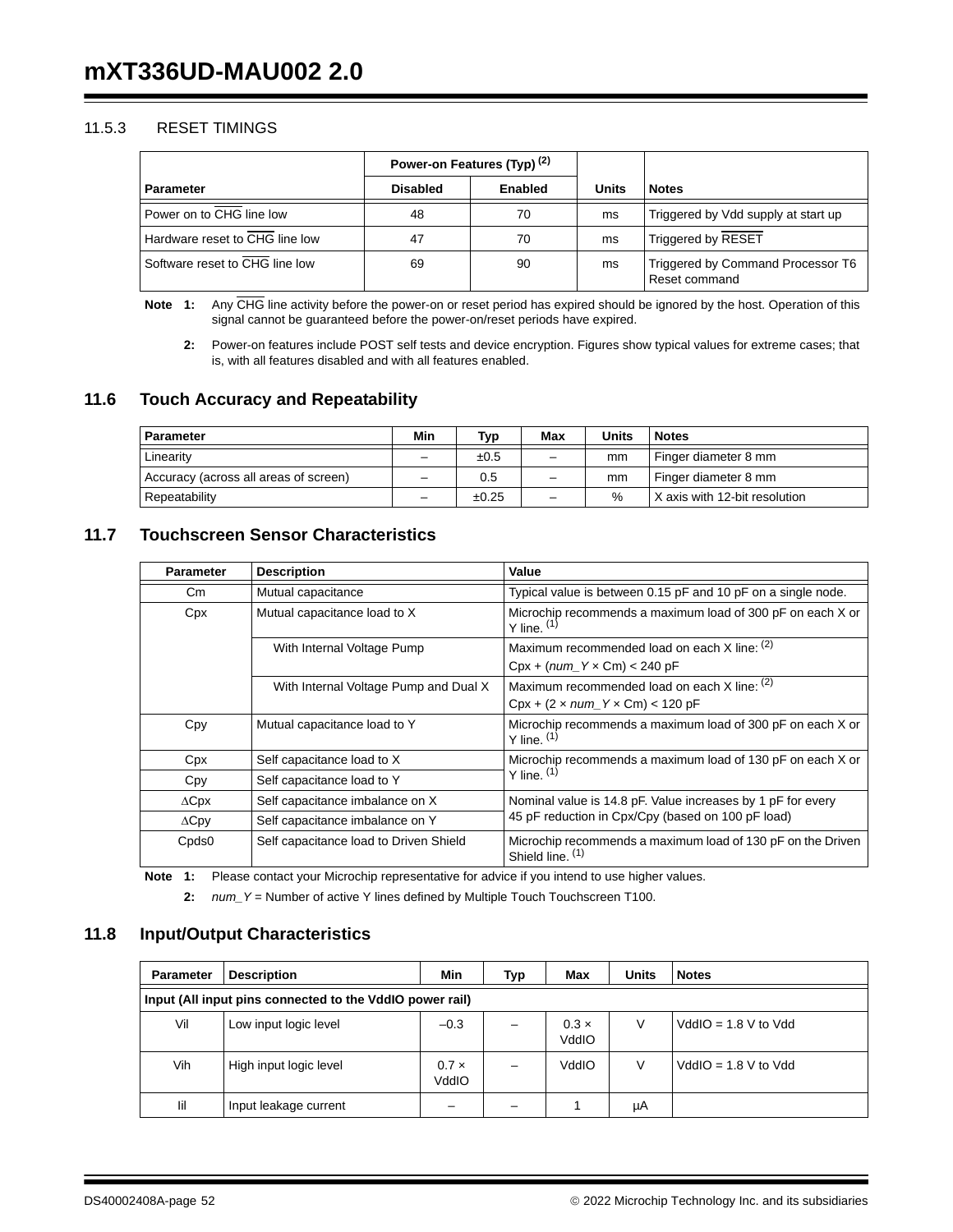| <b>Parameter</b>      | <b>Description</b>                                         | Min                   | Typ | Max                   | <b>Units</b> | <b>Notes</b>                                     |
|-----------------------|------------------------------------------------------------|-----------------------|-----|-----------------------|--------------|--------------------------------------------------|
| <b>RESET</b><br>/GPIO | Internal pull-up resistor                                  | 9                     | 10  | 16                    | $k\Omega$    |                                                  |
|                       | Input (All input pins connected to the Vdd power rail)     |                       |     |                       |              |                                                  |
| Vil                   | Low input logic level                                      | $-0.3$                |     | $0.3 \times V$ dd     | $\vee$       |                                                  |
| Vih                   | High input logic level                                     | $0.7 \times V$ dd     | —   | Vdd                   | $\vee$       |                                                  |
| lil                   | Input leakage current                                      |                       |     | 1                     | μA           | Pull-up resistors disabled                       |
| <b>GPIOS</b>          | Internal pull-up/pull-down resistor                        | 9                     | 10  | 16                    | $k\Omega$    |                                                  |
|                       | Output (All output pins connected to the VddIO power rail) |                       |     |                       |              |                                                  |
| Vol                   | Low output voltage                                         | 0                     |     | $0.2 \times$<br>VddIO | $\vee$       | $VddIO = 1.8 V to Vdd$<br>$I$ ol = max 0.4 mA    |
| Voh                   | High output voltage                                        | $0.8 \times$<br>VddIO |     | VddIO                 | $\vee$       | $VddIO = 1.8 V to Vdd$<br>$\lambda$ loh = 0.4 mA |
|                       | Output (All output pins connected to the Vdd power rail)   |                       |     |                       |              |                                                  |
| Vol                   | Low output voltage                                         | 0                     |     | $0.2 \times V$ dd     | $\vee$       | $Iol = max 0.4 mA$                               |
| Voh                   | High output voltage                                        | $0.8 \times V$ dd     |     | Vdd                   | $\vee$       | $\lambda$ loh = 0.4 mA                           |

## **11.9 I2C Specification**

| <b>Parameter</b>                       | Value        |
|----------------------------------------|--------------|
| <b>Address</b>                         | 0x4A         |
| $12C$ specification $(1)$              | Revision 6.0 |
| Maximum bus speed (SCL) <sup>(2)</sup> | 1 MHz        |
| Standard Mode <sup>(3)</sup>           | 100 kHz      |
| Fast Mode <sup>(3)</sup>               | 400 kHz      |
| Fast Mode Plus <sup>(3)</sup>          | 1 MHz        |

**Note 1:** More detailed information on I2C operation is available from UM10204, *I 2C bus specification and user manual*, available from NXP.

2: In systems with heavily laden I<sup>2</sup>C lines, even with minimum pull-up resistor values, bus speed may be limited by capacitive loading to less than the theoretical maximum.

**3:** The values of pull-up resistors should be chosen to ensure SCL and SDA rise and fall times meet the I<sup>2</sup>C specification. The value required will depend on the amount of capacitance loading on the lines.

## **11.10 Thermal Packaging**

## 11.10.1 THERMAL DATA

| Parameter            | <b>Description</b>                        | Typ  | Unit          | <b>Condition</b> | Package                                |
|----------------------|-------------------------------------------|------|---------------|------------------|----------------------------------------|
| $\theta_{JA}$        | Junction to ambient thermal<br>resistance | 33.7 | °C/W          | Still air        | 56-pin $XQFN 6 \times 6 \times 0.4$ mm |
| $\theta_{\text{JC}}$ | Junction to case thermal<br>resistance    | 10.1 | $\degree$ C/W |                  | 56-pin $XQFN 6 \times 6 \times 0.4$ mm |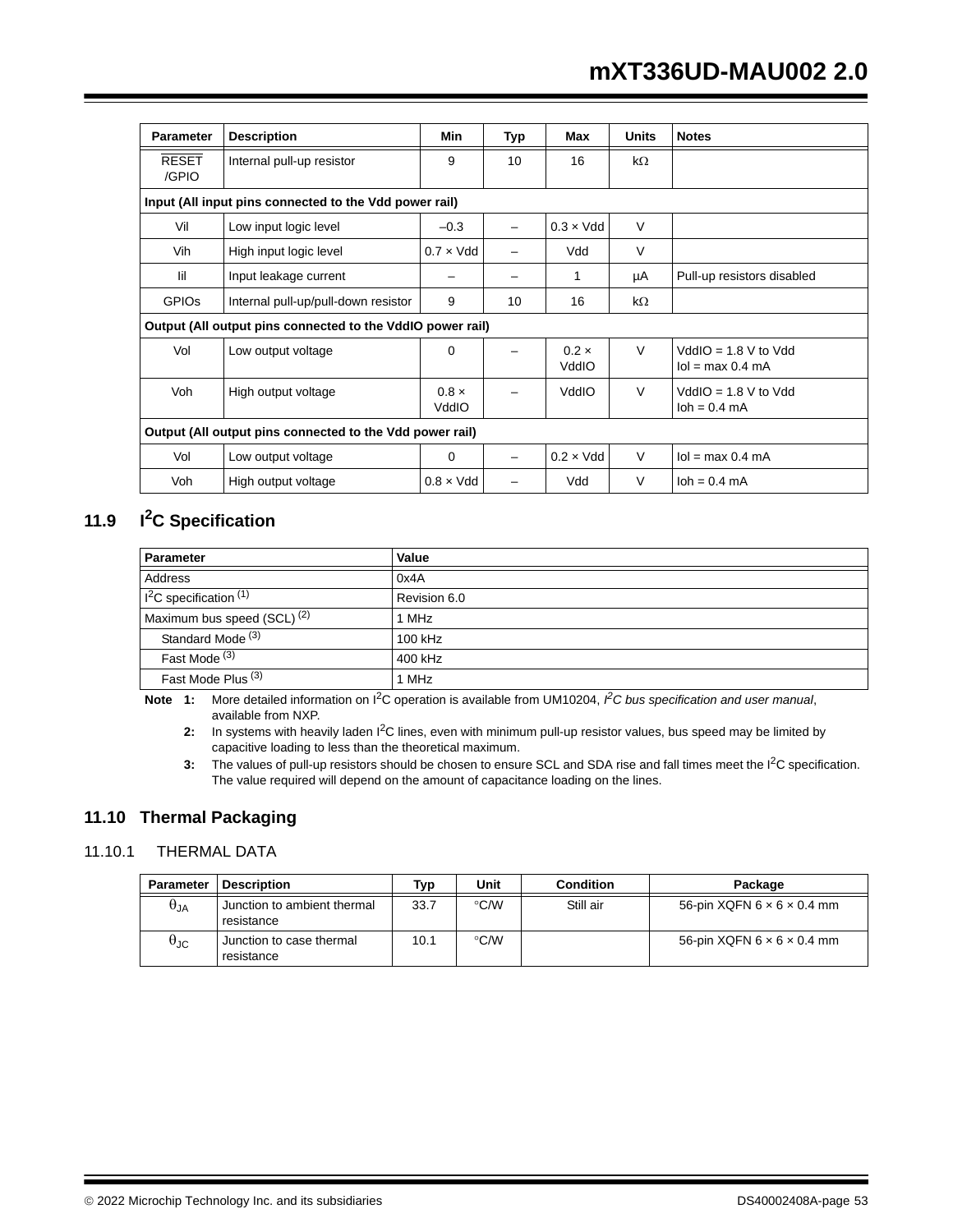#### 11.10.2 JUNCTION TEMPERATURE

The maximum junction temperature allowed on this device is 125°C.

The average junction temperature in  ${}^{\circ}C(T_J)$  for this device can be obtained from the following:

$$
T_J = T_A + (P_D \times \theta_{JA})
$$

If a cooling device is required, use this equation:

$$
T_J = T_A + (P_D \times (\theta_{HEATSINK} + \theta_{JC}))
$$

where:

- $\theta_{JA}$  = package thermal resistance, Junction to ambient (°C/W) (see Section 11.10.1 "Thermal Data")
- $\theta_{JC}$  = package thermal resistance, Junction to case thermal resistance (°C/W) (see Section 11.10.1 "Thermal Data")
- $\theta_{\text{HEATSINK}}$  = cooling device thermal resistance (°C/W), provided in the cooling device datasheet
- $P_D$  = device power consumption (W)
- $T_A$  is the ambient temperature (°C)

### **11.11 ESD Information**

| Parameter                 | Value        | l Reference Standard |
|---------------------------|--------------|----------------------|
| Human Body Model (HBM)    | $\pm 2000$ V | JEDEC JS-001         |
| Charge Device Model (CDM) | ±250V        | JEDEC JS-001         |

#### **11.12 Soldering Profile**

| <b>Profile Feature</b>                     | <b>Green Package</b>  |
|--------------------------------------------|-----------------------|
| Average Ramp-up Rate (217°C to Peak)       | $3^{\circ}$ C/s max   |
| Preheat Temperature 175°C ±25°C            | $150 - 200^{\circ}$ C |
| Time Maintained Above 217°C                | $60 - 150$ s          |
| Time within 5°C of Actual Peak Temperature | 30 <sub>s</sub>       |
| Peak Temperature Range                     | $260^{\circ}$ C       |
| Ramp down Rate                             | $6^{\circ}$ C/s max   |
| Time 25°C to Peak Temperature              | 8 minutes max         |

### **11.13 Moisture Sensitivity Level (MSL)**

| MSL<br>Rating | Type(s)<br>Package    | <b>Peak Body Temperature</b> | <b>Specifications</b>          |
|---------------|-----------------------|------------------------------|--------------------------------|
| MSL3          | <b>XOFN</b><br>56-pin | 260°C                        | STD-020<br>IÞC<br>$JJ$ . $F^T$ |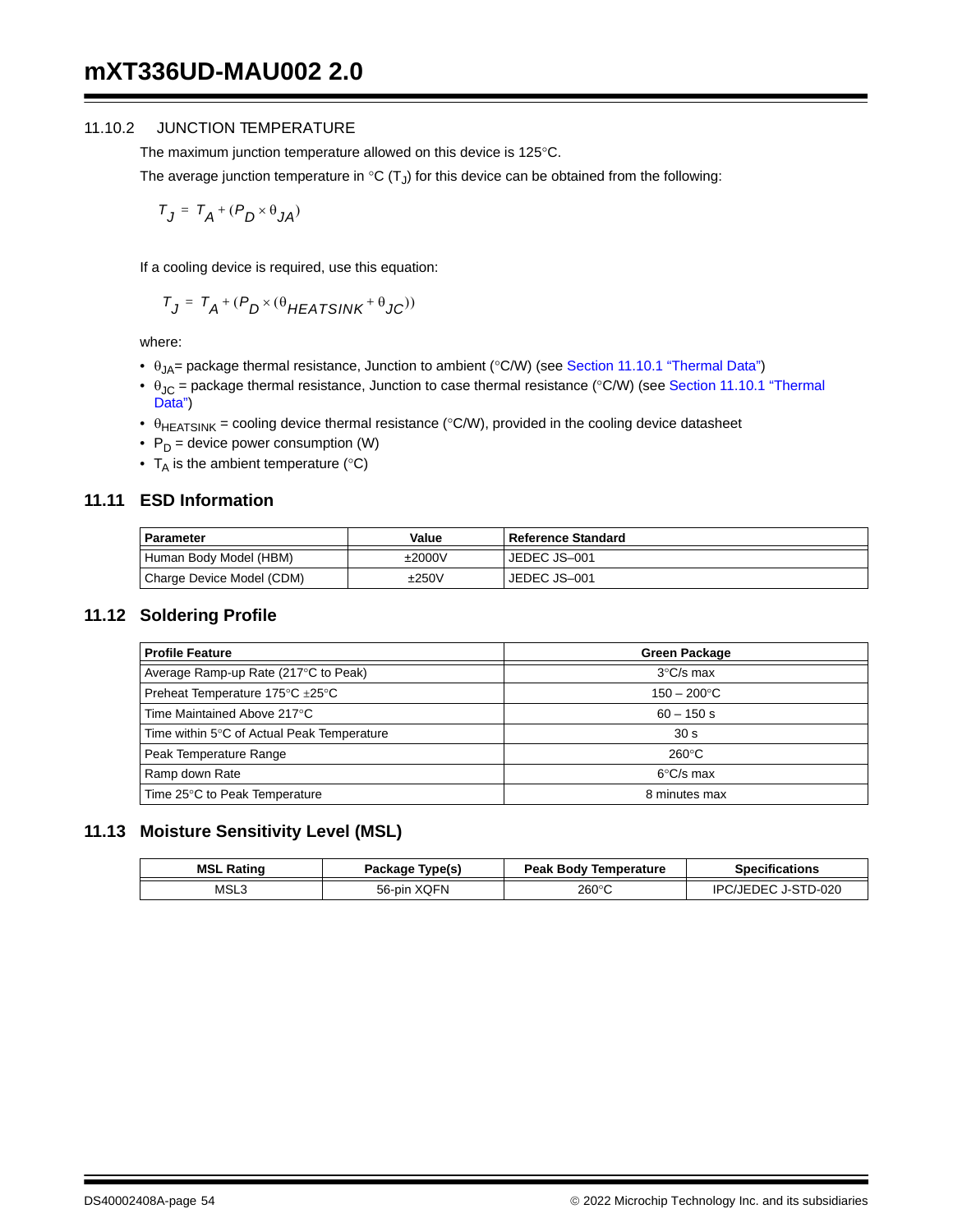## **12.0 PACKAGING INFORMATION**

## **12.1 Package Marking Information**

12.1.1 56-PIN XQFN



## 12.1.2 ORDERABLE PART NUMBERS

The product identification system for maXTouch devices is described in "Product Identification System" on page 63. That section also lists example part numbers for the device.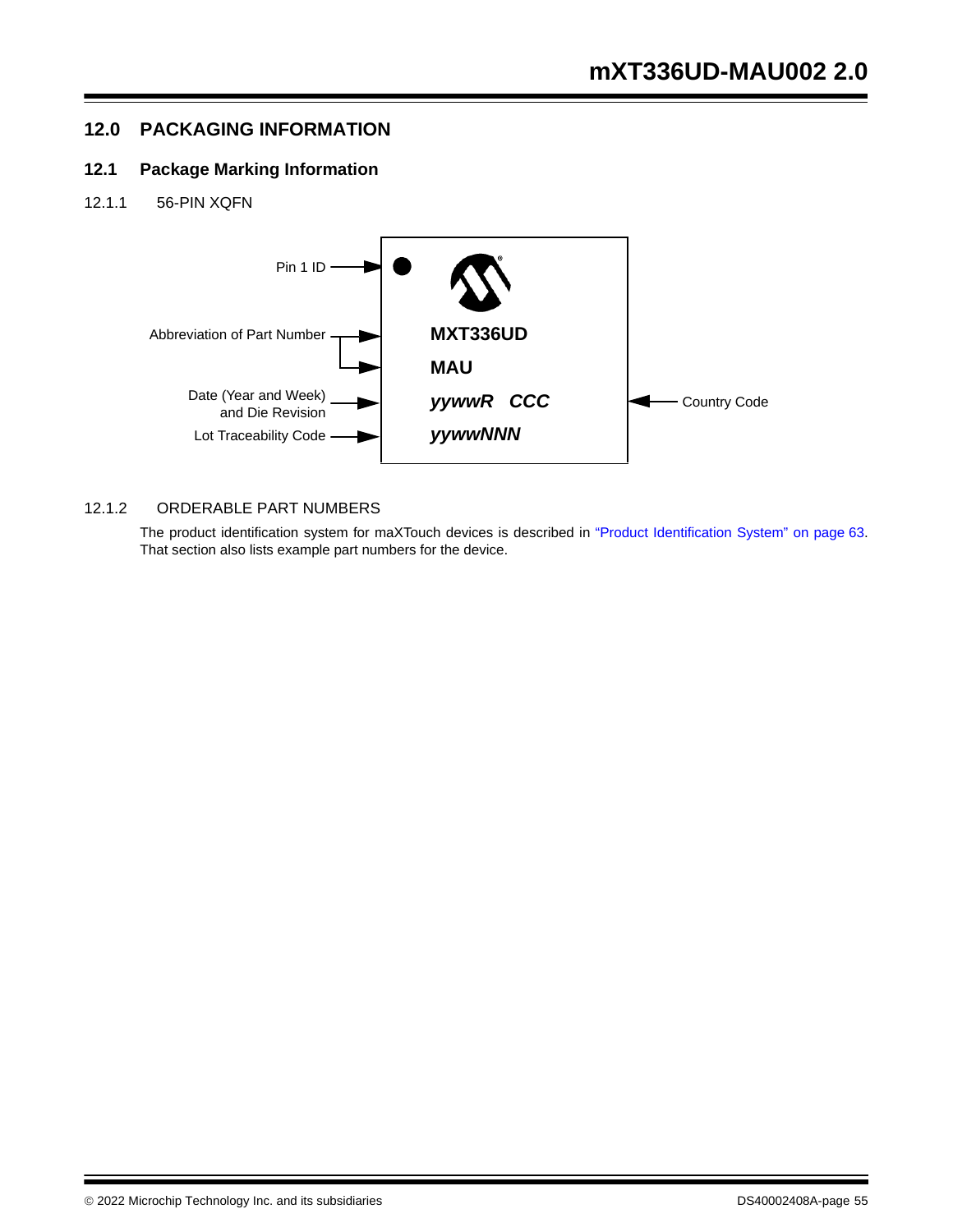## **12.2 Package Details**

## **56-Lead Extremely Thin Quad Flatpack No-Lead Package (TWB) - 6x6x0.4 mm Body [XQFN] Wlth 4.5x4.5 mm Exposed Pad; Atmel Legacy Global Package Code ZIX**





Microchip Technology Drawing C04-21448 Rev A Sheet 1 of 2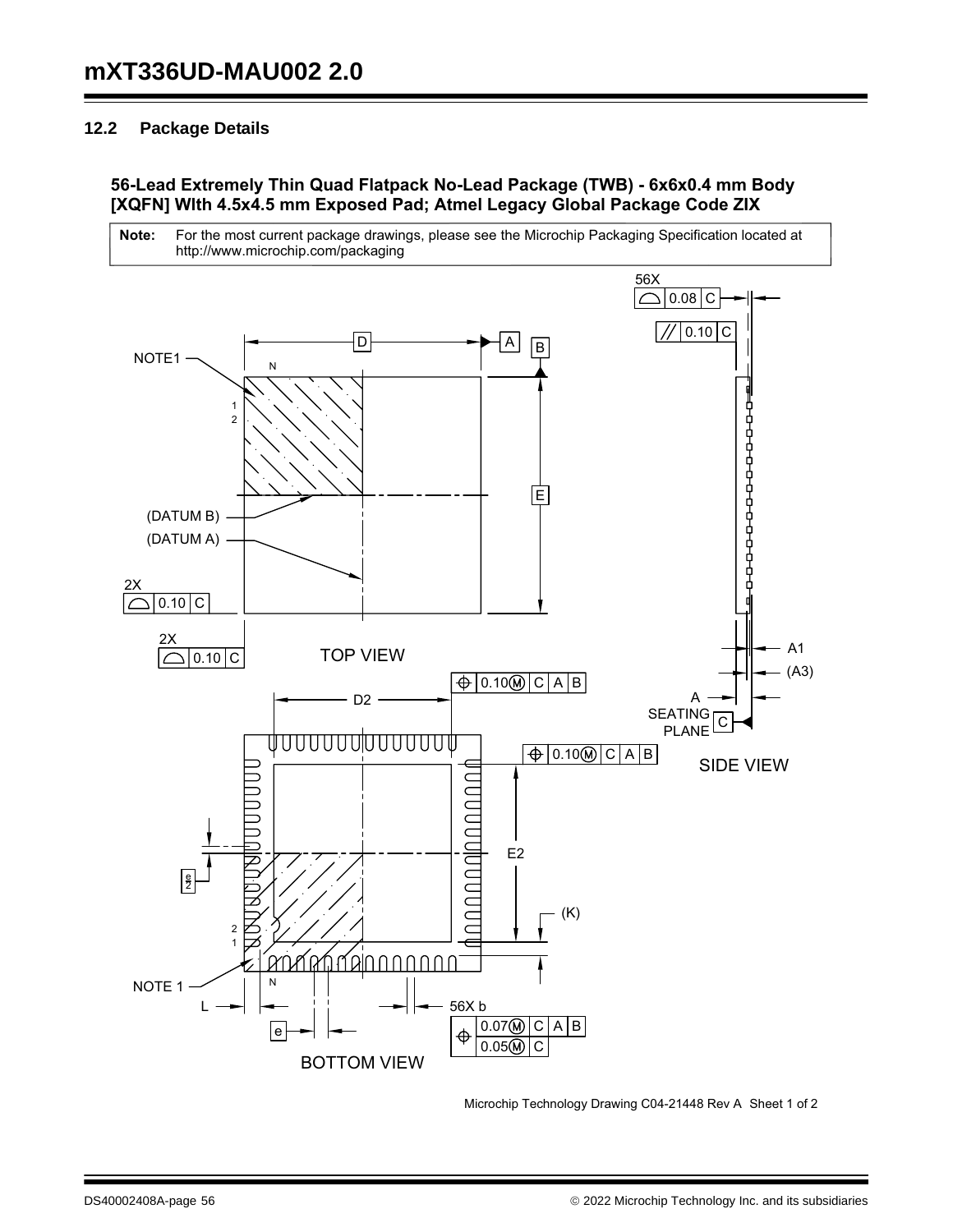### **56-Lead Extremely Thin Quad Flatpack No-Lead Package (TWB) - 6x6x0.4 mm Body [XQFN] Wlth 4.5x4.5 mm Exposed Pad; Atmel Legacy Global Package Code ZIX**

For the most current package drawings, please see the Microchip Packaging Specification located at http://www.microchip.com/packaging **Note:**



|                            | Units          |            | <b>MILLIMETERS</b> |            |
|----------------------------|----------------|------------|--------------------|------------|
| <b>Dimension Limits</b>    |                | <b>MIN</b> | <b>NOM</b>         | <b>MAX</b> |
| <b>Number of Terminals</b> | N              |            | 56                 |            |
| Pitch                      | e              |            | 0.35 BSC           |            |
| Overall Height             | А              |            |                    | 0.400      |
| Standoff                   | A1             | 0.00       |                    | 0.05       |
| <b>Terminal Thickness</b>  | A <sub>3</sub> |            | 0.127 REF          |            |
| Overall Length             | D              |            | 6.00 BSC           |            |
| <b>Exposed Pad Length</b>  | D <sub>2</sub> | 4.40       | 4.50               | 4.60       |
| <b>Overall Width</b>       | F              |            | 6.00 BSC           |            |
| <b>Exposed Pad Width</b>   | E <sub>2</sub> | 4.40       | 4.50               | 4.60       |
| <b>Terminal Width</b>      | b              | 0.13       | 0.18               | 0.23       |
| <b>Terminal Length</b>     |                | 0.35       | 0.40               | 0.45       |
| Terminal-to-Exposed-Pad    | κ              |            | 0.35 REF           |            |

Notes:

1. Pin 1 visual index feature may vary, but must be located within the hatched area.

- 2. Package is saw singulated
- 3. Dimensioning and tolerancing per ASME Y14.5M

REF: Reference Dimension, usually without tolerance, for information purposes only. BSC: Basic Dimension. Theoretically exact value shown without tolerances.

Microchip Technology Drawing C04-21448 Rev A Sheet 2 of 2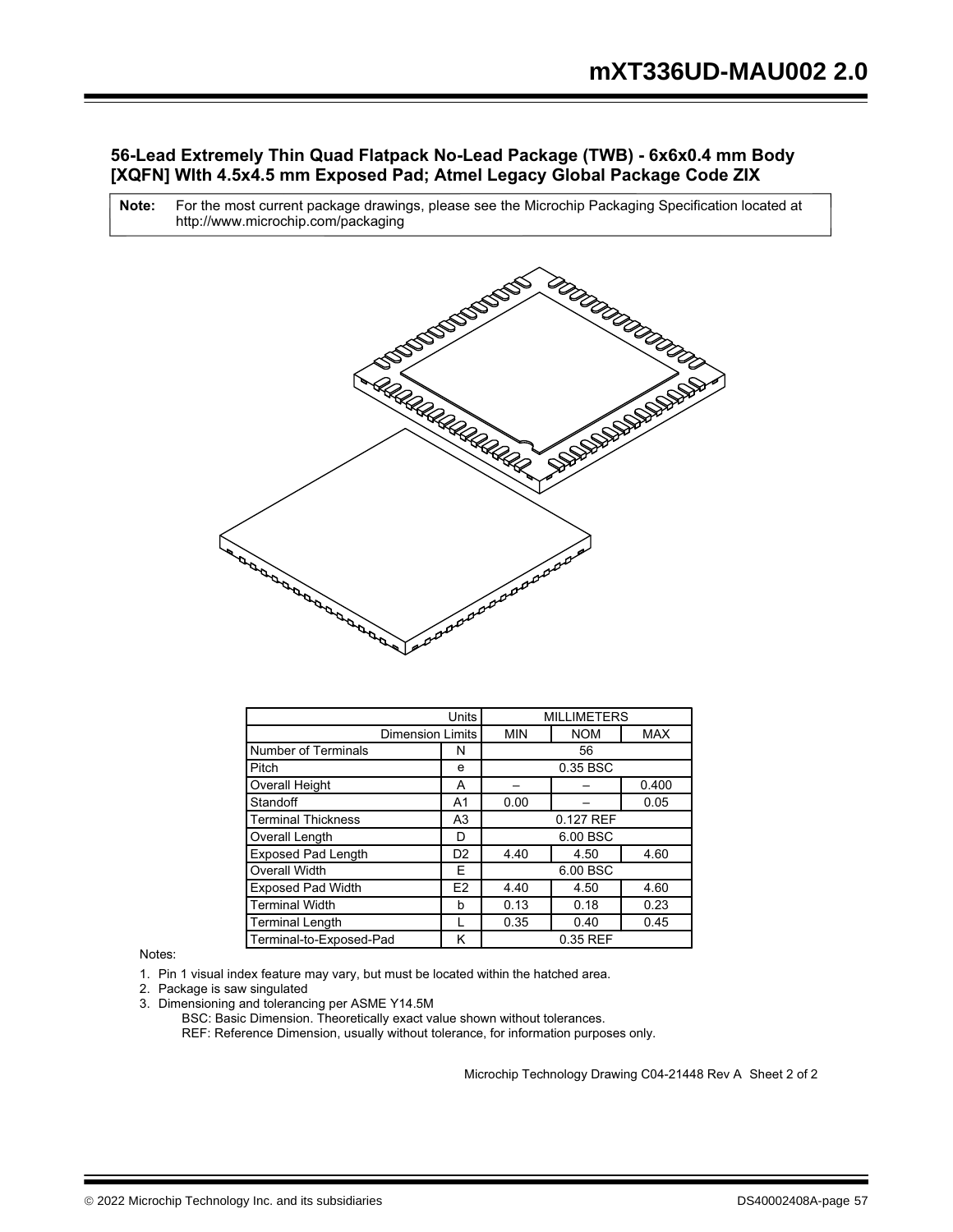## **56-Lead Extremely Thin Quad Flatpack No-Lead Package (TWB) - 6x6x0.4 mm Body [XQFN] Wlth 4.5x4.5 mm Exposed Pad; Atmel Legacy Global Package Code ZIX**

For the most current package drawings, please see the Microchip Packaging Specification located at http://www.microchip.com/packaging **Note:**



## RECOMMENDED LAND PATTERN

|                                  | Units          |            | <b>MILLIMETERS</b> |            |
|----------------------------------|----------------|------------|--------------------|------------|
| <b>Dimension Limits</b>          |                | <b>MIN</b> | <b>NOM</b>         | <b>MAX</b> |
| <b>Contact Pitch</b>             | F              |            | 0.35 BSC           |            |
| Optional Center Pad Width        | X2             |            |                    | 4.60       |
| Optional Center Pad Length       | Y2             |            |                    | 4.60       |
| <b>Contact Pad Spacing</b>       | C1             |            | 5.90               |            |
| <b>Contact Pad Spacing</b>       | C <sub>2</sub> |            | 5.90               |            |
| Contact Pad Width (X56)          | X <sub>1</sub> |            |                    | 0.15       |
| Contact Pad Length (X56)         | Υ1             |            |                    | 0.85       |
| Contact Pad to Center Pad (X56)  | G1             | 0.23       |                    |            |
| Contact Pad to Contact Pad (X52) | G <sub>2</sub> | 0.20       |                    |            |
| <b>Thermal Via Diameter</b>      | v              |            | 0.33               |            |
| <b>Thermal Via Pitch</b>         | EV             |            | 1.20               |            |

Notes:

1. Dimensioning and tolerancing per ASME Y14.5M

BSC: Basic Dimension. Theoretically exact value shown without tolerances.

2. For best soldering results, thermal vias, if used, should be filled or tented to avoid solder loss during reflow process

Microchip Technology Drawing C04-23448 Rev A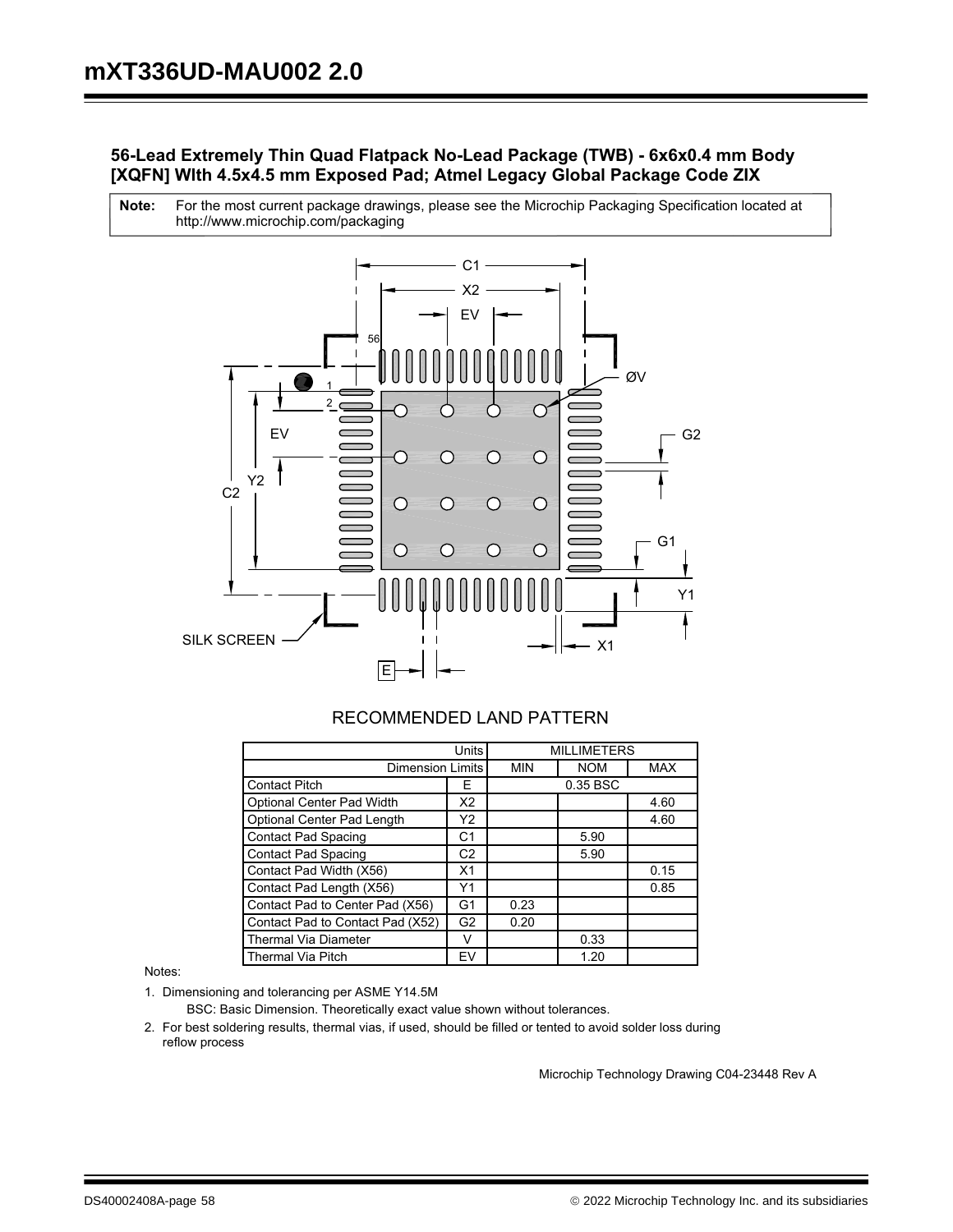## **APPENDIX A: ASSOCIATED DOCUMENTS**

### **Microchip maXTouch Web Site**

For general information on the mXT336UD-MAU002, please visit the following:

• https://www.microchip.com/wwwproducts/en/ATMXT336UD

### **Microchip maXTouch Documents**

The following documents are available on the Microchip website.

Touchscreen Design and PCB/FPCB Layout Guidelines

- Application Note: MXTAN0208 *Design Guide for PCB Layouts for maXTouch Touch Controllers*
- Application Note: QTAN0080 *Touchscreens Sensor Design Guide*
- Application Note: AN2683 *Edge Wiring for Self Capacitance maXTouch Touchscreens*

#### Configuring and Tuning the Device

• Application Note: MXTAN0213 – *Interfacing with maXTouch Touchscreen Controllers*

#### Tools

• *maXTouch Studio User Guide* (accessible as on-line help from within maXTouch Studio)

#### **External Documents**

The following documents are not supplied by Microchip. To obtain any of the following documents, please contact the relevant organization.

#### Communication Interface

• UM10204, <sup>*P*</sup>C bus specification and user manual, Rev. 6 – 4 April 2014 Available from NXP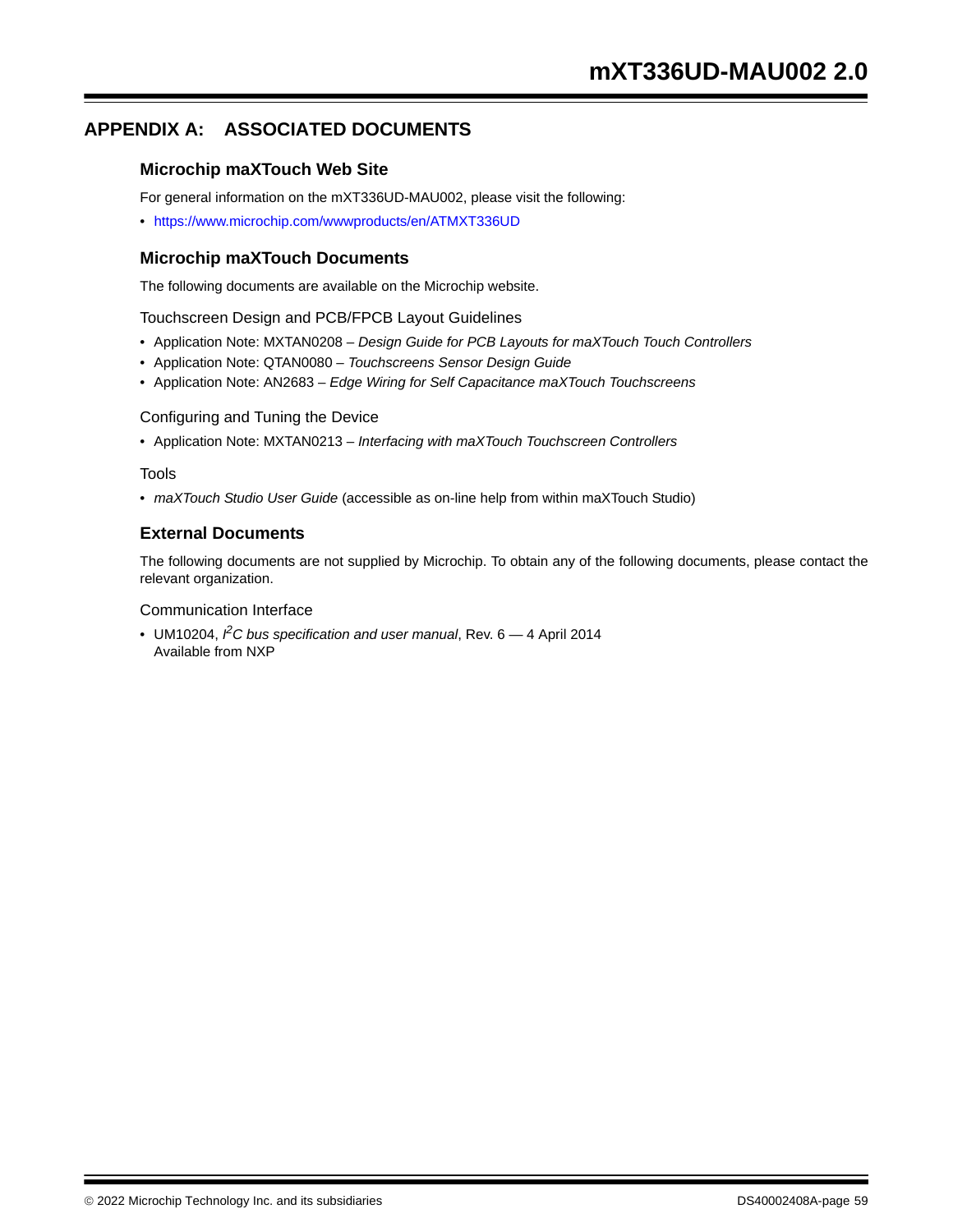## **APPENDIX B: REVISION HISTORY**

## **Revision A (March 2022)**

Initial edition for firmware revision 2.0.AA – Release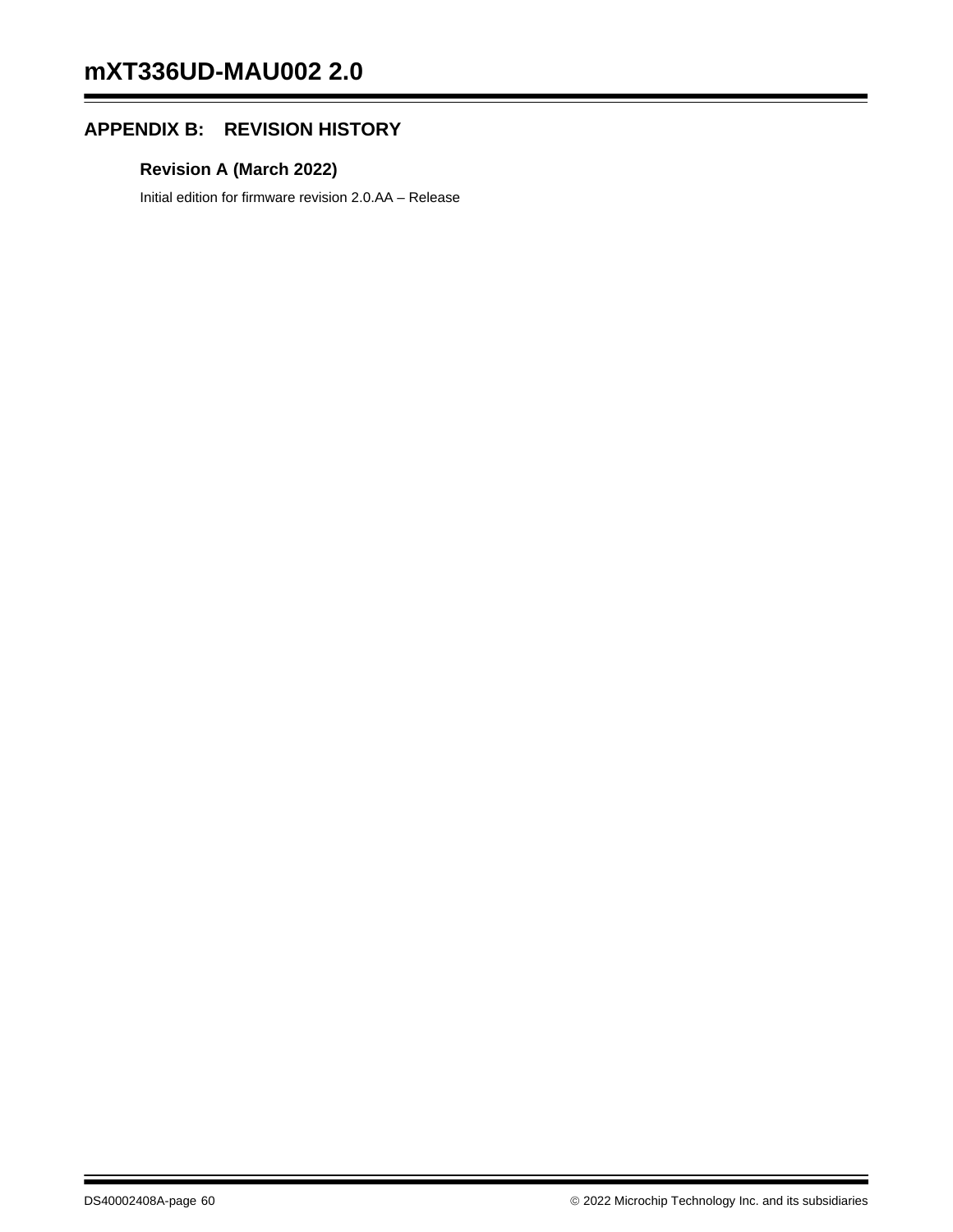## **INDEX**

## $\overline{\mathsf{A}}$

| AKS. See Adjacent key suppression |  |
|-----------------------------------|--|
|                                   |  |
|                                   |  |
|                                   |  |
|                                   |  |

## $\mathbf c$

## D

| Device |  |
|--------|--|
|        |  |
|        |  |
|        |  |
|        |  |
|        |  |
|        |  |

## E

## G

| н |  |
|---|--|

 $\overline{1}$  $I/O$  pins  $10$ 

| J            |  |
|--------------|--|
|              |  |
| L            |  |
|              |  |
| м            |  |
|              |  |
|              |  |
|              |  |
| N            |  |
|              |  |
|              |  |
| O            |  |
|              |  |
|              |  |
|              |  |
| Р            |  |
|              |  |
|              |  |
|              |  |
|              |  |
|              |  |
|              |  |
|              |  |
|              |  |
|              |  |
|              |  |
|              |  |
|              |  |
| Power supply |  |
|              |  |
|              |  |
|              |  |
|              |  |
|              |  |
|              |  |
|              |  |
|              |  |
|              |  |
| Q            |  |
|              |  |
| R            |  |
|              |  |
|              |  |
|              |  |
|              |  |
|              |  |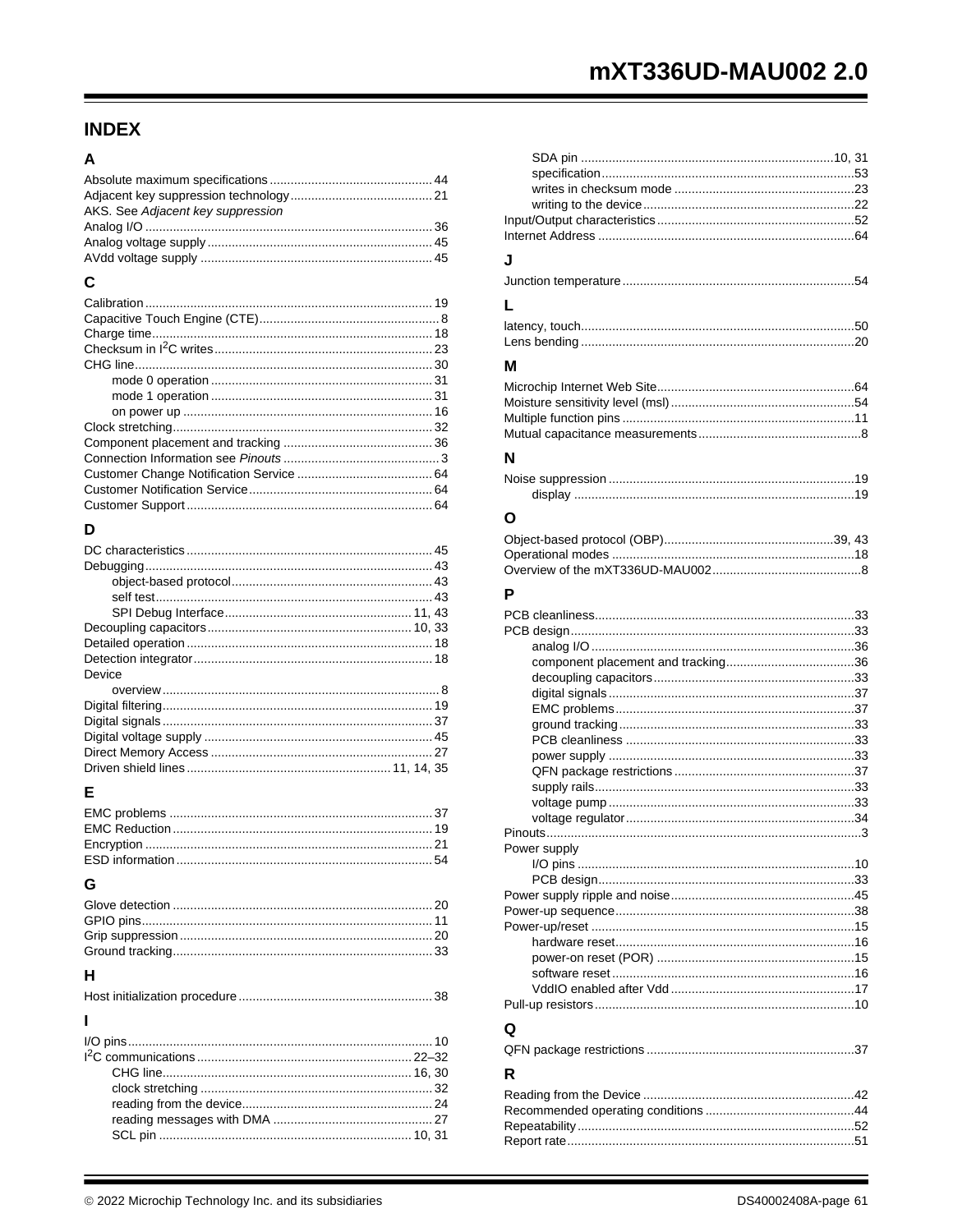# mXT336UD-MAU002 2.0

| S |  |
|---|--|
|   |  |
|   |  |
|   |  |
|   |  |
|   |  |
|   |  |
|   |  |
|   |  |
|   |  |
|   |  |
|   |  |
|   |  |
|   |  |
|   |  |
|   |  |
|   |  |
|   |  |
|   |  |
|   |  |
|   |  |
|   |  |
|   |  |
|   |  |
|   |  |
|   |  |
|   |  |
|   |  |
|   |  |
|   |  |
|   |  |
|   |  |
|   |  |
|   |  |
|   |  |
|   |  |
|   |  |

## $\mathbf{T}$

#### U

|--|

#### $\mathbf{V}$

| w |  |
|---|--|
|   |  |
|   |  |
|   |  |

## X

|--|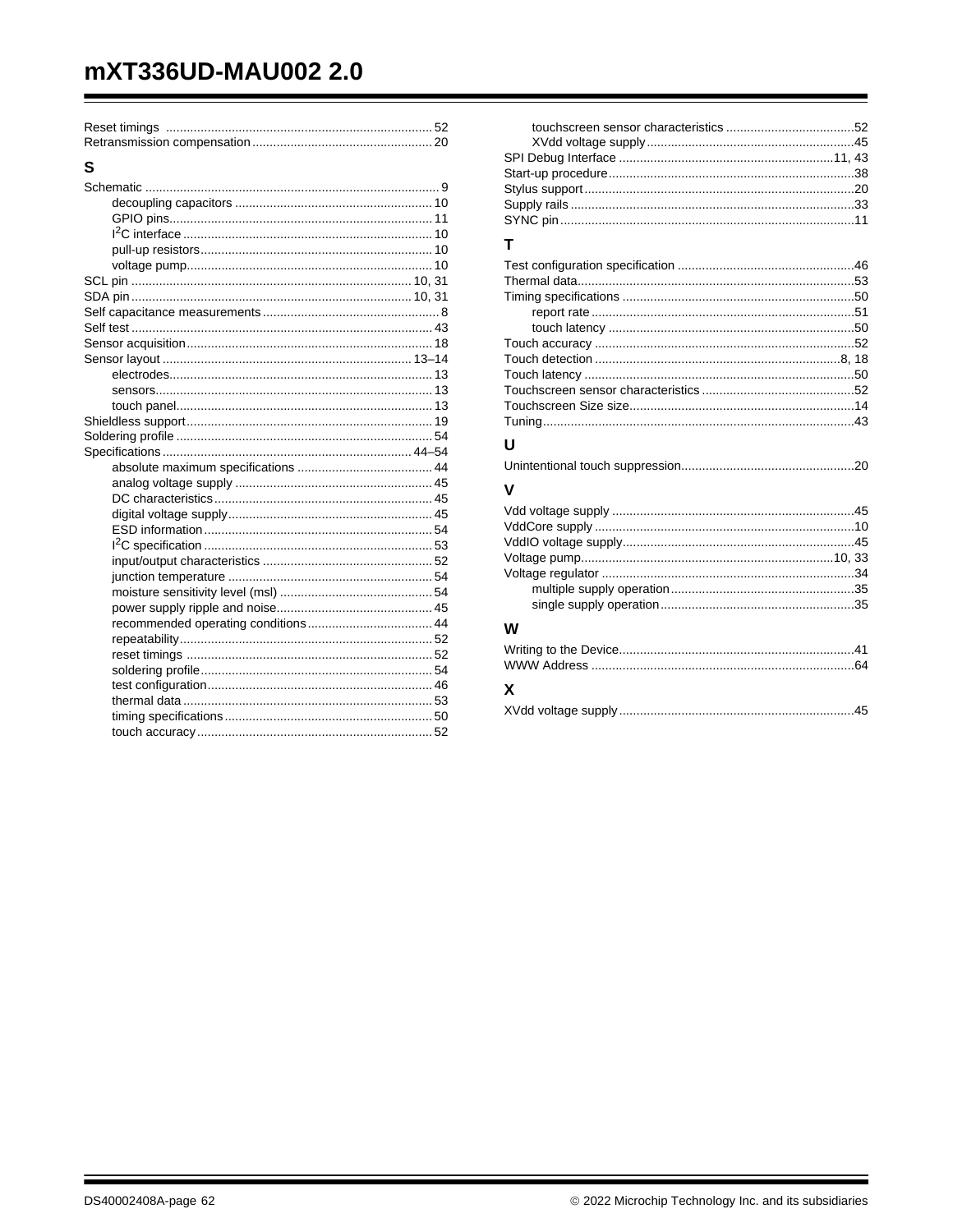## **PRODUCT IDENTIFICATION SYSTEM**

The table below gives details on the product identification system for maXTouch devices. See "Orderable Part Numbers" below for example part numbers for the mXT336UD-MAU002.

To order or obtain information, for example on pricing or delivery, refer to the factory or the listed sales office.

|                       | Device | Package                                                                 |     | Temperature<br>Range         | Tape and<br><b>Reel Option</b>                 | Pattern                                        |
|-----------------------|--------|-------------------------------------------------------------------------|-----|------------------------------|------------------------------------------------|------------------------------------------------|
| Device:               |        | Base device name                                                        |     |                              |                                                |                                                |
| Package:              |        | CC.                                                                     | $=$ |                              |                                                | UFBGA (Ultra Thin Fine-pitch Ball Grid Array)  |
|                       |        | C <sub>2</sub>                                                          | $=$ |                              |                                                | UFBGA (Ultra Thin Fine-pitch Ball Grid Array)  |
|                       |        | <b>NH</b>                                                               | $=$ |                              |                                                | UFBGA (Ultra Thin Fine-pitch Ball Grid Array)  |
|                       |        | C <sub>4</sub>                                                          | $=$ |                              |                                                | X1FBGA (Extra Thin Fine-pitch Ball Grid Array) |
|                       |        | MA                                                                      | $=$ |                              |                                                | XQFN (Super Thin Quad Flat No Lead Sawn)       |
|                       |        | MA <sub>5</sub>                                                         | $=$ |                              |                                                | XQFN (Super Thin Quad Flat No Lead Sawn)       |
| Temperature Range:    |        | U                                                                       | $=$ |                              | $-40^{\circ}$ C to $+85^{\circ}$ C (Grade 3)   |                                                |
|                       |        | т                                                                       | $=$ |                              | $-40^{\circ}$ C to $+85^{\circ}$ C (Grade 3)   |                                                |
|                       |        | B                                                                       | $=$ |                              | $-40^{\circ}$ C to +105 $^{\circ}$ C (Grade 2) |                                                |
| Tape and Reel Option: |        | Blank                                                                   | $=$ |                              | Standard Packaging (Tube or Tray)              |                                                |
|                       |        | R                                                                       | $=$ | Tape and Reel <sup>(1)</sup> |                                                |                                                |
| Pattern:              |        | Extension, QTP, SQTP, Code or Special Requirements<br>(Blank Otherwise) |     |                              |                                                |                                                |

## **Orderable Part Numbers**

| <b>Orderable Part Number</b>                      | <b>Firmware Revision</b> | <b>Description</b>                                                                                                       |
|---------------------------------------------------|--------------------------|--------------------------------------------------------------------------------------------------------------------------|
| ATMXT336UD-MAU002<br>(Supplied in trays)          | 2.0.AA                   | 56-pin XQFN $6 \times 6 \times 0.4$ mm, RoHS compliant<br>Industrial grade; not suitable for automotive characterization |
| ATMXT336UD-MAUR002<br>(Supplied in tape and reel) |                          |                                                                                                                          |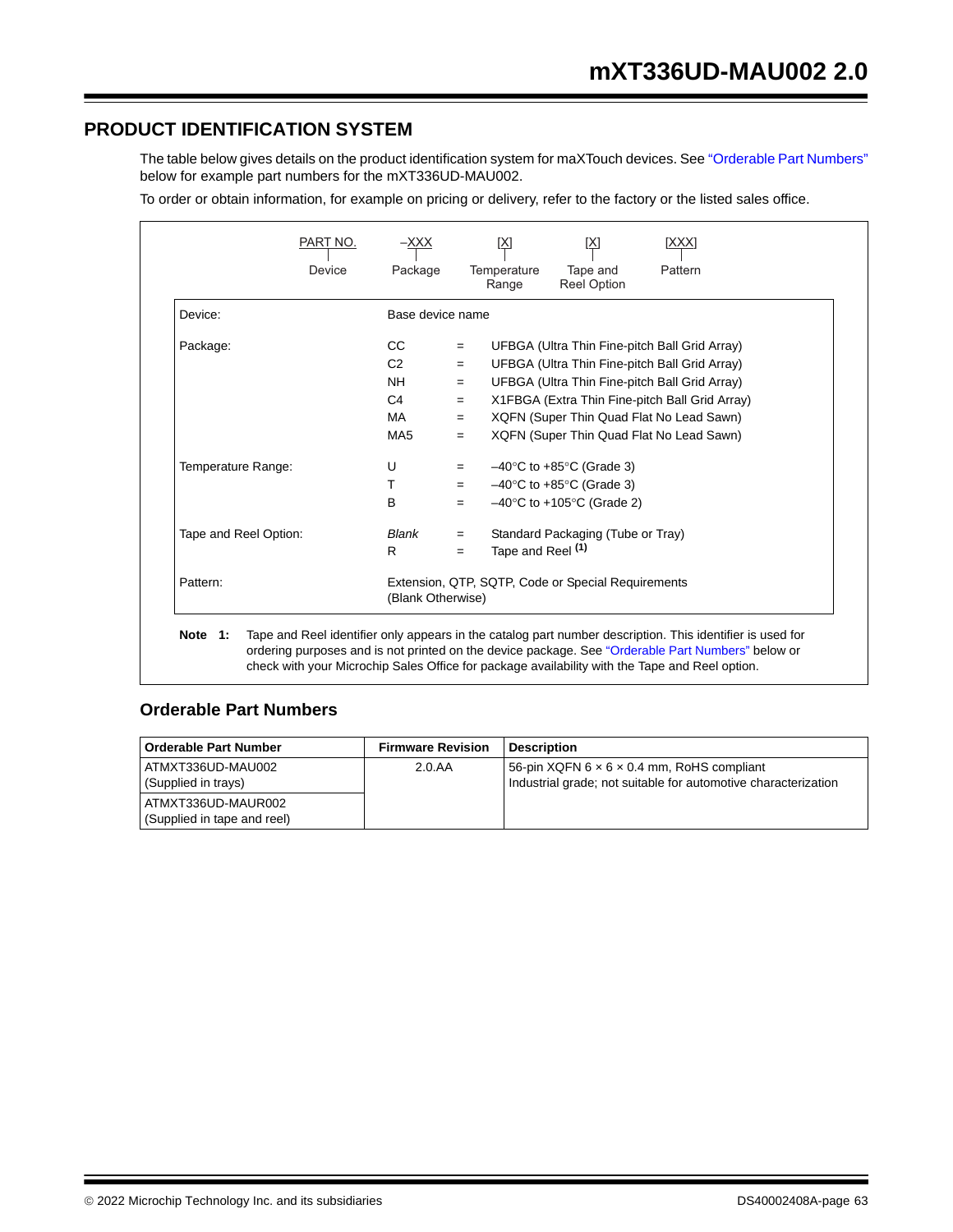## **THE MICROCHIP WEB SITE**

Microchip provides online support via our WWW site at www.microchip.com. This web site is used as a means to make files and information easily available to customers. Accessible by using your favorite Internet browser, the web site contains the following information:

- **Product Support** Datasheets and errata, application notes and sample programs, design resources, user's guides and hardware support documents, latest software releases and archived software
- **General Technical Support** Frequently Asked Questions (FAQ), technical support requests, online discussion groups, Microchip consultant program member listing
- **Business of Microchip** Product selector and ordering guides, latest Microchip press releases, listing of seminars and events, listings of Microchip sales offices, distributors and factory representatives

## **THE MAXTOUCH WEB SITE**

Information on Microchip's maXTouch product line can be accessed via the microchip web site at www.microchip.com, This information is also available for direct access via a short-cut at www.maxtouch.com. The maXTouch web pages contain the following information:

- **Product Information**  Product specifications, brochures, datasheets, protocol guides
- **Tools and Software**  Evaluation kits, maXTouch Studio, software libraries for individual maXTouch touch controllers
- **Training and Support** Generic application notes and training material for the maXTouch product range

## **CUSTOMER CHANGE NOTIFICATION SERVICE**

Microchip's customer notification service helps keep customers current on Microchip products. Subscribers will receive e-mail notification whenever there are changes, updates, revisions or errata related to a specified product family or development tool of interest.

To register, access the Microchip web site at www.microchip.com. Under "Support", click on "Customer Change Notification" and follow the registration instructions.

## **CUSTOMER SUPPORT**

Users of Microchip products can receive assistance through several channels:

- Distributor or Representative
- Local Sales Office
- Field Application Engineer (FAE)
- Technical Support

Customers should contact their distributor, representative or Field Application Engineer (FAE) for support. Local sales offices are also available to help customers. A listing of sales offices and locations is included in the back of this document.

Technical support is available through the web site at: http://microchip.com/support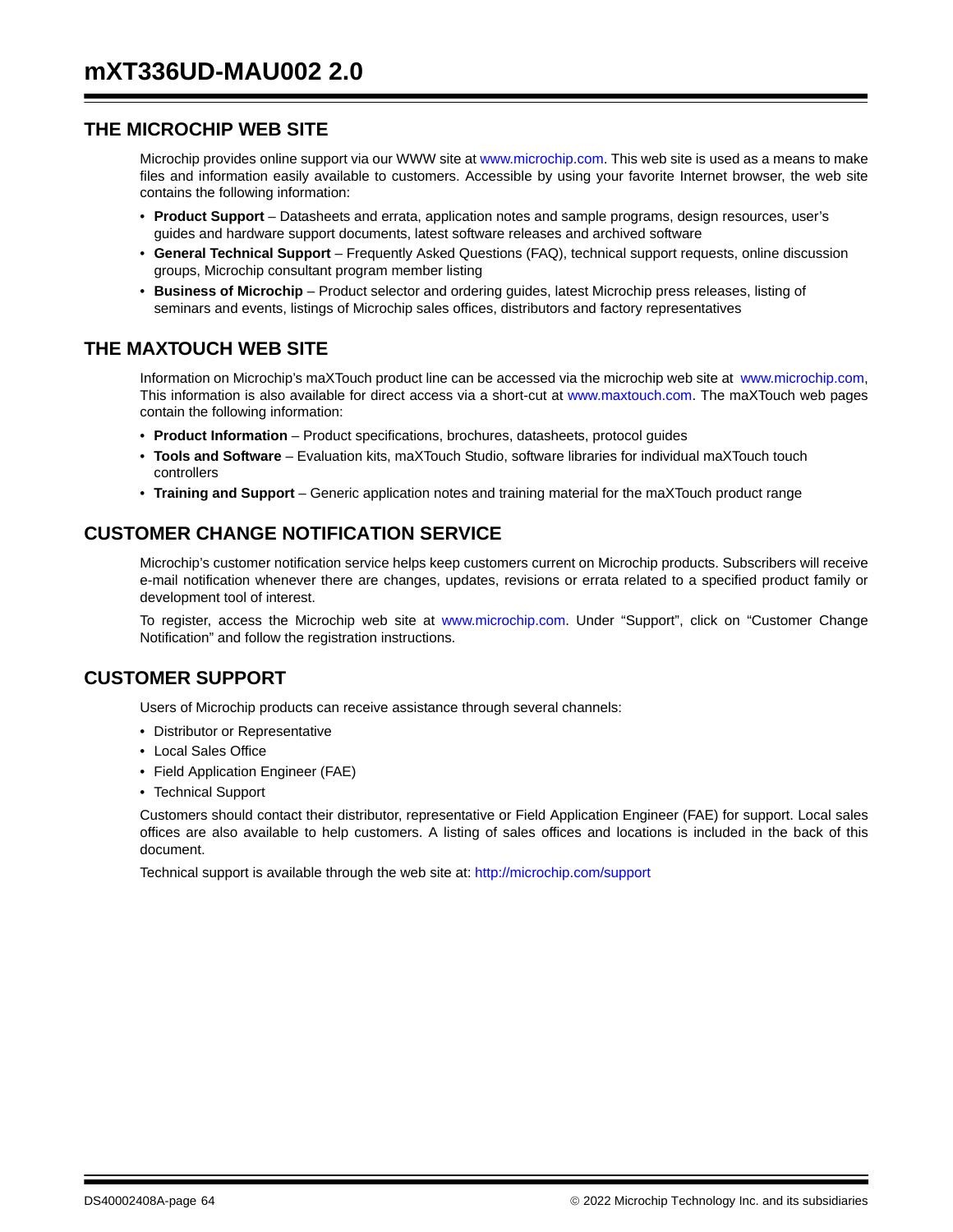#### **Note the following details of the code protection feature on Microchip products:**

- Microchip products meet the specifications contained in their particular Microchip Data Sheet.
- Microchip believes that its family of products is secure when used in the intended manner, within operating specifications, and under normal conditions.
- Microchip values and aggressively protects its intellectual property rights. Attempts to breach the code protection features of Microchip products is strictly prohibited and may violate the Digital Millennium Copyright Act.
- Neither Microchip nor any other semiconductor manufacturer can guarantee the security of its code. Code protection does not mean that we are guaranteeing the product is "unbreakable". Code protection is constantly evolving. Microchip is committed to continuously improving the code protection features of our products.

This publication and the information herein may be used only with Microchip products, including to design, test, and integrate Microchip products with your application. Use of this information in any other manner violates these terms. Information regarding device applications is provided only for your convenience and may be superseded by updates. It is your responsibility to ensure that your application meets with your specifications. Contact your local Microchip sales office for additional support or, obtain additional support at https://www.microchip.com/en-us/support/ design-help/client-supportservices.

THIS INFORMATION IS PROVIDED BY MICROCHIP "AS IS". MICROCHIP MAKES NO REPRESENTATIONS OR WARRANTIES OF ANY KIND WHETHER EXPRESS OR IMPLIED, WRITTEN OR ORAL, STATUTORY OR OTHERWISE, RELATED TO THE INFORMATION INCLUDING BUT NOT LIMITED TO ANY IMPLIED WARRANTIES OF NON-INFRINGEMENT, MERCHANTABILITY, AND FITNESS FOR A PARTICULAR PURPOSE, OR WARRANTIES RELATED TO ITS CONDITION, QUALITY, OR PERFORMANCE.

IN NO EVENT WILL MICROCHIP BE LIABLE FOR ANY INDIRECT, SPECIAL, PUNITIVE, INCIDENTAL, OR CONSEQUENTIAL LOSS, DAMAGE, COST, OR EXPENSE OF ANY KIND WHATSOEVER RELATED TO THE INFORMATION OR ITS USE, HOWEVER CAUSED, EVEN IF MICROCHIP HAS BEEN ADVISED OF THE POSSIBILITY OR THE DAMAGES ARE FORESEEABLE. TO THE FULLEST EXTENT ALLOWED BY LAW, MICROCHIP'S TOTAL LIABILITY ON ALL CLAIMS IN ANY WAY RELATED TO THE INFORMATION OR ITS USE WILL NOT EXCEED THE AMOUNT OF FEES, IF ANY, THAT YOU HAVE PAID DIRECTLY TO MICROCHIP FOR THE INFORMATION. Use of Microchip devices in life support and/or safety applications is entirely at the buyer's risk, and the buyer agrees to defend, indemnify and hold harmless Microchip from any and all damages, claims, suits, or expenses resulting from such use. No licenses are conveyed, implicitly or otherwise, under any Microchip intellectual property rights unless otherwise stated.

#### **Trademarks**

The Microchip name and logo, the Microchip logo, Adaptec, AnyRate, AVR, AVR logo, AVR Freaks, BesTime, BitCloud, CryptoMemory, CryptoRF, dsPIC, flexPWR, HELDO, IGLOO, JukeBlox, KeeLoq, Kleer, LANCheck, LinkMD, maXStylus, maXTouch, MediaLB, megaAVR, Microsemi, Microsemi logo, MOST, MOST logo, MPLAB, OptoLyzer, PIC, picoPower, PICSTART, PIC32 logo, PolarFire, Prochip Designer, QTouch, SAM-BA, SenGenuity, SpyNIC, SST, SST Logo, SuperFlash, Symmetricom, SyncServer, Tachyon, TimeSource, tinyAVR, UNI/O, Vectron, and XMEGA are registered trademarks of Microchip Technology Incorporated in the U.S.A. and other countries.

AgileSwitch, APT, ClockWorks, The Embedded Control Solutions Company, EtherSynch, Flashtec, Hyper Speed Control, HyperLight Load, IntelliMOS, Libero, motorBench, mTouch, Powermite 3, Precision Edge, ProASIC, ProASIC Plus, ProASIC Plus logo, Quiet-Wire, SmartFusion, SyncWorld, Temux, TimeCesium, TimeHub, TimePictra, TimeProvider, TrueTime, WinPath, and ZL are registered trademarks of Microchip Technology Incorporated in the U.S.A.

Adjacent Key Suppression, AKS, Analog-for-the-Digital Age, Any Capacitor, AnyIn, AnyOut, Augmented Switching, BlueSky, BodyCom, CodeGuard, CryptoAuthentication, CryptoAutomotive, CryptoCompanion, CryptoController, dsPICDEM, dsPICDEM.net, Dynamic Average Matching, DAM, ECAN, Espresso T1S, EtherGREEN, GridTime, IdealBridge, In-Circuit Serial Programming, ICSP, INICnet, Intelligent Paralleling, Inter-Chip Connectivity, JitterBlocker, Knob-on-Display, maxCrypto, maxView, memBrain, Mindi, MiWi, MPASM, MPF, MPLAB Certified logo, MPLIB, MPLINK, MultiTRAK, NetDetach, NVM Express, NVMe, Omniscient Code Generation, PICDEM, PICDEM.net, PICkit, PICtail, PowerSmart, PureSilicon, QMatrix, REAL ICE, Ripple Blocker, RTAX, RTG4, SAM-ICE, Serial Quad I/O, simpleMAP, SimpliPHY, SmartBuffer, SmartHLS, SMART-I.S., storClad, SQI, SuperSwitcher, SuperSwitcher II, Switchtec, SynchroPHY, Total Endurance, TSHARC, USBCheck, VariSense, VectorBlox, VeriPHY, ViewSpan, WiperLock, XpressConnect, and ZENA are trademarks of Microchip Technology Incorporated in the U.S.A. and other countries.

SQTP is a service mark of Microchip Technology Incorporated in the U.S.A.

The Adaptec logo, Frequency on Demand, Silicon Storage Technology, Symmcom, and Trusted Time are registered trademarks of Microchip Technology Inc. in other countries.

GestIC is a registered trademark of Microchip Technology Germany II GmbH & Co. KG, a subsidiary of Microchip Technology Inc., in other countries.

All other trademarks mentioned herein are property of their respective companies.

© 2022, Microchip Technology Incorporated and its subsidiaries. All Rights Reserved.

ISBN: 978-1-6683-0112-8

*For information regarding Microchip's Quality Management Systems, please visit www.microchip.com/quality.*